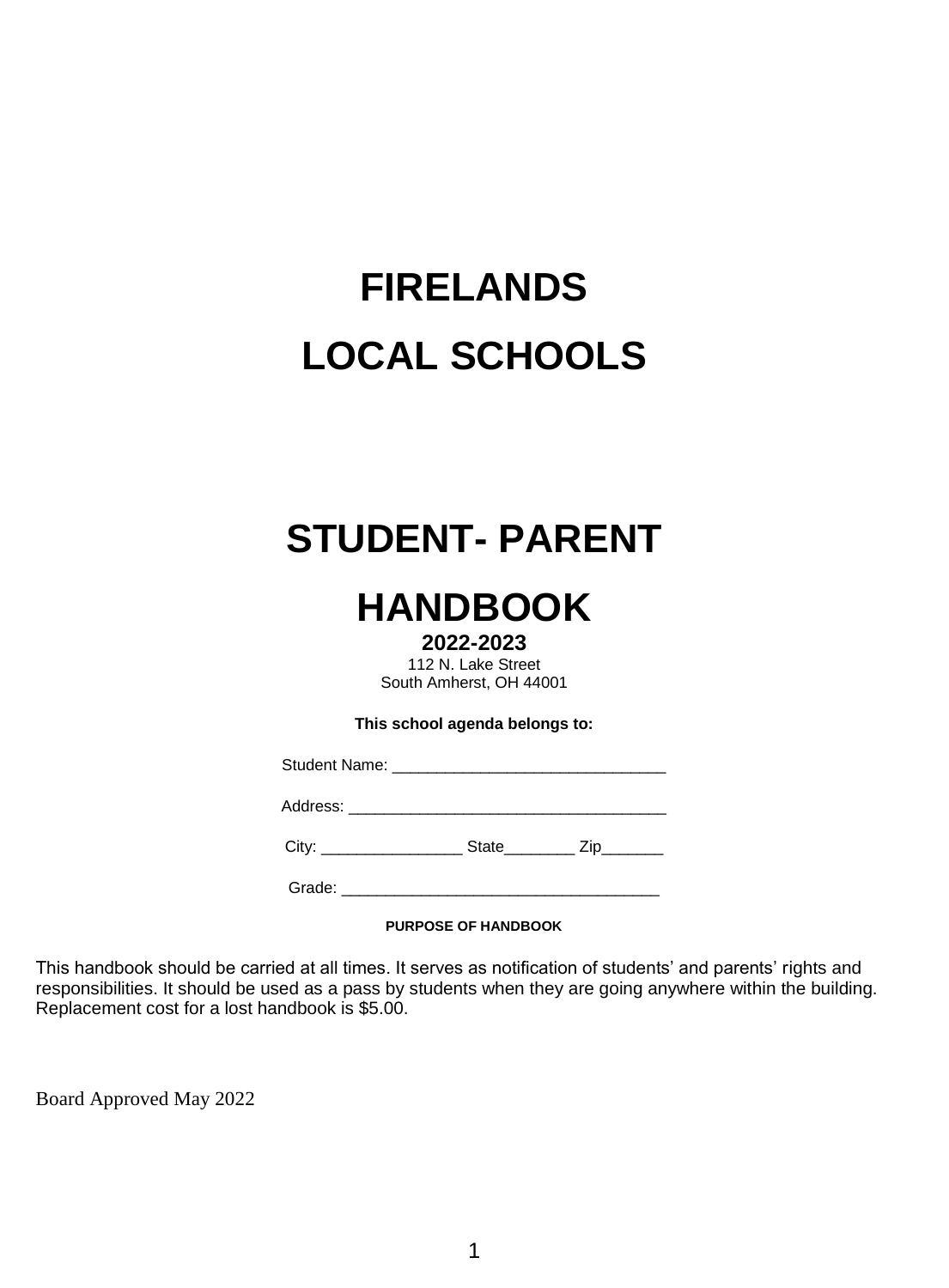# **QUICK REFERENCE GUIDE**

| <b>Building</b>              | <b>Main Office</b> | Attendance | Fax          |
|------------------------------|--------------------|------------|--------------|
| Firelands Elementary (K-5)   | 440-965-5381       | ext. 2515  | 440-965-8849 |
| South Amherst Middle (6-8)   | 440-965-7021       | ext. 3500  | 440-986-7022 |
| Firelands High School (9-12) | 440-965-4255       | ext. 4515  | 440-965-5296 |
| Joint Vocational School      | 440-774-1051       |            |              |

# **ADMINISTRATION**

# **Board of Education:** 440-965-5821

| Superintendent           | Michael Von Gunten  | mvongunten@firelandsschools.org  | x1010 |
|--------------------------|---------------------|----------------------------------|-------|
| Treasurer                | Keri Angney         | kangney@firelandsschools.org     | x1013 |
| Educ. Services           | Lori Roemer         | Iroemer@firelandsschools.org     | x1019 |
| <b>Food Services</b>     | Judy Baumann        | jbaumann@firelandsschools.org    | x1011 |
| <b>Public Relations</b>  | Jennifer Butchko    | jbutchko@firelandsschools.org    | x1015 |
| <b>Student Records</b>   | Lisa Maver          | Imaver@firelandsschools.org      | x1024 |
| <b>Special Education</b> | Cristin Cicco       | ccicco@firelandsschools.org      | x4301 |
| <b>Principal FES</b>     | Sun Choe            | schoe@firelandsschools.org       | x2502 |
| AP FES                   | Laura Groboske      | lgroboske@firelandsschools.org   | x2501 |
| <b>Principal SAMS</b>    | Cara Hutchinson     | chutchinson@firelandsschools.org | x3501 |
| <b>Principal FHS</b>     | Cathy Keener        | ckeener@firelandsschools.org     | x4501 |
| AP FHS                   | <b>Rick Skoczen</b> | rskoczen@firelandsschools.org    | x4502 |
| <b>Athletics</b>         | Ty Stillman         | tstillman@firelandsschools.org   | x4097 |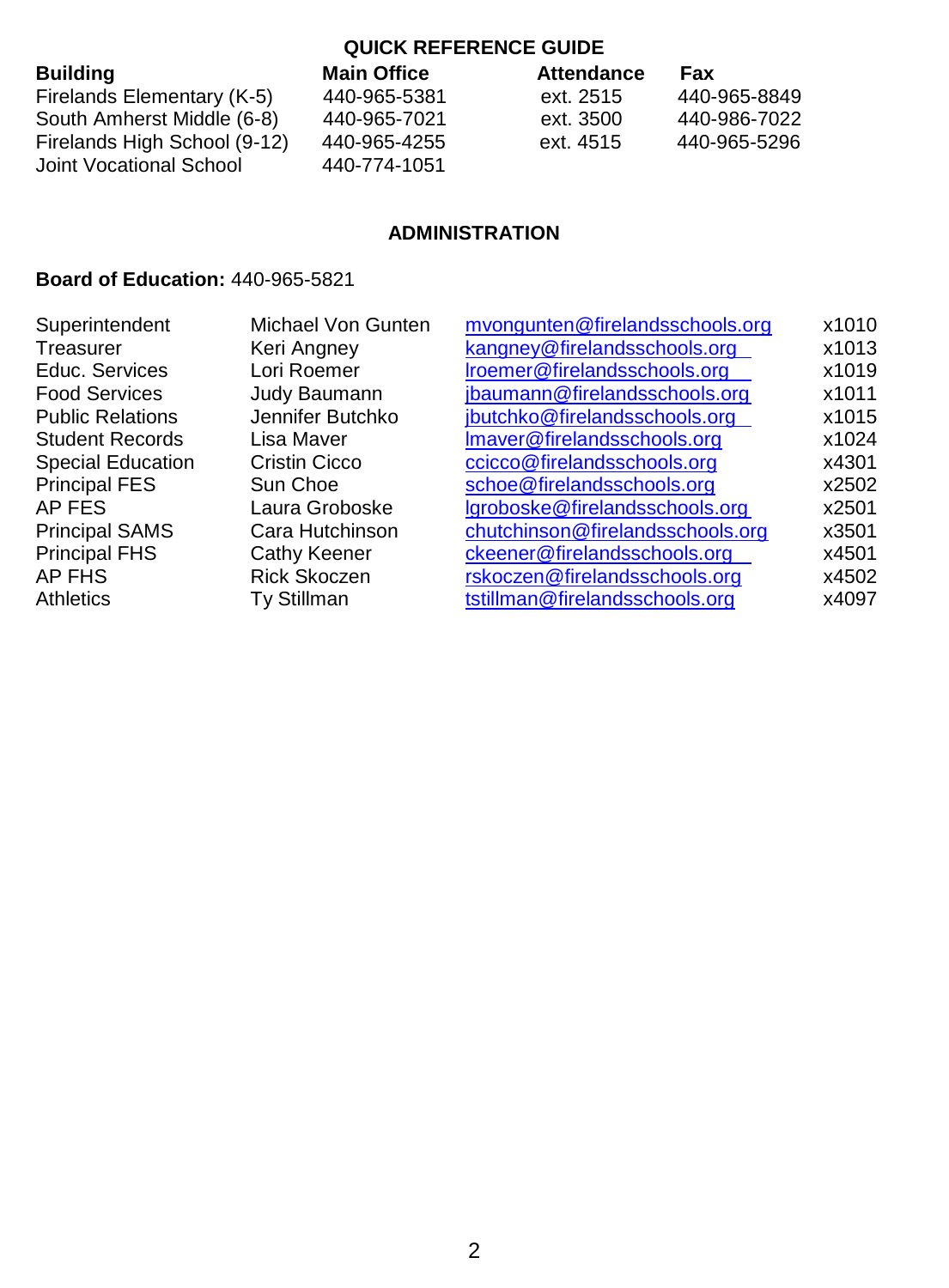# **TABLE OF CONTENTS**

| <b>GENERAL INFORMATION</b>               | 6              |
|------------------------------------------|----------------|
| <b>CHANGE OF INFORMATION</b>             | 6              |
| ASSESSMENTS AND REPORTING ON PROGRESS    | 6              |
| PARENTAL INVOLVEMENT                     | 6              |
| <b>CRIMINAL RECORDS CHECK</b>            | 7              |
| <b>CONTACTING TEACHERS</b>               | $\overline{7}$ |
| FIRELANDS LOCAL EDUCATIONAL PHILOSOPHY   | $\overline{7}$ |
| GUIDANCE/ACADEMIC INFORMATION            | 8              |
| <b>SCHOOL COUNSELORS</b>                 | 8              |
| <b>SPECIAL NEEDS</b>                     | 8              |
| <b>GIFTED</b>                            | 8              |
| <b>BUILDING RULES &amp; REGULATIONS</b>  | 9              |
| DELIVERIES TO STUDENTS                   | 9              |
| FOOD AND DRINK                           | 9              |
| <b>FEES</b>                              | 9              |
| <b>TEXTBOOKS AND ONLINE RESOURCES</b>    | 9              |
| <b>CAFETERIA</b>                         | 10             |
| <b>LOCKERS AND LOCKS</b>                 | 10             |
| <b>BULLYING AND HARASSMENT</b>           | 11             |
| <b>ELECTRONIC DEVICES</b>                | 12             |
| ACCEPTABLE USE & INTERNET SAFETY POLICY  | 12             |
| <b>BUS TRANSPORTATION</b>                | 14             |
| <b>VISITORS</b>                          | 15             |
| CARE OF SCHOOL PROPERTY                  | 15             |
| <b>SCHOOL FEES</b>                       | 15             |
| <b>TELEPHONE USAGE</b>                   | 15             |
| <b>CLUBS AND ACTIVITIES</b>              | 15             |
| <b>FUND RAISING</b>                      | 16             |
| <b>SAFETY DRILLS</b>                     | 16             |
| BUILDING AND GROUNDS SECURITY            | 16             |
| <b>CAMERAS</b>                           | 16             |
| EMERGENCY WEATHER PLAN / SCHOOL CLOSINGS | 16             |
| <b>TWO-HOUR DELAY</b>                    | 16             |
| POWER FAILURE                            | 17             |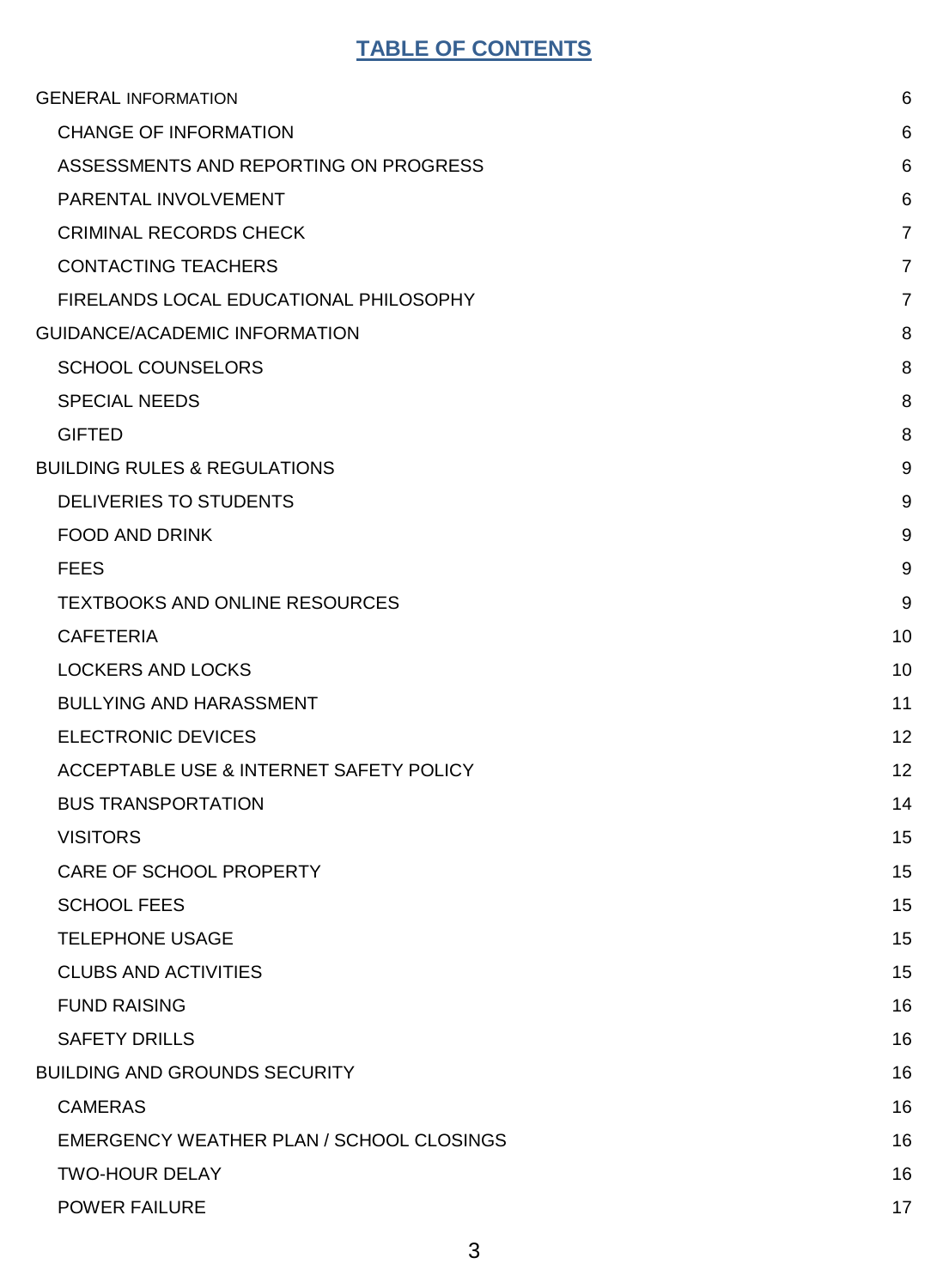| DRESS AND GROOMING                                                                                                            | 17 |
|-------------------------------------------------------------------------------------------------------------------------------|----|
| <b>COMMUNICABLE DISEASE</b>                                                                                                   | 17 |
| ADMINISTRATION OF MEDICINE                                                                                                    | 17 |
| <b>DRUG TESTING</b>                                                                                                           | 18 |
| ATTENDANCE RULES AND REGULATIONS                                                                                              | 19 |
| <b>ATTENDANCE</b>                                                                                                             | 19 |
| <b>HOUSE BILL 410</b>                                                                                                         | 20 |
| <b>EARLY DISMISSALS</b>                                                                                                       | 20 |
| REQUESTING SCHOOL WORK FOR ABSENT STUDENT                                                                                     | 20 |
| <b>VACATION PROCEDURE</b>                                                                                                     | 20 |
| PROCEDURES FOR EARLY DISMISSAL                                                                                                | 20 |
| <b>LEGAL NOTIFICATIONS</b>                                                                                                    | 21 |
| <b>HOMELESS ASSISTANCE</b>                                                                                                    | 21 |
| <b>MEDICAID PROGRAM</b>                                                                                                       | 21 |
| NOTICE OF NON-DISCRIMINATION                                                                                                  | 22 |
| <b>STUDENT RECORDS</b>                                                                                                        | 22 |
| RELEASE OF STUDENT INFORMATION, PHOTOS, & VIDEOS                                                                              | 22 |
| <b>TITLE I</b>                                                                                                                | 22 |
| STUDENT CODE OF CONDUCT                                                                                                       | 23 |
| <b>SEARCH AND SEIZURE</b>                                                                                                     | 24 |
| <b>DETENTION</b>                                                                                                              | 24 |
| LOSS OF BUS RIDING PRIVILEGES                                                                                                 | 24 |
| <b>SUSPENSION</b>                                                                                                             | 24 |
| <b>EXPULSION</b>                                                                                                              | 25 |
| EMERGENCY REMOVAL                                                                                                             | 26 |
| MISCONDUCT FOR WHICH DETENTION, SUSPENSION, EXPULSION, REMOVAL, AND/OR LOSS OF<br><b>BUS RIDING PRIVILEGES MAY BE IMPOSED</b> | 26 |
| INTERSCHOLASTIC EXTRACURRICULAR ELIGIBILITY & CONDUCT                                                                         | 32 |
| <b>I. ELIGIBILITY POLICIES</b>                                                                                                | 32 |
| <b>IV. ATTENDANCE</b>                                                                                                         | 33 |
| V. TOBACCO                                                                                                                    | 33 |
| VI. NARCOTICS, ALCOHOL, DRUGS, AND COUNTERFEIT CONTROLLED SUBSTANCES                                                          | 33 |
| <b>VII. STUDENT BEHAVIOR</b>                                                                                                  | 33 |
| <b>VIII. STEALING OF EQUIPMENT</b>                                                                                            | 33 |
| IX. QUITTING SPORT DURING THE SEASON                                                                                          | 33 |
| XI. SCHOOL DISCIPLINE                                                                                                         | 34 |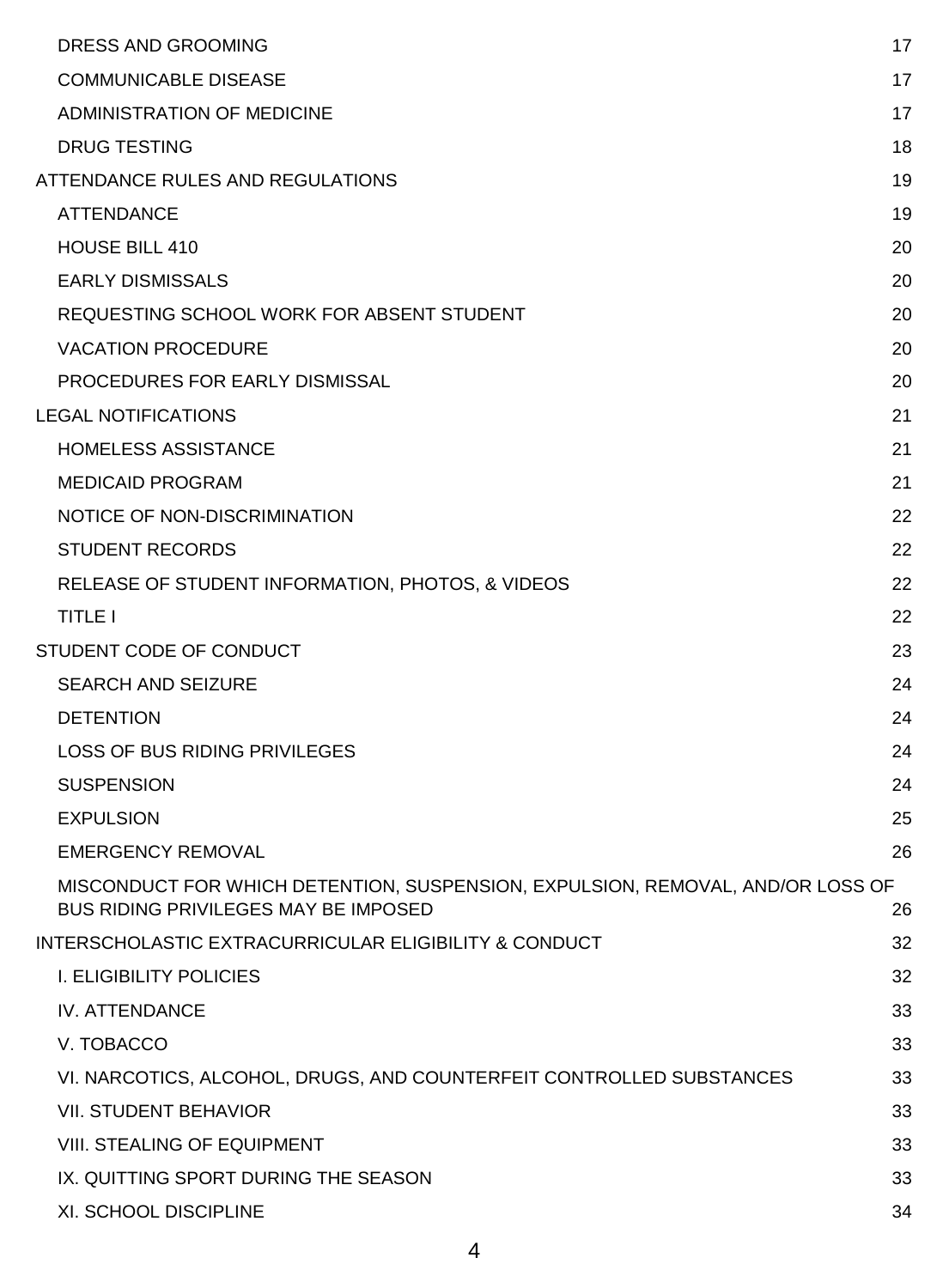| XIII. OHIO HIGH SCHOOL ATHLETIC ASSOCIATION RULES AND REGULATIONS | 34 |
|-------------------------------------------------------------------|----|
| XIV. ACADEMIC COUNSELING                                          | 34 |
| XV. INELIGIBLE PLAYER STATUS                                      | 35 |
| XVI. PHYSICAL EXAMINATIONS                                        | 35 |
| <b>XVII. INSURANCE</b>                                            | 35 |
| XVIII. PARTICIPATING ON MORE THAN ONE ATHLETIC TEAM PER SEASON    | 35 |
| <b>XIX. EQUIPMENT</b>                                             | 35 |
| XX. TRANSPORTATION / OVERNIGHT TRIPS/ OUT-OF-STATE TRAVEL         | 35 |
| XXI. OUT OF SEASON CONDITIONING/LIFTING/OPEN GYMS                 | 35 |
| XXII. STUDENT'S, SPORTS FAN CONDUCT                               | 36 |
| FIRELANDS ELEMENTARY SCHOOL SPECIFIC POLICIES                     | 37 |
| <b>WELCOME</b>                                                    | 37 |
| <b>INTRODUCTION</b>                                               | 37 |
| <b>ADMINISTRATION / MAIN OFFICE</b>                               | 37 |
| FIRELANDS ELEMENTARY SCHOOL'S DAILY SCHEDULE                      | 37 |
| RESPONSIBILITY FOR EACH AND EVERY CHILD                           | 37 |
| PARENT DROP-OFF AND PICK-UP PROCEDURES                            | 38 |
| DROP-OFF                                                          | 38 |
| PICK-UP                                                           | 38 |
| <b>CAFETERIA</b>                                                  | 38 |
| CLASSROOM TREAT/ SNACK POLICY                                     | 38 |
| LUNCH/ RECESS                                                     | 38 |
| <b>RECESS RULES</b>                                               | 38 |
| POSITIVE BEHAVIOR INTERVENTIONS AND SUPPORTS                      | 39 |
| PARENT-TEACHER GROUP (PTG)                                        | 39 |
| S.A.F.E. PROGRAM                                                  | 39 |
| <b>VOLUNTEERS</b>                                                 | 39 |

[Volunteers are welcome at FES. Please know that if you come to volunteer, your ID will need to be scanned](#page-38-4)  [in our security system. If you will be supervising/chaperoning children at an event, a background check will](#page-38-4)  [need to be completed. Further information can be obtained by contacting the main office.](#page-38-4) 39

<span id="page-4-0"></span>This Handbook replaces all prior handbooks and other prior written material provided on the same subjects. This Handbook does not equate to an irrevocable contractual commitment to the student, but only reflects the current status of the Board's policies and the School's rules. If any of the policies or administrative guidelines referenced herein are revised, the language in the most current policy or administrative guideline prevails. Copies of current Board policies and administrative guidelines are available on the District's website.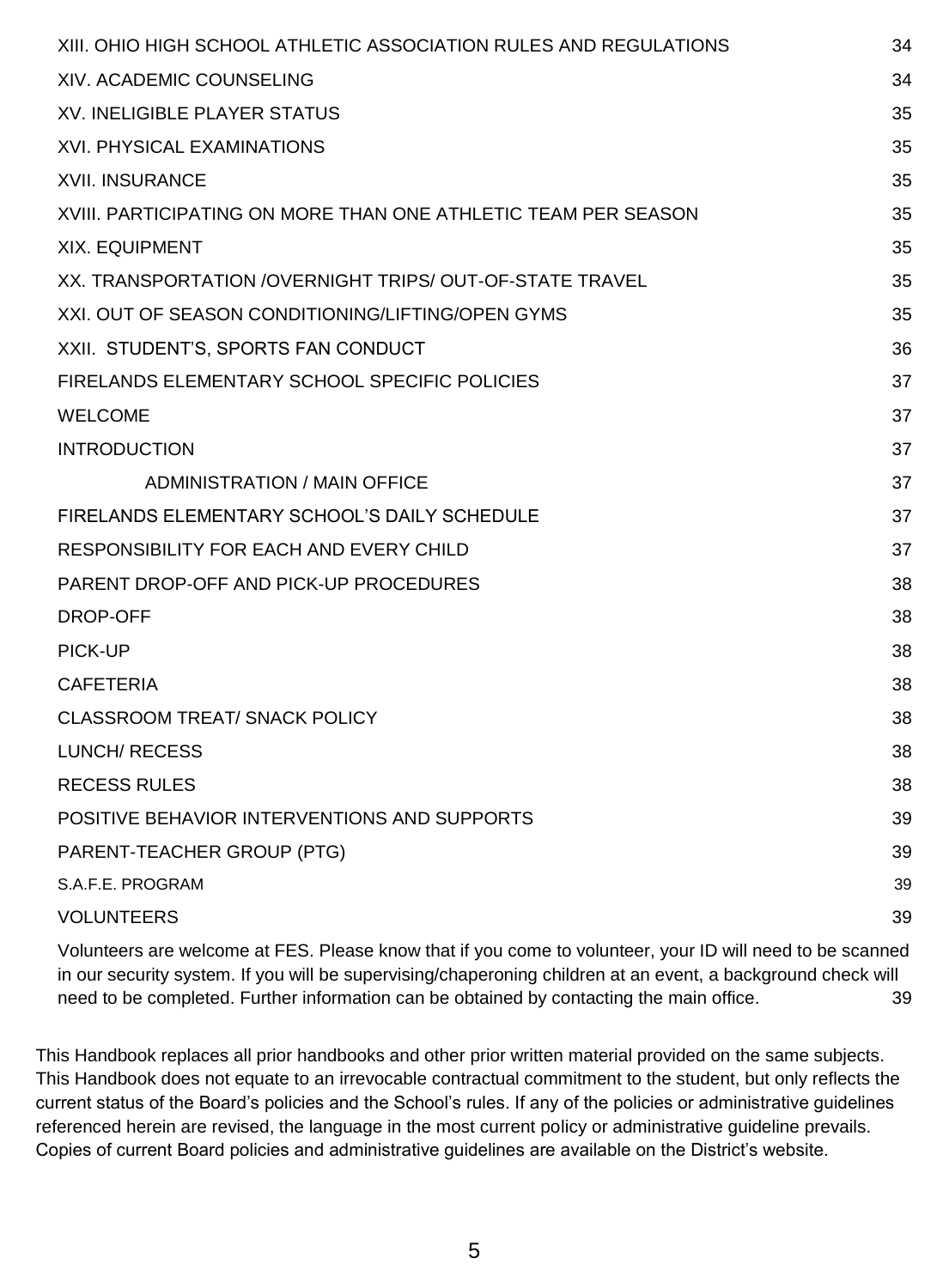# **GENERAL INFORMATION**

## **BE INFORMED:**

- Check out the District website: www.firelandsschools.org, with news, calendar dates, a staff directory, and links to resources
- The District e-newsletter; subscribe at www.firelandsschools.org
- The District Facebook page:<https://www.facebook.com/TheFirelandsFalcons/>
- Twitter-Athletics: @FirelandsFalcon
- Twitter-District Info: @FLSDSuper
- School newsletters (both paper and electronic)
- Direct communication with teachers and administrators via phone, e-mail, note, or in person by appointment. A staff directory is available a[t www.firelandsschools.org.](http://www.firelandsschools.org/) Select the Staff Directory tab.
- The Firelands Express, a free publication available to all district residents. Contact Susan Schaefer at the Board of Education for subscription-related questions.

In order to receive news from the schools and PTG, parents should provide current phone numbers and email addresses through Final Forms. The link can be found on the school website under Forms and Links. These addresses will be used only for school and PTG communications.

## <span id="page-5-0"></span>**CHANGE OF INFORMATION**

Student records are maintained via an electronic portal known as PowerSchool. Firelands teachers in grades K-12 use PowerSchool to report grades. PowerSchool is not extensively used by K-2 for grades, however, it is used as a secure location to post information and does serve as our emergency information database. Please update any change in your phone number or email address in Final Forms, and report any changes in your home address to the main office of your child's school.

## <span id="page-5-1"></span>**ASSESSMENTS AND REPORTING ON PROGRESS**

Firelands Schools use a variety of assessment measures to get an accurate and complete profile of each student's progress, strengths, and weaknesses. The following terms will be utilized to ensure clear communication related to assessments. A customized letter for each grade level with dates will be provided to parents and guardians at the beginning of the year.

**Summative Assessments** – Summative assessments are teacher created assessments that judge student mastery on the standards and the Firelands Curriculum. These assessments are graded and serve as a final check on student learning.

**Formative Assessments** – Any classroom assessment, graded and/or ungraded, that a teacher utilizes to make instructional adjustments during the learning process and to provide feedback to students.

**Screeners** – These are required assessments by the State of Ohio to diagnose student learning needs. **State Achievement Tests** – Assessments used by teachers, the district, and the state of Ohio to check college and career readiness as well as local curriculum alignment to state standards.

In grades K-12, online report cards are issued four times per year.

Parents of students in grades K-12 will receive interim grades online using PowerSchool. In addition, report cards are available via request from your student's building.

## <span id="page-5-2"></span>**PARENTAL INVOLVEMENT**

We understand that parents share in the responsibility to promote the academic achievement and social development of our students. Therefore, we encourage parents to:

- Share responsibility for the improved academic achievement of your child
- Check and assist your child in completing homework tasks, when necessary
- Encourage your child to read at home for a minimum of 30 minutes each day
- Encourage your child to follow school rules and regulations
- Promote positive use of extracurricular time, such as extended day learning opportunities, clubs, team sports and/or quality family time
- Attend Curriculum Night/Open House and parent-teacher conferences
- Communicate with your child's teachers about educational needs and stay informed about their education by reading and responding to all notices received from the school or district
- Be a positive role model so that your student can best understand the behaviors necessary to succeed academically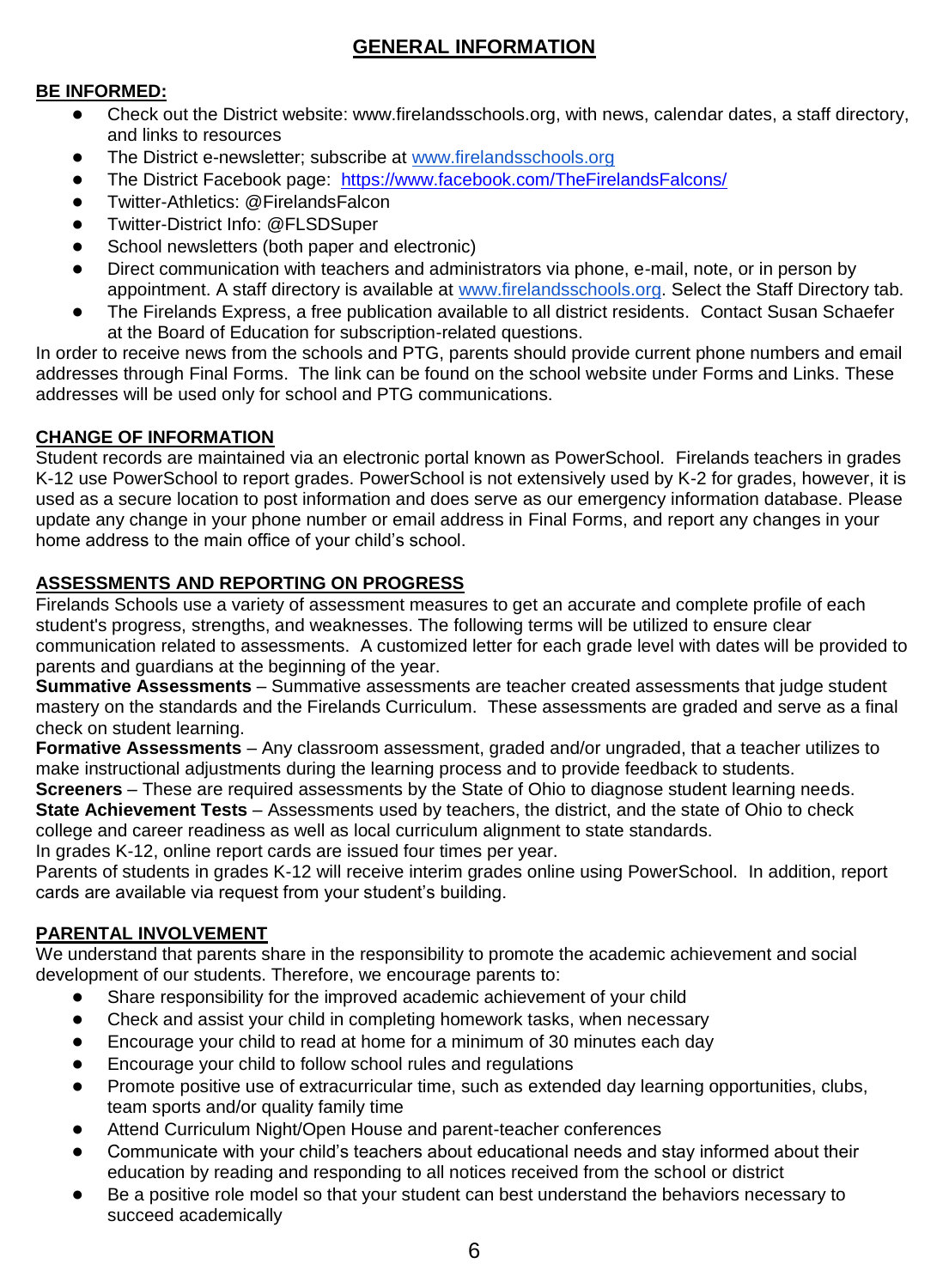- Monitor your child's attendance and ensure that your child arrives to school on time as well as follow the appropriate procedures to inform the school when your child is absent
- Ensure that your child comes to school well rested by setting a schedule for bedtime based on the needs of your child and his/her age
- Participate, as appropriate, in decisions relating to your child's education
- Set limits to the amount of time your child watches television, plays video games, and uses social media.
- Respond to surveys, feedback forms and notices when requested
- Take part in the school's Parent Teacher Group and volunteer in school or assist from your home as time permits.

## <span id="page-6-0"></span>**CRIMINAL RECORDS CHECK**

The Board shall request from the Superintendent of the Bureau of Criminal Investigation (BCI) criminal records checks of all candidates under final consideration for employment or appointment in the District. The BCI criminal records checks include information from the Federal Bureau of Investigation (FBI), unless the individual can demonstrate that he/she has been a resident of the state for the preceding five years and has previously been subject to a background check.

## **Volunteers**

The District notifies current and prospective volunteers who have or will have unsupervised access to students on a regular basis including but not limited to volunteer coaches, advisors, and field trip chaperones that a criminal records check is required.

## **INTERVIEWING STUDENTS**

Caseworkers of Lorain County/Erie County Children Services, any Probation Officer of Family Court, and Custody Investigator of Family Court shall, with proper identification, have the right to contact and interview any child at any school privately and without consent of parent. This is pursuant to the responsibility given Lorain County/Erie County Children Services for the investigation of abuse and neglect charges under the authority of the juvenile laws of the State of Ohio. Other law enforcement officers may talk with a child at school or take other necessary measures regulated by the judicial laws of the local, county, state, and federal government agencies. The principal shall exercise appropriate "duty of care" and act in place of the parent where necessary.

## <span id="page-6-1"></span>**CONTACTING TEACHERS**

Teachers can be reached via e-mail, a note, or voicemail. The teacher may not be able to answer the classroom phone, so the call will be returned as soon as possible. If your student is having difficulties or you have concerns, start by making an appointment to talk with the classroom teacher. Share specific information about the problem.

Most problems can be resolved through a candid discussion that results in a mutually agreed upon plan of action between the parent and teacher. Occasionally this may include assistance from the school support team (e.g., nurses, psychologist, counselor, building administrator).

Problems that cannot be resolved through discussion with the classroom teacher should be discussed with the principal. Only after all attempts to resolve the problem at the school level have been exhausted, does the central administration become involved in a problem relating to an individual student.

## <span id="page-6-2"></span>**FIRELANDS LOCAL EDUCATIONAL PHILOSOPHY**

Firelands is committed to providing a sound educational program that reflects the needs of our society and the local communities it serves. Firelands School's responsibility to the community is to provide an education which is consistent with the following tenets:

- 1. Education shall contribute to the continuous improvement of our democratic society and the cultures which exist through the development of concerned, contributing and patriotic citizens.
- 2. The dignity and worth of the individual will be respected and each individual should be given the opportunity to participate in our society to the best of his/her ability.
- 3. The educational program should be conducive to the maximum intellectual, physical, social and emotional development of all youth.
- 4. The educational programs offered should help prepare students for their successful entry into the world of work.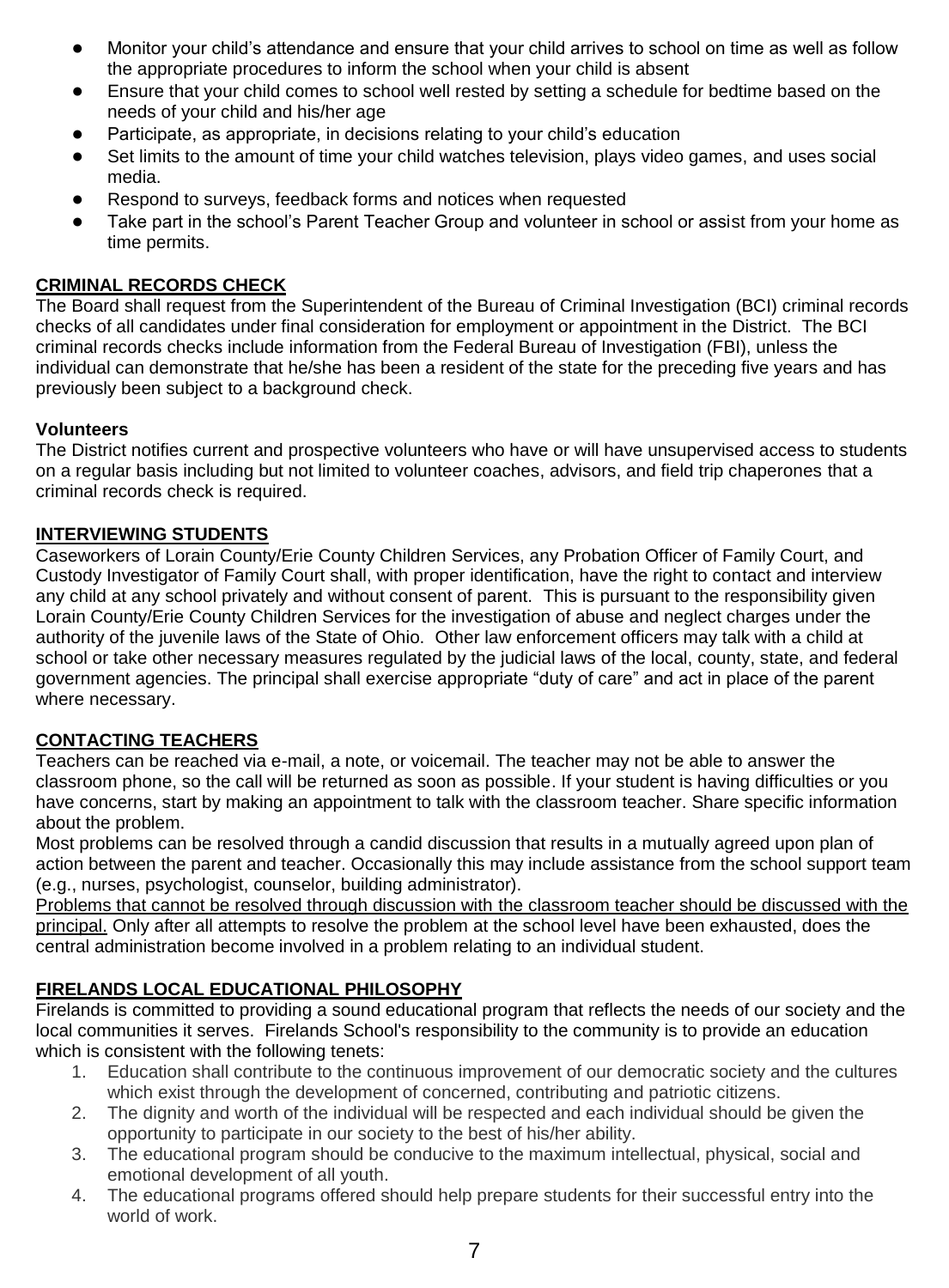- 5. Basic knowledge, skills, understandings and appreciations are necessary for full life functioning.
- 6. All youth shall be introduced to the humanities and the arts and provided the opportunity to pursue further studies in these areas.
- 7. The continuous appraisal of the immediate and projected personal and societal needs of our youth shall be carried on to provide the basis for program changes needed to prepare them for a life of continuous growth and recognize that education is a lifelong process.
- 8. The development of self-appraisal skills, decision-making techniques and self-discipline by our youth should help them in assuming the responsibility for setting realistic immediate and long-range personal, academic and career goals.
- 9. The development of moral and ethical values on the part of youth is an important aspect of personal maturity, for which the parents should assume the primary responsibility; however, the schools will strive to reinforce their efforts.
- 10. Continuous physical, mental and emotional growth and development should be promoted through the maintenance of a personalized and appropriate educational program for our youth.
- 11. Self-realization and self-expression will be encouraged.
- 12. The educational program shall meet or exceed State Board of Education standards.
- 13. The development and implementation of a program of continuous evaluation based upon stated goals and objectives is necessary for effective program revision and improvement.

# **GUIDANCE/ACADEMIC INFORMATION**

## <span id="page-7-1"></span><span id="page-7-0"></span>**SCHOOL COUNSELORS**

A full-time counselor is available to serve the educational, vocational, social, and personal needs of students. If you wish to see a counselor, please arrange an appointment. The counselor will then send for you at the appointed time. Please see the guidance website for your student's school for up-to-date information.

## <span id="page-7-2"></span>**SPECIAL NEEDS**

A range of services is available for students aged 3-21 who have been identified with disabilities in compliance with ORC 3323.05 and 3323.08. These services are tailored to the student's individual needs after a thorough assessment and collaborative planning with parent involvement. If you suspect that your child may have a disability that is affecting his or her learning, contact the teacher, school counselor, or school psychologist. The Firelands School District further assures disabled students and their parent's procedural safeguards with respect to the identification, evaluation, educational placement or program of a disabled child. For children birth through age two, a disability means that a child has a delay in one or more of the following areas: adaptive behavior, cognition, communication, physical development, and/or social or emotional development. For children ages three through five, a disability means that a child has a documented deficit in one or more of the following areas: communication skills, hearing abilities, motor functions, social-emotional behavior functioning, or vision abilities. School age children can be referred for assessment by teachers, administrators, professional school personnel, and through cooperative efforts with parents. Following proper identification and assessment, parents will be contacted to meet collectively with school

personnel to review the test results. If the student qualifies for services, parents will be directly involved in all stages of developing the student's 'individualized education program' (IEP). The needs of the student are met through various services while attempting to keep the student in the general education curriculum to the extent possible.

## <span id="page-7-3"></span>**GIFTED**

The Firelands Local Schools screens all students for giftedness in Grade 2 and Grade 4 in compliance with ORC 3324.07. Additional referrals may be sent to the child's building principal for testing during the school year. The Firelands Local Schools utilizes recommended cut scores via the Ohio Department of Education to screen in content areas, specialized areas, as well as superior cognition. If a child is identified as gifted, a team will convene to identify appropriate supports for the child. A written plan will be created that may include the following options: a differentiated curriculum, cluster grouping, mentorships, accelerated coursework, postsecondary course options, advanced placement, and pull-out programs.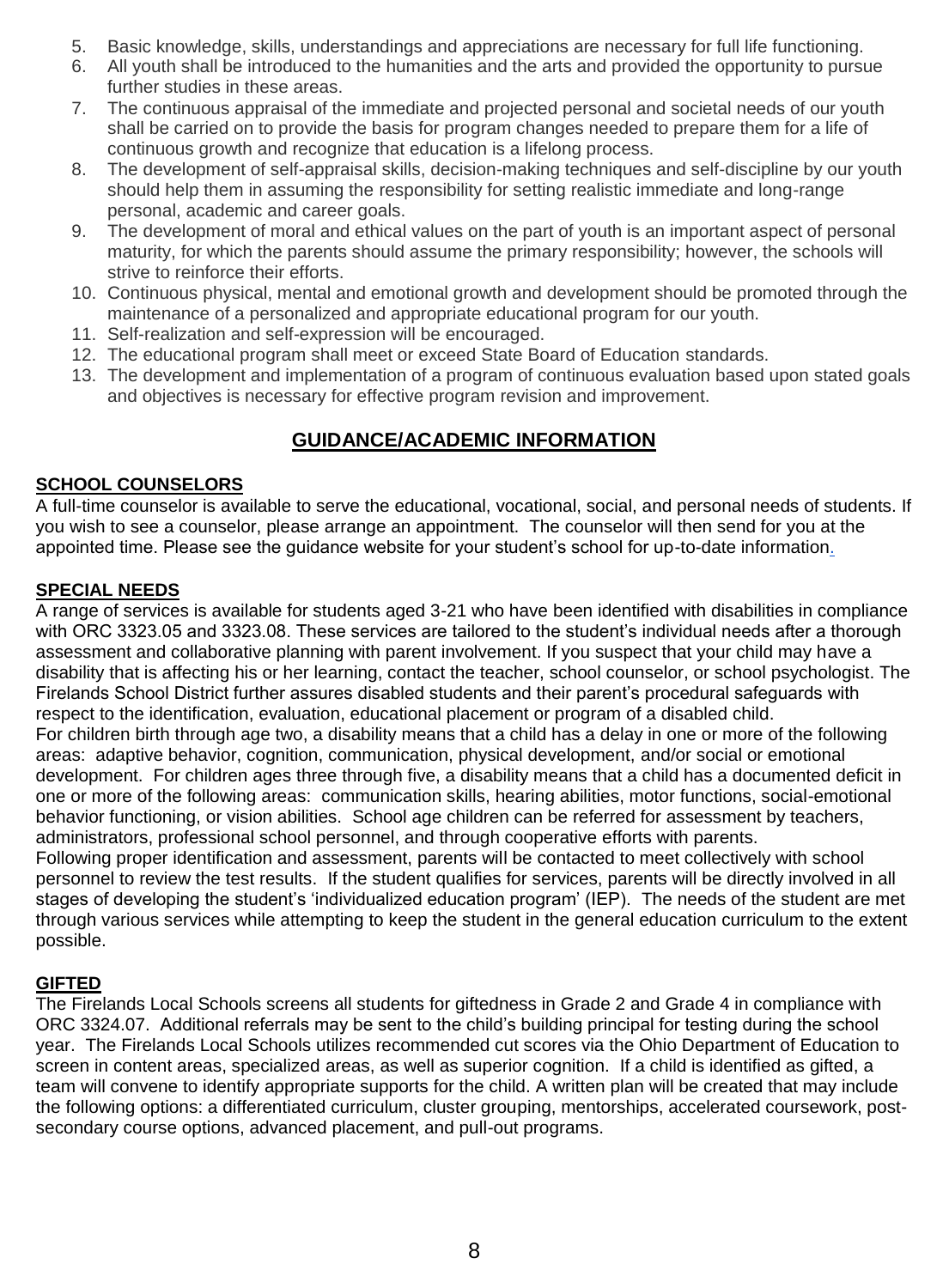**HEALTH RESOURCES** *A comprehensive list is also posted on the district website.* 

| <b>General Resources:</b>                        |                                 |
|--------------------------------------------------|---------------------------------|
| <b>Ohio Guidestone</b>                           | 440-234-2006                    |
| Psych & Psych                                    | 440-323-5121                    |
| Deluca & Associates                              | 440-327-1800                    |
| <b>Stein Hospice</b>                             | 419-625-5269                    |
| Catholic Charity                                 | 440-366-1106                    |
| Applewood Center                                 | 440-324-1300                    |
| <b>Crisis / Emotional Problems:</b>              |                                 |
| National Suicide Prevention Line                 | 800-273-8255                    |
| Lorain County Rape Crisis                        | 440-204-4359                    |
| Nord Center Crisis Hotline                       | 800-888-6161                    |
| Rape Abuse National Network                      | 800-656-4673                    |
| <b>Firelands Counseling</b>                      | 440-984-3882                    |
| <b>Substance Abuse:</b>                          |                                 |
| Lorain County Alcohol & Drug                     | 440-282-4777                    |
| Lorain County Board of Health                    | mharsloraincounty.org           |
| <b>Family Conflict and Parenting:</b>            |                                 |
| Pathways Counseling                              | 440-323-5707                    |
| Genesis House Domestic Violence Shelter          | 440-244-1853 (Lorain County)    |
| Safe Harbour Domestic Violence                   | 419-626-2200 (Erie/Ottawa/Huron |
| Counties)                                        |                                 |
| Medical:                                         |                                 |
| <b>Family Planning Services of Lorain County</b> | 440-322-7526                    |
| Birthright of Elyria                             | 440-324-9566                    |
| <b>Cornerstone Pregnancy Center</b>              | 440-284-1010                    |
| Lorain County Health Dept.                       | 440-322-6367                    |
| Poison:                                          |                                 |
| Poison Control                                   | 800-222-1222                    |

# **BUILDING RULES & REGULATIONS**

## <span id="page-8-1"></span><span id="page-8-0"></span>**DELIVERIES TO STUDENTS**

Flowers or gifts sent to school are discouraged. Please do not have such items delivered to the school. Students will be notified at the end of the school day that they may pick up items in the office after school. Food deliveries (pizza, DoorDash, etc.) are not permitted.

#### <span id="page-8-2"></span>**FOOD AND DRINK**

Students are to eat and drink only in the school cafeteria. No food or drink is allowed in other parts of the school building without prior approval.

## <span id="page-8-3"></span>**FEES**

Fees are collected at the start of each school year (or upon registration for new students.) An up-to-date fee list can be found on the district website. This fee may be waived for students who qualify for free/reduced meals. This fee is due annually.

- There may be additional fees associated with field trips.
- An additional fee may be assessed if a student damages or destroys personal or school property.
- Fees may be paid online a[t payschoolscentral](https://www.payschoolscentral.com/)

#### <span id="page-8-4"></span>**TEXTBOOKS AND ONLINE RESOURCES**

School textbooks are property of the Firelands Local Schools. Items that are lost or damaged will be billed to each student according to Board Policy. It is recommended that students keep books covered, write their names in all books, and do not loan their textbooks to other individuals. Online access is provided for some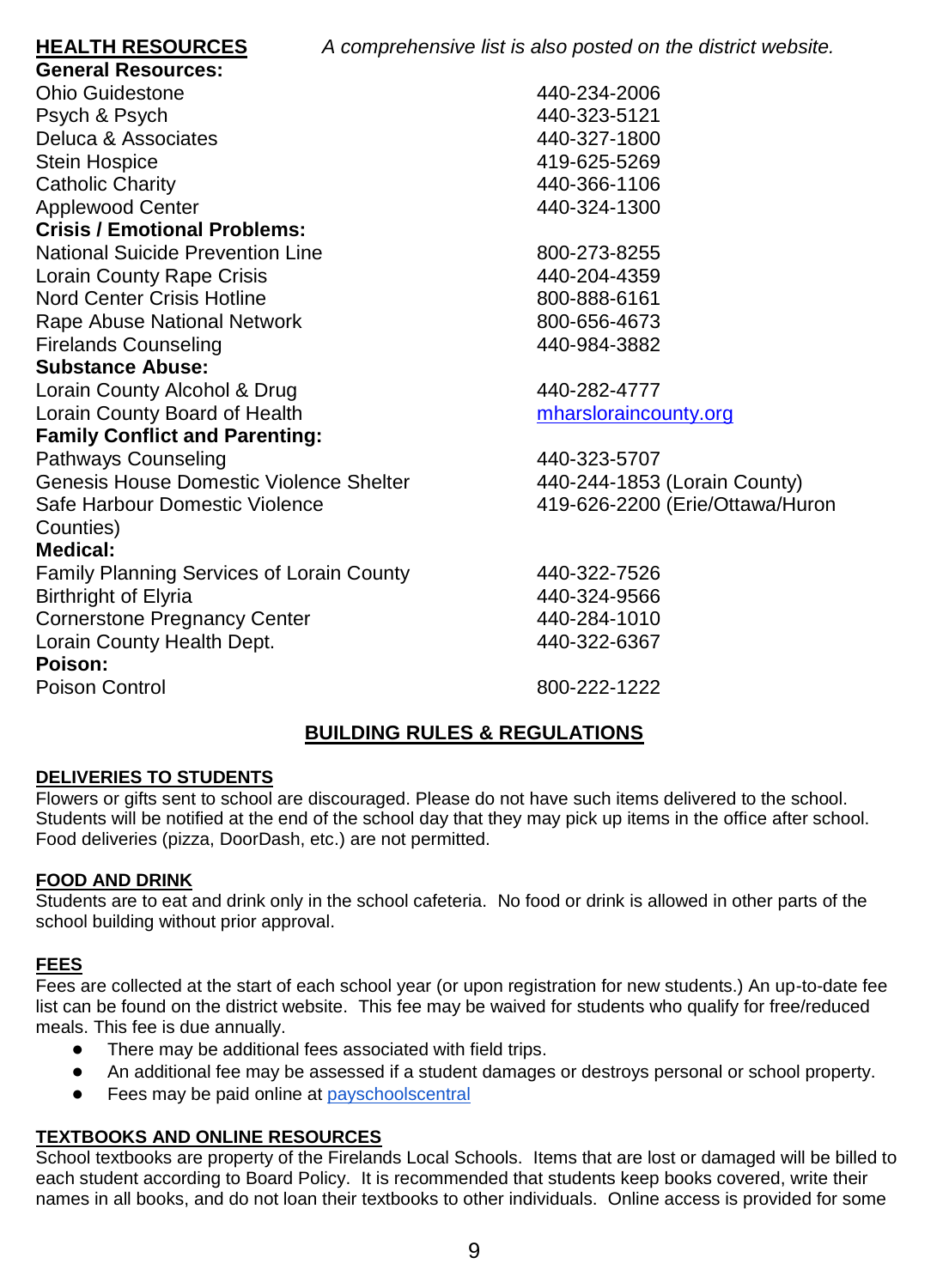materials. These accounts are confidential and should not be shared with other students. Contact your child's classroom teacher or building principal in cases of lost user accounts and passwords.

CCP Books – Students assigned books through College Credit Plus courses taken at a college must obtain their books through that college's bookstore. At the conclusion of the course, students are REQUIRED to return their books to the FHS Main Office. Failure to return your books will result in a fee.

## <span id="page-9-0"></span>**CAFETERIA**

**Student I.D numbers:** This number is what each student enters into a pin pad so their profile can be pulled up on the café computers to receive their meals. This number follows each student through high school. **Breakfast:** Breakfast is available to all students. Those that qualify for a free/reduced lunch also qualify for a free/reduced breakfast. Your child will have an account on our point of sale system in which money can be deposited to use for breakfast or lunch.

**Lunch Money:** Pre-payment can be made to the account for as many meals as you wish. Each time a purchase is made it is deducted from your child's account. A la carte purchases are available as well at all schools.

**Pay for it program (online payment) & account activity report:** This program allows you to put money on your child's account with a credit card w/ a small convenience fee attached. The program has many features by providing you with your child's lunch account balance and also a short report of what has been purchased on their account. This part of the program can be used even if you choose not to make an online payment. There is no fee to use the reporting system but you still have to enter a credit card number. If you are hesitant to use your regular credit card, you can use a prepaid card w/ a small balance (i.e. \$20.00 card). You can sign up for [payschoolscentral.com](https://www.payschoolscentral.com/) by going to that website, then follow the instructions listed. You will need your student's ID number

\*\*The program will be turned off for a short time during the summer months, but will be up and running the beginning of August. Positive balances will be carried over to the next school year.

**Lunch Assistance Forms /** *1 form per family***:** Lunch assistance forms are completed online through FinalForms. Paper copies are available in the office upon request. Lunch assistance forms can be filled out at any time throughout the school year. For existing students receiving assistance, the form must be filled out within the first month of school to avoid the meal status changing to denied. We work as quickly as possible to process all forms. Please plan on at least 1 week to have your form processed. All families that apply for meal assistance will receive an acknowledgement letter stating if your child qualifies or is denied. **Updated meal application needed every year:** The previous meal status rolls over for the first month of the following school year for existing students or until a new form is received. **If you have a new kindergarten student, a new form must be turned in ASAP to receive benefits. Younger siblings are not automatically approved. Meal status does not transfer from a previous school.** 

**DIRECT CERTIFICATION:** If you receive a letter in August stating that your child qualifies for free meals through "direct certification", you do not need to fill out a meal application. **YOU MUST: fill out the fee waiver portion on the bottom of the notification letter that is mailed to your home and return to your child's school.**

**Foodservice Information:** Go to the Foodservice tab on school website to see all foodservice information and menus for all buildings

**RULES FOR THE CAFETERIA:** The cafeteria, besides being a lunchroom, is also a place where good human relations can be developed. Here each student is expected to practice the general rules of good manners, which one should find in the home. Some simple rules of courteous behavior which would make the lunch period pleasant and relaxed are:<br>1. Observe good dining room

- 1. Observe good dining room standards at the table.
- 2. Speak in a normal tone
- 3. Leave the table and the surrounding area clean and orderly.
- 4. Place trash in proper containers.
- 5. Do not leave the cafeteria while eating or carrying food.
- 6. Food deliveries (pizza, DoorDash, etc.) are not permitted.

## <span id="page-9-1"></span>**LOCKERS AND LOCKS**

Lockers are assigned at the beginning of the school year and should be kept locked at all times (Grades 6- 12). Lockers at FES are **not** permitted to be locked. Lockers are the property of the Board of Education and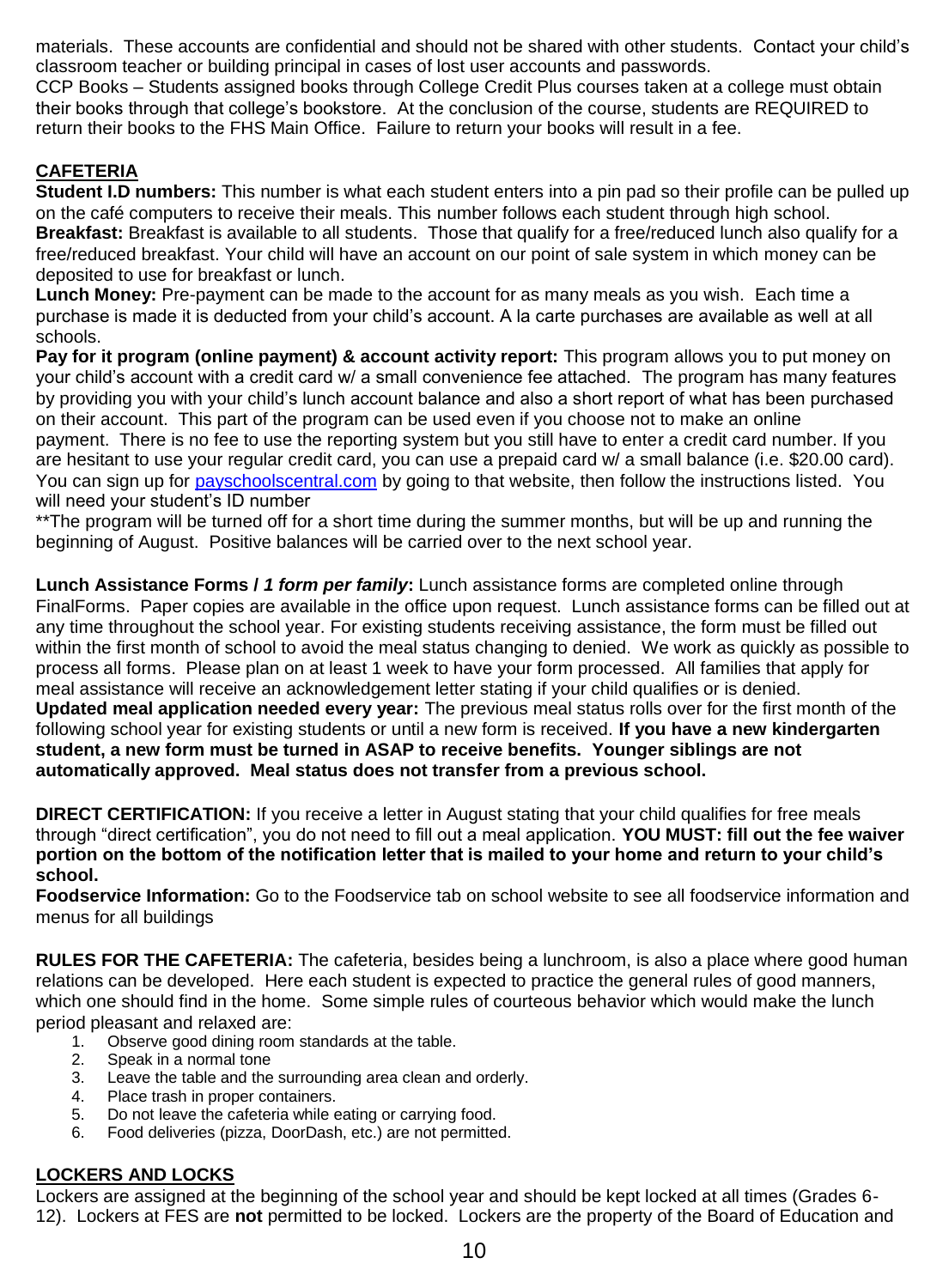are subject to inspection at any time by authorized school personnel, law enforcement personnel, and/or K-9 unit drug alert dogs. Students will be assigned a locker and given the combination at the beginning of the school year (Grades 6-12). Lockers should be kept clean and neat. The office is not responsible for stolen items. No decals or writing of any kind is permitted on lockers. Any damages to the locker must be reported immediately to school administration. Students will be expected to pay for any writing, scratches, or damages to their lockers.

## <span id="page-10-0"></span>**BULLYING AND HARASSMENT**

**Commitment:** The Firelands Local Schools are committed to providing a safe, positive, productive, and nurturing educational environment for all students. Harassment, intimidation or bullying on the basis of gender, disability, race, sexual orientation, ethnic/national origin, or religion in all school environments (academic, extracurricular, school-sponsored activities and school buses) is strictly prohibited. The prohibition includes both student-on-student and staff-on-student. Retaliation against a person reporting alleged harassment, person participating in the investigation or in related proceedings is also prohibited.

The fact that the alleged harasser and the victim are members of the same protected class will not preclude the District from investigating an incident in order to determine whether harassment has occurred. The District requires that all staff promptly report incidents of harassment using the established procedure. Staff are also required to intervene to stop the harassment unless circumstances are of a dangerous nature. Students are encouraged to immediately report incidents of harassment/bullying. However, intentional false reports of harassment/bullying will result in disciplinary action. Inappropriate behavior can be verbal, physical, or written. Examples of inappropriate behaviors include aggressive behavior, racial slurs, offensive written communication or graffiti, electronic acts (cyberbullying), teasing based on religion, race or disability, violence in a dating relationship, etc. These prohibited behaviors extend to both peer-to-peer and staff-to-student conduct on school grounds (hallways, classrooms, common areas, etc.), at school-sponsored academic and extracurricular activities (sports events, clubs, field trips, etc.) and on school buses.

**Definition of Harassment/Bullying:** As defined in Ohio Revised Code, harassment, intimidation, or bullying means any intentional, written, verbal or physical act that is student-on-student or staff-on-student (on school grounds, at school sponsored academic and extracurricular activities and on school buses) more than once, and the behavior causes mental or physical harm and is sufficiently severe, persistent or pervasive that it creates an intimidating, threatening or abusive educational environment for the other student. This includes cyberbullying (electronic acts) and violence in a dating relationship. However, inappropriate behavior does not have to include intent to harm, be directed at a specific target or involve repeated incidents to be considered harassment and prohibited by district policy. The District will investigate formal complaints.

**Complaint Procedure:** Students, support staff, parents/guardians or community members can make a formal complaint of alleged incidents using a Student Incident Form that is available in all building offices. Staff who become aware of incidents need to report incidents to the assigned school administrator as soon as possible. Administrators will complete the Investigation Form if the situation warrants additional attention. If there are concerns related to bullying and harassment, the first step for all is to contact the building principal. If additional resolution is sought, please contact the Director of Educational Services.

**Reporting Procedure:** Each building will establish a designated location in the assigned administrator's office for collections of reports of alleged harassment or bullying. All staff will be made aware of this location. All school personnel must report alleged student-on-student or staff-on-students bullying/harassment based on sex, gender, disability, race, ethnic/national origin and religion using this established procedure and specifying if the incidents are verbal, physical, cyber, etc.

Students are encouraged to report alleged incidents immediately to a staff member. School personnel that receive or witness reports or information about harassment or bullying must report the information to their building principal immediately.

Please note, persons reporting an anonymous complaint or requesting confidentially or no action to be taken on the part of the District, will be informed that the ability of the District to respond may be limited. Reasonable action that is consistent with due process rights will still be taken.

**Investigation Procedure:** Administrators will review all complaint forms within 24 hours of receipt. Administrators receiving a complaint will begin investigation into the situation within in 48 hours. A collaborative team will investigate the situation, complete documentation forms, file by student's last name in a confidential file, and promptly send copies to Central Office.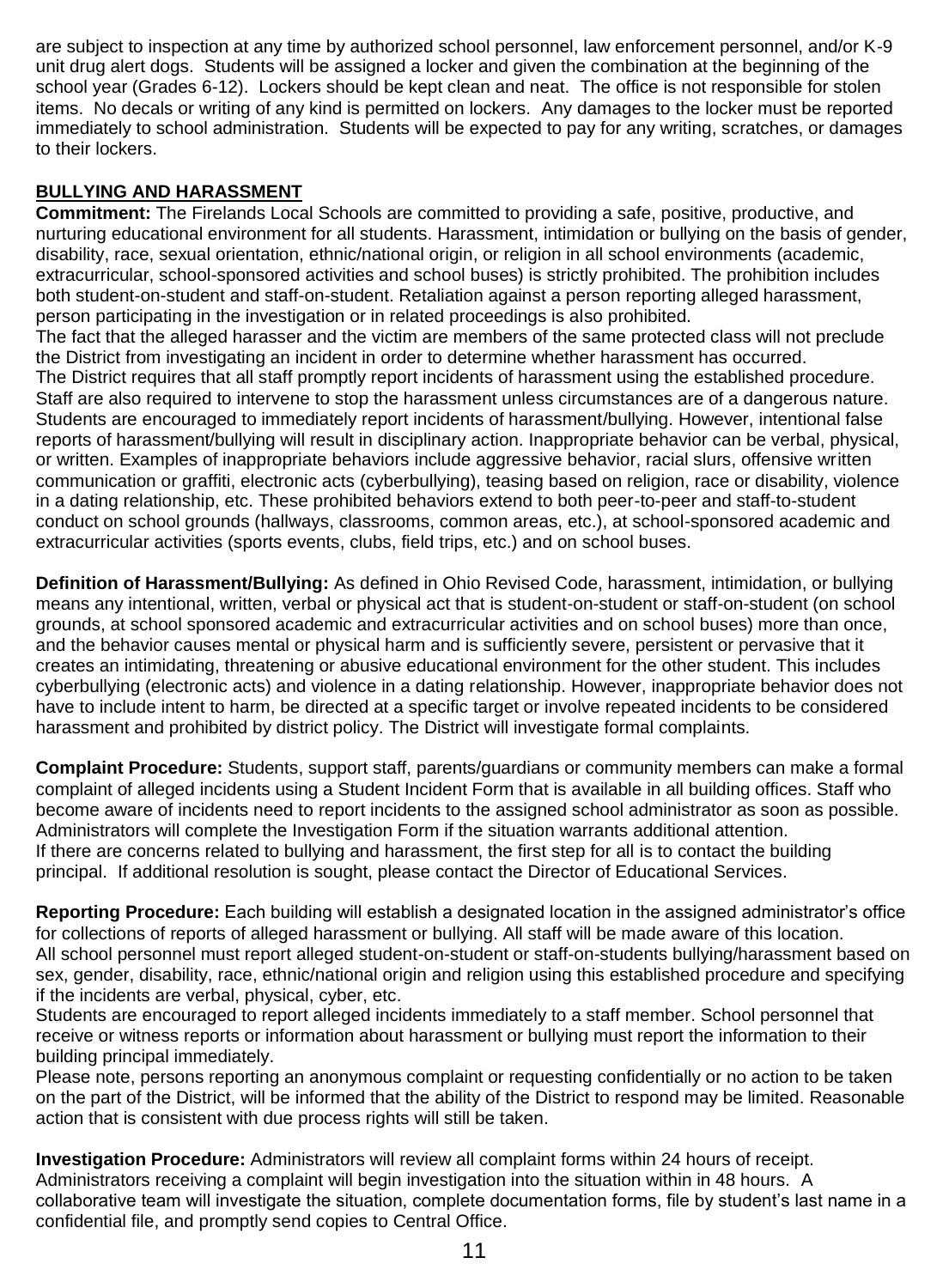The investigation will include: establishment of an investigations team, interview of alleged victim, alleged perpetrator and witnesses, summary of allegation, outcome of investigation, disciplinary action, plan to prevent recurrence or new harassment, referral to law enforcement (if applicable) and written notification to custodial parents of students involved. Written reports will be distributed to parents of alleged victims and alleged perpetrators within two weeks.

A preponderance of evidence will be used to substantiate harassment/bullying.

The results of all investigations are kept at both the building and Central Office. Records will be retained at the building level as long as the student is within the building (records are forwarded upon transfer to a new building). Records of graduates will be retained for six years after graduation. Central office records are retained via the records retention schedule as set forth by the Treasurer's Office.

## <span id="page-11-0"></span>**ELECTRONIC DEVICES**

Cell phones/iPads and other electronic devices must be turned off and put away during school unless otherwise instructed by a staff member. The school is not responsible for loss or theft of cell phones or other personal property.

No electronic devices are to be used or accessible in a testing situation unless instructed by the teacher or proctor. If a student does have a device in a test situation, it may be confiscated and the test score may be negatively affected.

When using any technology device at school, students must:

- Be responsible in the use of all technology tools.
- Use technology as directed by teachers and for learning purposes.
- Students are not permitted to take pictures or video in an educational setting.
- Be responsible for the security of the device at all times.
- Keep themselves and fellow students safe by:
	- $\circ$  Not giving out personal information online.
	- o Protecting passwords and access information.
	- o Guarding against cyberbullying.
- Credit the intellectual property of others when used in school work. Seek permission from individuals involved PRIOR to taking photos/videos or recording audio.
- Seek written permission from individuals involved PRIOR to publishing or sending photos, audio or video to anyone else or to any online space.
- Think critically about the information found online to determine the reliability of that information.
	- Talk to a teacher or another adult if:
		- o Help is needed online.
		- o The student comes across sites that are not suitable.
		- o Someone writes something that causes discomfort or asks for private information.
		- o The welfare of other students at school is being threatened.
- Texting, answering, or placing calls and messages during the school day, unless specified for learning purposes is never allowed.

# <span id="page-11-1"></span>**ACCEPTABLE USE & INTERNET SAFETY POLICY**

## **Source: Board Policy EDE & EDE-R**

Technology can greatly enhance the instructional program, as well as the efficiency of the District. The Board recognizes that careful planning is essential to ensure the successful, equitable and cost-effective implementation of technology-based materials, equipment, systems and networks.

Computers and use of the District network or online services support learning and enhance instruction, as well as assist in administration. For purposes of this policy computers include District-owned desktop computers, laptops, tablets and other mobile computing devices.

All computers are to be used in a responsible, efficient, ethical and legal manner. Failure to adhere to this policy and the guidelines below will result in the revocation of the user's access privilege. Unacceptable uses of the computer/network include but are not limited to:

- 1. violating the conditions of State and Federal law dealing with students' and employees' rights to privacy, including unauthorized disclosure, use and dissemination of personal information;
- 2. using profanity, obscenity or other language that may be offensive to another user or intended to harass, intimidate or bully other users;
- 3. accessing personal social networking websites for noneducational purposes;
- 4. reposting (forwarding) personal communication without the author's prior consent;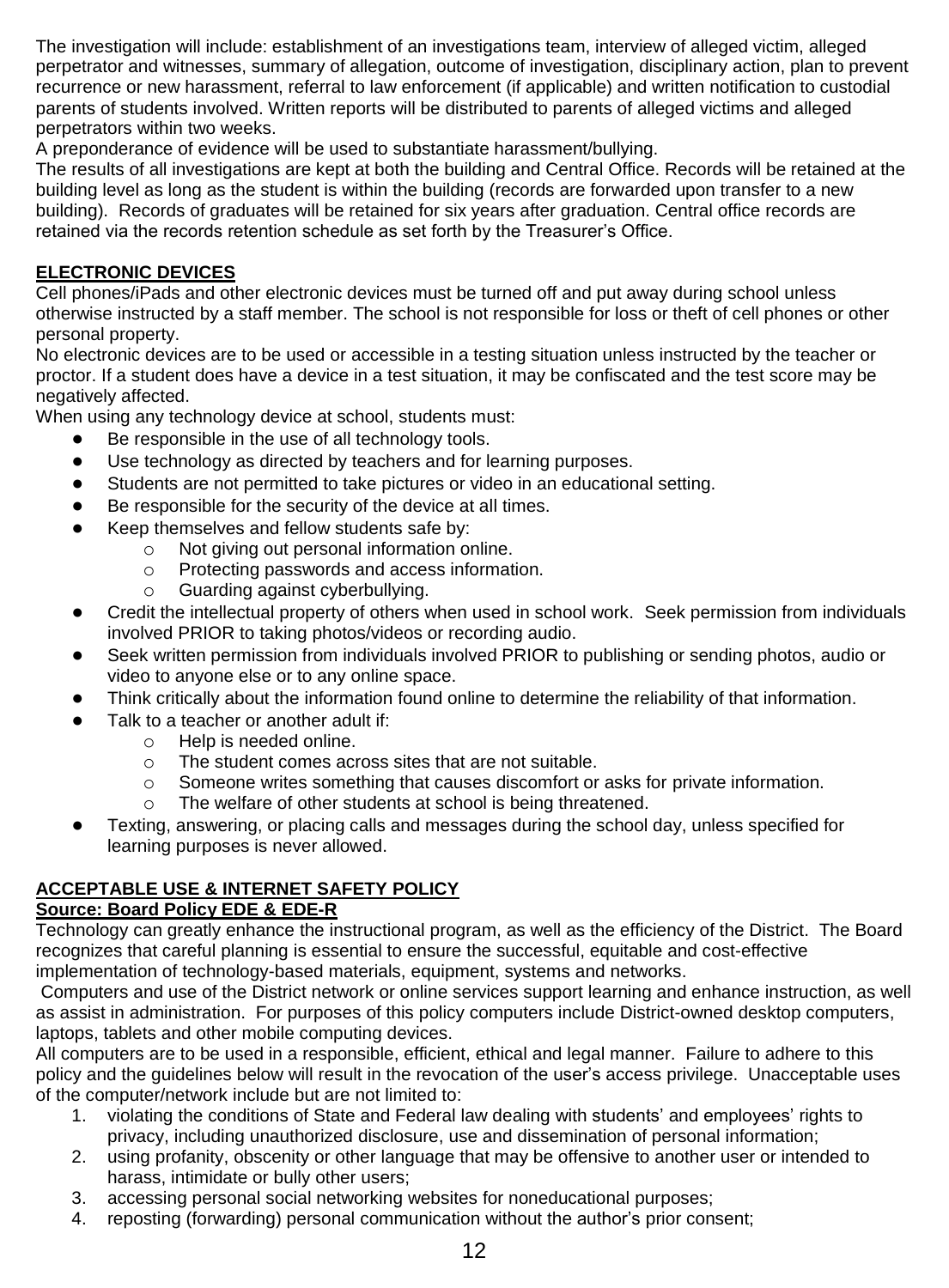- 5. copying commercial software and/or other material in violation of copyright law;
- 6. using the network for financial gain, for commercial activity or for any illegal activity;
- 7. "hacking" or gaining unauthorized access to other computers or computer systems, or attempting to gain such unauthorized access;
- 8. accessing and/or viewing inappropriate material and
- 9. downloading of freeware or shareware programs.

The Superintendent/designee shall develop a plan to address the short- and long-term technology needs and provide for compatibility of resources among school sites, offices and other operations. As a basis for this plan, he/she shall examine and compare the costs and benefits of various resources and shall identify the blend of technologies and level of service necessary to support the instructional program.

Because access to online services provides connections to other computer systems located all over the world, users (and parents of users who are under 18 years old) must understand that neither the school nor the District can control the content of the information available on these systems. Some of the information available is controversial and sometimes offensive.

The Board does not condone the use of such materials. Employees, students and parents of students must be aware that the privileges to access online services are withdrawn from users who do not respect the rights of others or who do not follow the rules and regulations established. A user's agreement is signed to indicate the user's acknowledgment of the risks and regulations for computer/online services use. The District has implemented technology-blocking measures that protect against access by both adults and minors to visual depictions that are obscene, child pornography, or, with respect to the use of computers by minors, harmful to minors. The District has also purchased monitoring devices, which maintain a running log of Internet activity, recording which sites a particular user has visited.

"Harmful to minors" is defined as any picture, image, graphic image file or other visual depiction that:

- 1. taken as a whole and with respect to minors appeals to a prurient interest in nudity, sex or excretion; 2. depicts, describes or represents, in a patently offensive way with respect to what is suitable for
- minors, an actual or simulated sexual act or sexual contact, actual or simulated normal or perverted sexual acts or a lewd exhibition of genitals and
- 3. taken as a whole, lacks serious literary, artistic, political or scientific value as to minors.

The District will educate minors about appropriate online behavior, including interacting with other individuals on social networking websites and in chat rooms and cyberbullying awareness and response. The Superintendent/designee will develop a program to educate students on these issues.

Annually, a student who wishes to have computer network and internet access during the school year must read the acceptable use and internet safety policy and submit a properly signed agreement form. Students and staff are asked to sign a new agreement each year after reviewing the policies and regulations of the District. The District reserves the right to amend policies and regulations as necessary throughout the school year. Users are notified of the updated policies and regulations and must comply with the updated requirements. These policies and regulations also apply to use of District-owned devices, or accessing of District intranet and software programs off District property. All users using platforms established for elearning regardless of whether the student or employee is using a personal or District provided device must be used in accordance with the standards for conduct outlined in this policy and the accompanying regulation. Users in violation of this policy or the accompanying regulation may be subject to discipline.

The following guidelines and procedures shall be complied with by staff, students or community members who are specifically authorized to use the District's computers or online services.

- 1. Use appropriate language. Do not use profanity, obscenity or other language that may be offensive to other users. Illegal activities are strictly forbidden.
- 2. Do not reveal your personal home address or phone number or those of other students or colleagues.
- 3. Note that electronic mail (email) is not guaranteed to be private. Technology coordinators have access to all messages relating to or in support of illegal activities and such activities may be reported to the authorities.
- 4. Use of the computer and/or network is not for financial gain or for any commercial or illegal activity.
- 5. The network should not be used in such a way that it disrupts the use of the network by others.
- 6. All communications and information accessible via the network should be assumed to be property of the District.
- 7. Rules and regulations of online etiquette are subject to change by the administration.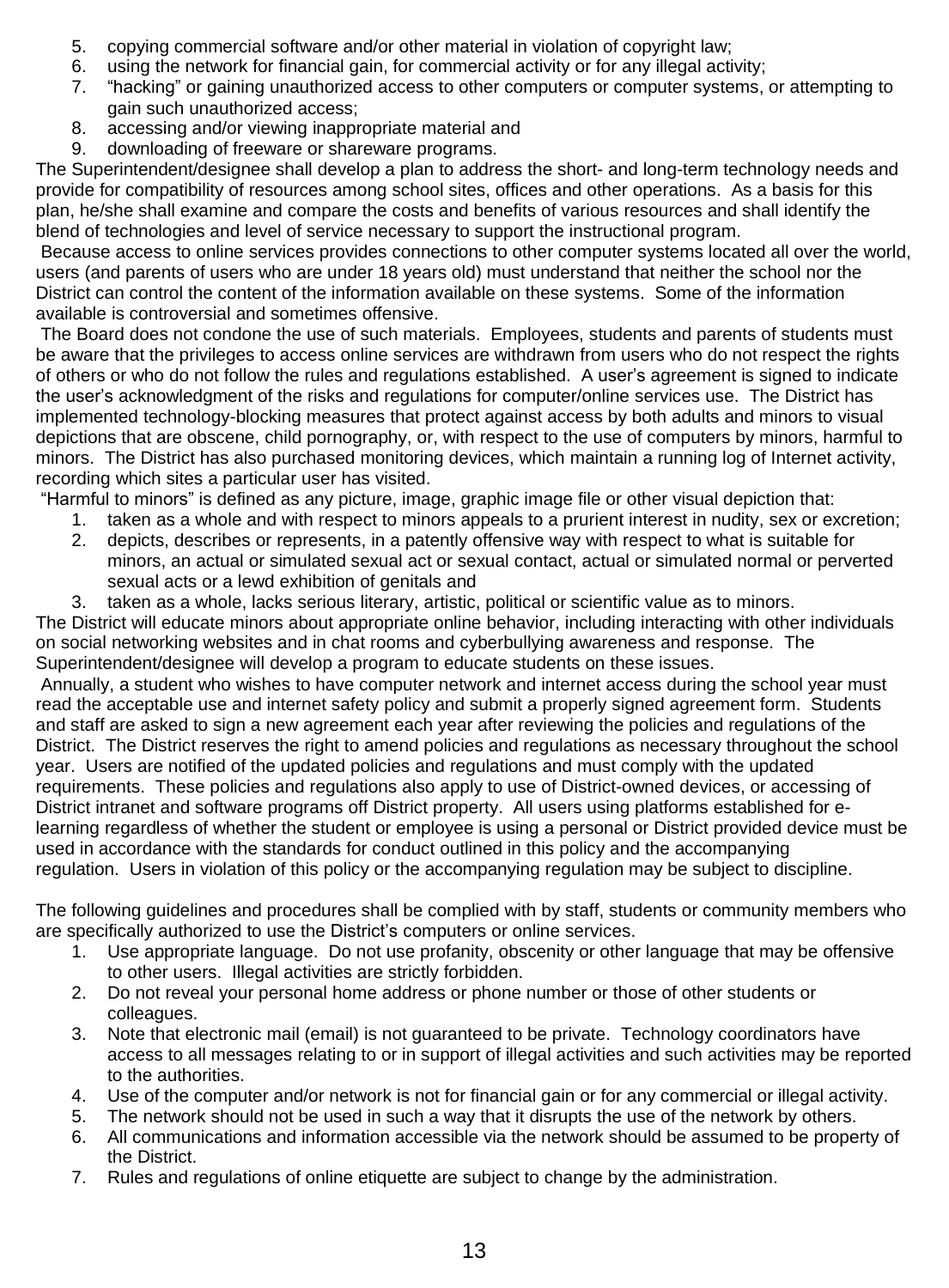- 8. The user in whose name an online service account is issued is responsible for its proper use at all times. Users shall keep personal account numbers and passwords private. They shall use this system only under the account numbers issued by the District.
- 9. The system shall be used only for purposes related to education or administration. Commercial, political and/or personal use of the system is strictly prohibited. The administration reserves the right to monitor any computer activity and online communications for improper use.
- 10. Users shall not use the system to encourage the use of drugs, alcohol or tobacco nor shall they promote unethical practices or any activity prohibited by law or Board policy.
- 11. Users shall not view, download or transmit material that is threatening, obscene, disruptive or sexually explicit or that could be construed as harassment, intimidation, bullying or disparagement of others based on their race, color, national origin, ancestry, citizenship status, sex, sexual orientation, age, disability, religion, economic status, military status, political beliefs or any other personal or physical characteristics.
- 12. Copyrighted material may not be placed on the system without the author's permission.
- 13. Vandalism results in the cancellation of user privileges. Vandalism includes uploading/downloading any inappropriate material, creating computer viruses and/or any malicious attempt to harm or destroy equipment or materials or the data of any other user.
- 14. Users shall not read other users' mail or files; they shall not attempt to interfere with other users' ability to send or receive electronic mail, nor shall they attempt to read, delete, copy, modify or forge other users' mail.
- 15. Users are expected to keep messages brief and use appropriate language.
- 16. Users shall report any security problem or misuse of the network to the teacher, his/her immediate supervisor or building administrator.

## <span id="page-13-0"></span>**BUS TRANSPORTATION**

Printed below are the major rules and regulations relating to school bus safety developed by the Ohio Department of Highway Safety. They are provided for your information and we encourage you to discuss them with your children. By working together, we can insure safe and efficient student transportation for our children.

- 1. All school rules are in place while students are at the bus stop and riding on the bus. Students that disrupt the safe operation of the vehicle or safety of others while at the bus stop may have school consequences, such as detention, WDA (weekday disciplinary assignment), suspension from school, or removal from the bus.
- 2. The driver is in charge of the bus and is responsible for orderly conduct.
- 3. Students should conduct themselves as they would in a classroom, except that reasonable conversation is permissible. Horseplay, switching seats, throwing things and similar misconduct is not allowed.
- 4. Students must use school appropriate language.
- 5. Students must sit in their assigned seats as determined by the driver.
- 6. Students are required to keep the bus clean and sanitary by refraining from eating or drinking on the bus at any time.
- 7. Students may only bring items needed for school on the bus. Students must obtain permission from the driver before bringing anything unusual aboard. The following items are prohibited from being brought on the bus:
	- a. Animals
	- b. Weapons
	- c. Glass
	- d. Aerosol cans
	- e. Alcohol, Drugs, or Tobacco (including electronic smoking devices)
	- f. Medication (unless the student has permission from the office to self-carry)
	- g. Any item that is too large to fit in the students lap
	- h. Any item that is potentially harmful to other students
- 8. Wherever possible, group pick-up points will be established. A group pick-up is a central place where children from several homes can meet safely for getting on or off the bus.
- 9. Students shall ride the bus to which they are assigned, including shuttle buses.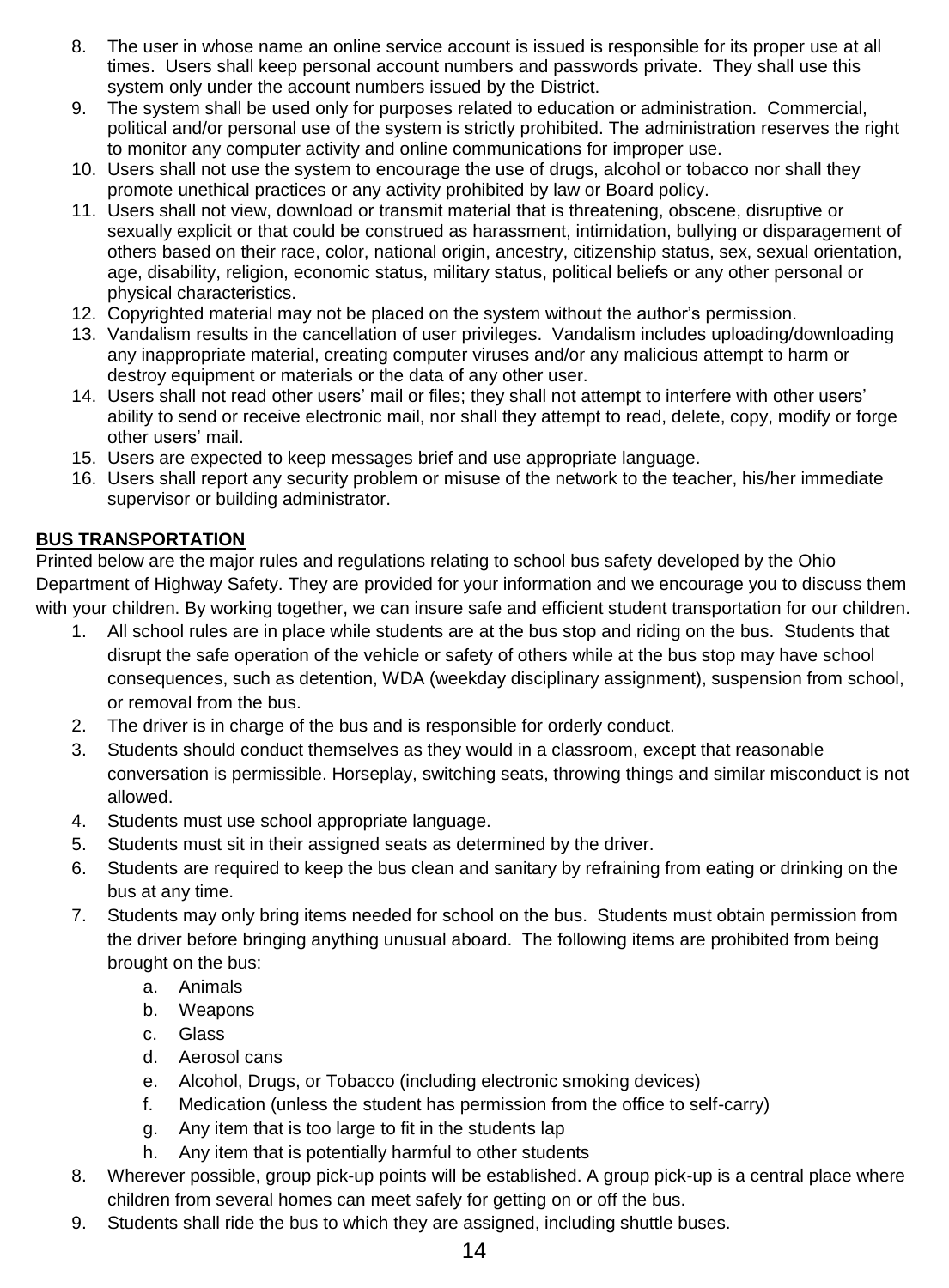- 10. Students are required to be at the bus stop 5 minutes prior to the pick-up time and wait in a location clear of traffic, 10 feet from the road. To ensure safety, students are encouraged to wear light colored or reflective clothing when going to and from the bus stop.
- 11. Students shall cross the road 10 feet in front of the bus. The driver will signal students when it is safe to cross by dropping their hand. At that signal, students shall walk to the center of the road and look both ways before continuing to cross the road, then report to a designated place of safety on their residential side of the road.
- 12. If the bus driver sounds the horn that indicates DANGER. At this signal, students should immediately look to the driver for a safe course of action.
- 13. Students must keep their heads, hands, arms, and objects inside the bus and inside of their seat area.
- 14. Students shall ride the bus facing the front of the bus with their back on the seat back and feet on the floor for their protection.
- 15. Only the students that are assigned to the bus may ride the bus route. On non-routine trips, only the pre-approved chaperones and student participants may ride the bus.
- 16. Teachers, coaches, chaperones are responsible for maintaining acceptable student behavior when school buses are transporting students to and from activities. The driver will make the final decision in regards to the safety of their bus when the bus is moving.
- 17. Students may use the rear door of the bus only in an emergency.
- 18. Students must keep their hands, feet, and bodily fluids to themselves at all times.
- 19. While at a bus stop, turn-around, or railroad crossing, students must remain quiet.
- 20. Students must remain seated until the bus comes to a complete stop.

#### <span id="page-14-0"></span>**VISITORS**

- All visitors, including parents and volunteers, must report to the school office or security desk immediately upon entering the school to sign in and obtain a visitor's pass. This procedure is strictly enforced by the Firelands Schools for the safety and security of our students.
- Visitors will be required to provide a photo ID and scan in through the RAPTOR system.
- Students from other schools are not permitted to visit classes during the school day. Exceptions may be made, at the principal's discretion, for families who are considering sending their children to the school or in other special situations.

#### <span id="page-14-1"></span>**CARE OF SCHOOL PROPERTY**

Students are responsible for the proper care of all books, supplies, and furniture supplied by the school. Students, who disfigure property, break windows, or do other damage to school property or equipment will be required to pay for the damage done or replace the items. Students may not tamper with the fire alarms, fire extinguishers, or any electrical systems. Anyone who willfully destroys school property through vandalism, arson, larceny, or who creates a hazard to the safety of our students will be referred to the proper law enforcement agency in addition to school discipline.

## <span id="page-14-2"></span>**SCHOOL FEES**

Fees or deposits required of students will be held to a minimum as stipulated by the Board of Education. All fees will be due at designated times. Failure to pay fees may result in loss of privileges, credits being withheld, and denial of participation at graduation.

## <span id="page-14-3"></span>**TELEPHONE USAGE**

Students will not be called to the phone. Only messages of an urgent nature from a parent/guardian will be delivered to a student. Calls from the Main office may be made with permission from the administration. Students may not use their cell phones to call home unless they have obtained permission. Students may not use their cell phones to take pictures or video while in school.

#### <span id="page-14-4"></span>**CLUBS AND ACTIVITIES**

School activities enrich the curriculum of the school by making available a wide variety of activities in which a student can participate. Each student also has the opportunity to join the many clubs open every year. It is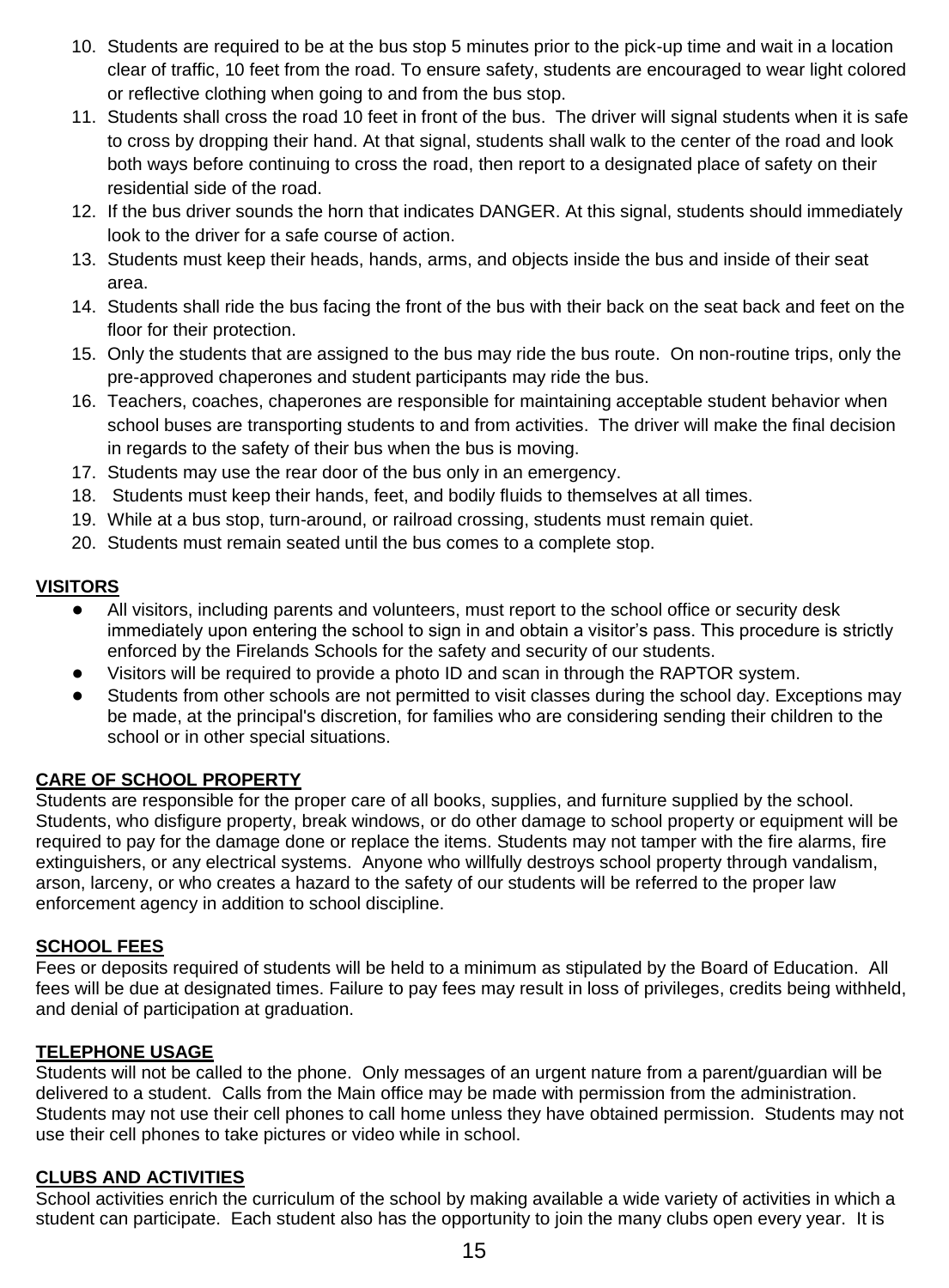possible for students to request any new club or activity if enough students are interested in it, a faculty sponsor is available, and if space and facilities can be provided. The process to start a new club is as follows:

- 1. Find a potential faculty advisor for your club
- 2. State the name and purpose of the club
- 3. Identify what office positions will be held within the club
- 4. Identify the philosophy and goals of the club
- 5. Identify community service projects in which the club can participate
- 6. Submit to the Principal for approval

#### <span id="page-15-0"></span>**FUND RAISING**

The principal must approve all fundraising projects. Projects which involve selling merchandise to residents of our community should be limited. Tickets or articles of any kind, other than those associated with schoolsponsored activities, are not to be sold on school property by students or outside organizations.

#### <span id="page-15-1"></span>**SAFETY DRILLS**

Throughout the year, fire, tornado, and other safety drills are conducted on a regular basis. The procedures are posted in each classroom and reviewed regularly. Safety procedures must be followed without exception.

- Students must be orderly and silent, such that they can follow all directions given by teachers, administrators, or other school personnel.
- Students and staff members MUST silence cell phones and refrain from talking during drills.

## **BUILDING AND GROUNDS SECURITY**

<span id="page-15-2"></span>The School Board recognizes the value of electronic surveillance systems in monitoring activity on school property and in school vehicles in protecting the health, welfare, and safety of its students and staff. Carefully weighing the rights of privacy of students and staff against the district's duty to maintain order and discipline, the Board authorizes the use of electronic surveillance systems in all school buildings.

#### <span id="page-15-3"></span>**CAMERAS**

- 1. The administration notifies its students and staff that camera surveillance may occur on school property and in school vehicles. Notices are placed in student and staff handbooks.
- 2. The use of cameras in transportation vehicles is supervised by the building principals and the transportation supervisor.
- 3. The use of cameras is subject to district policies concerning the confidentiality of student and staff records.
- 4. Surveillance cameras are used only to promote order, safety, and security of students, staff, and property.

#### <span id="page-15-4"></span>**EMERGENCY WEATHER PLAN / SCHOOL CLOSINGS**

In the event of severe inclement weather or mechanical breakdown, school may be closed or starting time delayed. Should weather conditions merit the implementation of a "severe weather option", families will receive an automated call with information regarding a delay or cancellation. It will also be posted on the Firelands website, Firelands Facebook page, Twitter, and local TV news stations**: (3, 5, 8)** Every effort will be made to have the automated call as early as possible. We ask that you do not call the

schools nor staff members during severe weather periods as their telephones will need to be kept available for emergency communications. If no report is heard, it can be assumed that school will be in session. Please do not call the school.

#### <span id="page-15-5"></span>**TWO-HOUR DELAY**

In the event that dangerous weather occurs prior to the start of school, the district may opt to delay the start of school for two (2) hours. This delay will allow road crews, salt, and sunlight to dissipate the hazard.

*If we announce a delay, school will start two hours later than usual. The dismissal time will remain the same. At the high school only, for two hour delay on Wednesday and Thursday classes start at 9:30am and follow the Two-Hour Delay schedule, not a block schedule.*

Se[e BELL SCHEDULES](https://docs.google.com/document/d/19Juiuw99UA4zPeaGgusMkWsk0g4bQzGp_hB9_Z8Rj6Y/edit#heading=h.3x691l4exu5n) in the high school section for the delay schedule and adjustments for the different days of the week. Delays will only be announced when circumstances dictate extra caution; they will not be used to "buy" time on a school closing.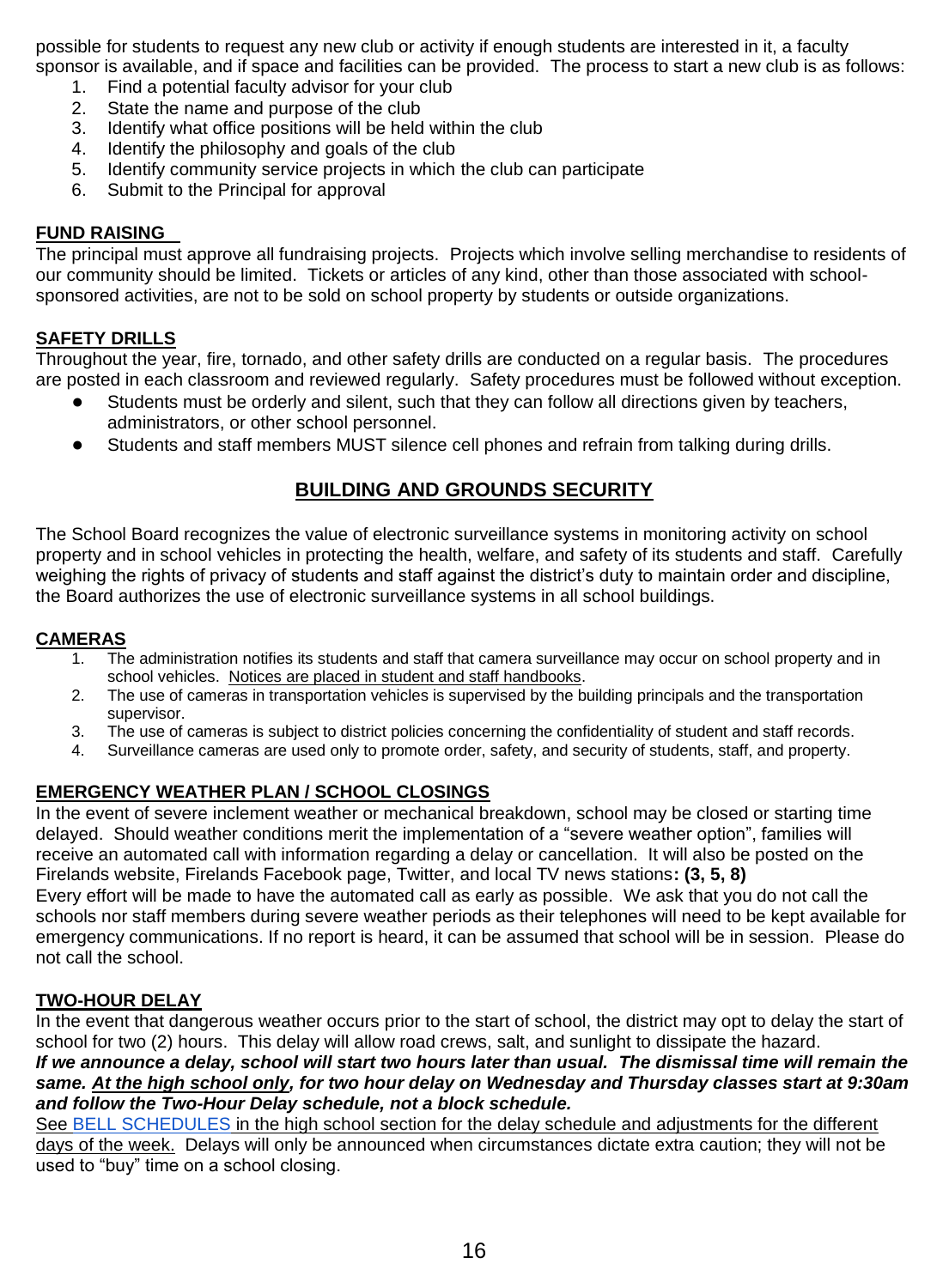## <span id="page-16-0"></span>**POWER FAILURE**

In the event of a power failure, remain in your classroom. Please be quiet and wait for further instructions. Information will be given to you as it becomes available.

## <span id="page-16-1"></span>**DRESS AND GROOMING**

- Appropriate dress and grooming enhance school safety, improve the academic environment, promote good behavior, and eliminate unnecessary distractions from learning.
	- $\circ$  Students are expected to dress comfortably so that they feel free to enjoy physical education, recess, and art classes without worrying about their clothing.
	- o Students should come to school dressed for the weather, including boots, gloves, hat, and coat when appropriate.
	- $\circ$  All students need a suitable pair of gym shoes for physical education classes and some kind of covering (e.g., an adult's old T-shirt) for art classes.
	- o Clothing must be appropriate to the activities for which it is to be worn.
	- o Clothing, shoes, and accessories may not create unusual safety or health hazards to the wearer or others.
- Students are not permitted to wear coats in school.
- Students are not permitted to wear bare midriff tops. Tops that cannot stay tucked in when the student reaches up should not be worn.
- Shorts and skirts are not to be above a finger-tip length. Any rips or tears in pants must also not be above finger-tip length.
- Shoes or sandals must be worn at all times. Flip-flop shoes and slide shoes or shoes with wheels are prohibited. All shoes MUST have backs on them.
- **NO bags** are permitted to transport books and/or materials to and from class except for physical education and/or prior administrative approval.
- Clothing and accessories may not distract from the educational process.
- Clothing may not cause damage to school property or cause damage to personal property.
- No "sagging" pants will be permitted.
- No clothing that exposes undergarments and/or private body parts is permitted.
- Hats, scarves, bandanas, sweatbands, or other headwear may not be worn in the building, except for approved religious reasons.
- No clothing and/or accessories that promote drugs, alcohol, tobacco, sex, violence, or that violate the school harassment policy is permitted.
- Students may not wear hoods, sunglasses or other accessories that limit identification.

The school administration reserves the right to determine what is appropriate appearance and dress. Students whose dress or grooming is inappropriate will be asked to make the necessary adjustments to their dress and return immediately to class. If a student refuses to cooperate and/or has repeated dress code violations, a parent contact will be made and disciplinary action may be taken.

## <span id="page-16-2"></span>**COMMUNICABLE DISEASE**

Concern of any school is the spread of a disease throughout the entire school population. Communicable disease can spread rapidly if not controlled immediately (ex. Chicken pox, measles, pink eye, mumps, impetigo, scabies, and head lice). Any child coming to school with symptoms resembling a communicable disease will be seen by our school nurse or sent home immediately as a precautionary measure. Once determination is made, the child will need to receive the appropriate treatment, either by seeing a doctor or following a prescribed treatment monitored by the school nurse. Students must comply with State of Ohio immunization requirements as outlined in the Ohio Revised Code.

## <span id="page-16-3"></span>**ADMINISTRATION OF MEDICINE**

State law, effective January 1985, outlines the school's authority and/or responsibility for the administration of medication to students within very specific regulations. Many students are able to attend school regularly through effective use of medication in the treatment of disabilities or illnesses that will not hinder the health or welfare of others. If possible, all medication should be given by the parent at home. Students may not have medication of any kind in their possession unless they have a prescription on file for self-carry. If this is not possible, it will be done in accordance with the following: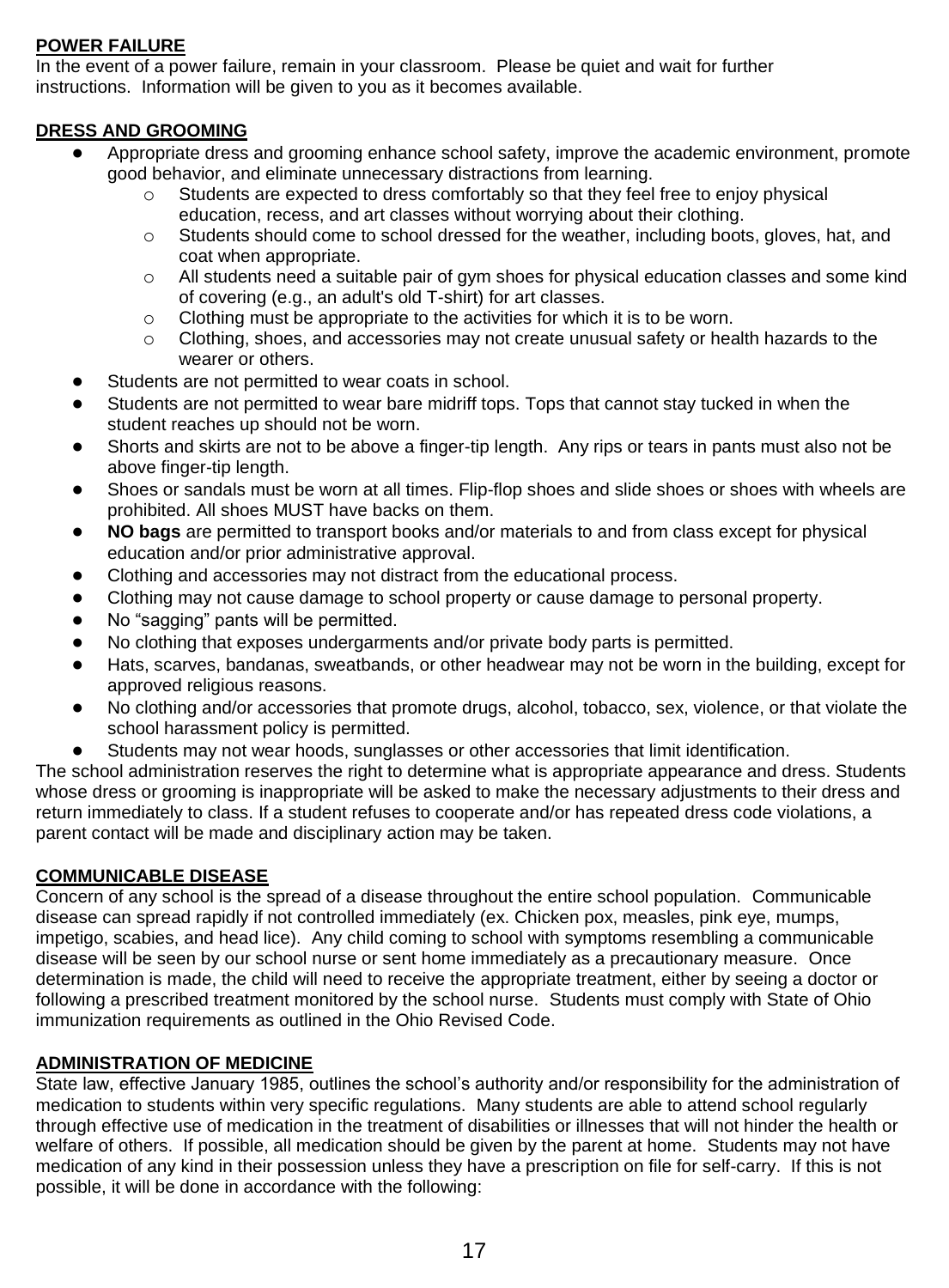- 1. Prescription and/or over-the-counter medication may be dispensed to students by a school employee only after the office has received a Physician's Request for the Administration of Medication in School. These forms are available in the Main office.
- 2. All medications must be in their original containers.
- 3. Any medication to be administered at school must be delivered to the school by a parent/guardian.

## <span id="page-17-0"></span>**DRUG TESTING**

Firelands Local Schools has implemented a policy which will attempt to provide the district with a safe and healthful student program. This policy reflects the schools' and the community<sup>1</sup>s strong commitment to establish a truly drug, alcohol, and nicotine free school environment. This policy applies to all athletes and student parking pass holders from grades 9-12, and via written request from parent(s) /guardian(s). The program does not affect the current policies, practices, or rights of the District regarding student drug and / or alcohol possession or use, where reasonable suspicion is established by means other than drug testing through this policy. Students involved in extracurricular activities need to be exemplary in the eyes of the community and other students. The drug testing and education policy is designed to create a safe, drug free environment for students and assist them in getting help when needed. Although students risk the loss of continued participation in extracurricular activities, no student shall be suspended or expelled from school as a result of any verified "positive" test conducted by his / her school under this program. No student will be penalized academically for testing positive for banned substances. Note: The use or possession of materials and / or substances to alter drug testing results or tampering with the process of drug testing is a violation of the student and the athletic handbooks. These actions carry the same consequences of a violation of the drug testing. The results of drug tests will not be documented in any student's academic record.

If a positive test occurs **or** if a student refuses to take part in the random drug testing:

In either case, under IGDJA, your student is required to make an appointment with a certified chemical dependency counselor (or at an agency certified by the Ohio Department of Health and Human Services and/or the Ohio Department of Alcohol and Drug Addiction Services) for a chemical dependency assessment, and then will follow the recommendations of the drug and alcohol counselor. The student and/or parent/guardian/custodian are responsible for all expenses and for providing the building principal with documentation that the student has completed all assessments and recommendations of the counselor. Listed below are the consequences associated with this positive drug test/ refusal to test.

- ❏ **First Violation**: The student will be refused parking privileges or the privilege of participating on an athletic team until the student has completed and provided written documentation of the alcohol and drug assessment and the recommendations from this assessment. If the student and/or parent/guardian/custodian does not follow through on the recommendations, and continue to provide documentation of the follow through of the recommendations, the student will lose immediately the privilege of parking on the campus of Firelands High School and/or will not be permitted to participate in any manner with their sport team. The student is also subject to five random drug tests over the next six months, regardless of whether they are still in season (if related to a sport).
- ❏ **Second Violation**: The student will be denied participation for 50% of the entire amount of contests of that athletic season and denied parking privileges for 90 school days. The student is also required to subject to random drug tests for the remainder of the regular season and to five random drug tests over the next six months, regardless of whether they are still in season (if related to a sport). The student is also responsible for further drug/alcohol assessments and to follow through on the recommendations of these assessments, as stated in the First Violation standard of the FLS Drug Testing Protocol. Failure to comply with these requirements may result in a permanent denial of participation in athletics and/or a permanent denial of parking privileges.
- ❏ **Third Violation**: The student shall be denied participation in athletics and District driving and/or parking privileges immediately for one calendar year. The student will have the opportunity to request a re-instatement to participate in athletics and/or parking privileges after one calendar year from the third positive test if they follow the below protocol. A student may only apply for re-instatement ONCE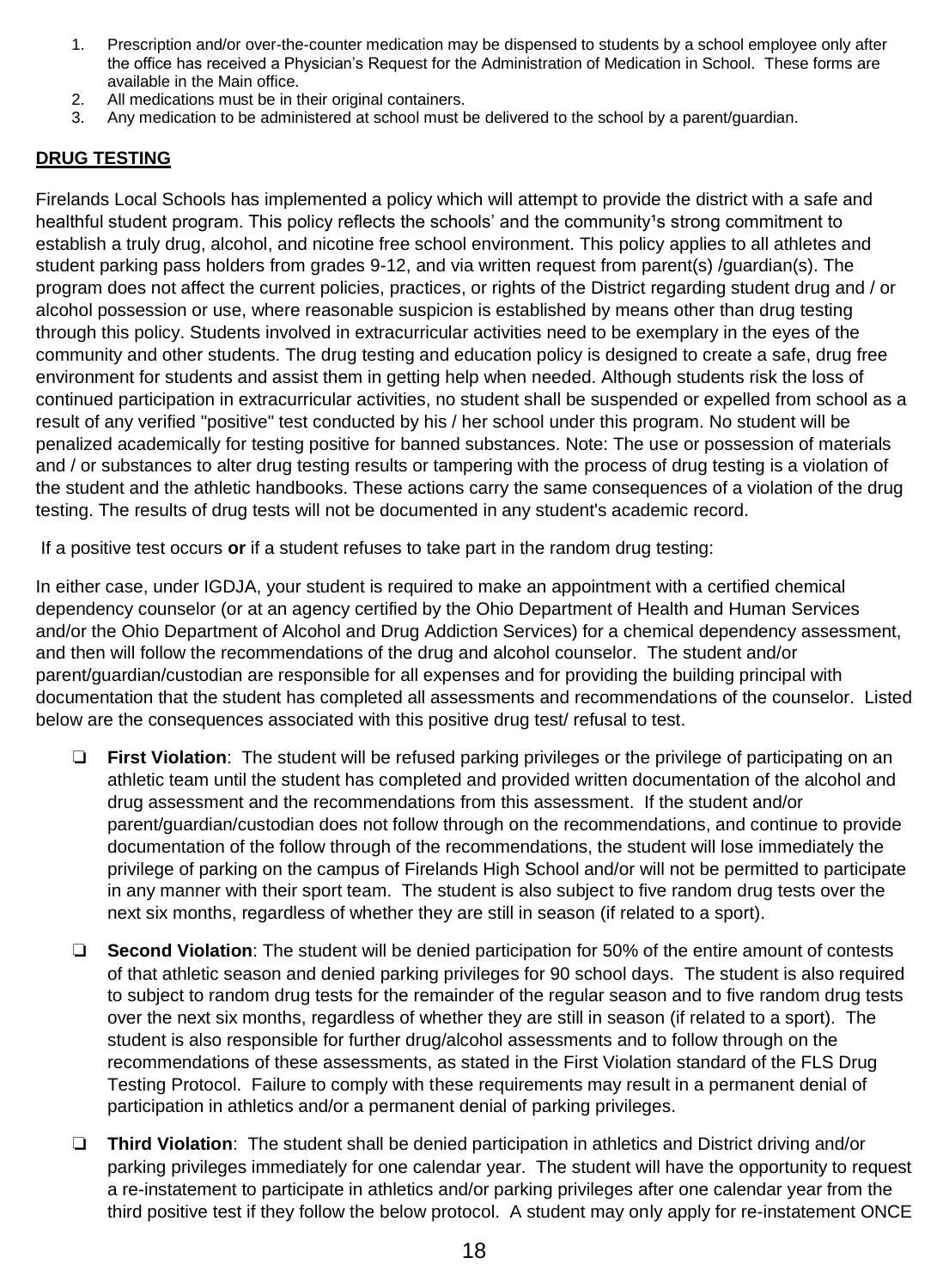during their secondary career. Below are the steps required to apply for reinstatement: The student shall be drug tested EACH time a random drug test occurs:

- Have consistent negative drug tests prior to the application for re-instatement for one calendar year
- Have documentation that a licensed drug/alcohol counselor has completed a drug/alcohol assessment on the student and that the student has followed through on the recommendations of the counselor. This assessment is required to be completed AFTER the third positive test
- The student maintains a GPA of over 2.0 and has no disciplinary referrals. If a student at any time produces a positive drug test while under the third violation, they will automatically proceed to the fourth violation under the policy. Violations are cumulative throughout the student's secondary school career.
- ❏ **Fourth Violation:** The student is permanently denied participation in athletics and FLS driving privileges immediately. **Please note that violations are cumulative throughout the student's secondary school career at FHS (Grades 9-12)**

# **ATTENDANCE RULES AND REGULATIONS**

## <span id="page-18-1"></span><span id="page-18-0"></span>**ATTENDANCE**

When a student is absent from school, we ask the parents to take the following steps:

- 1. Notify the school when your student is absent. If you do not notify the school then you will receive an automated phone call from the school notifying you that your student is not in school.
- 2. Submit a note with the student name, date(s) of absence, and reason for absence upon the student's return to school. The Firelands Board of Education approves absences as excused for the following reasons: student illness; illness in the student's family necessitating the presence of the student; needed at home to perform necessary work directly and exclusively for parents or legal guardians for a limited period of time when approved by the Superintendent (applies to students over 14 years of age only); death in the family; quarantine for contagious disease; observance of religious holidays; traveling out of state to attend a Board-approved enrichment activity or extracurricular activity; college visitation; absences due to a student's placement in foster care or change in foster care placement or any court proceedings related to their foster care status; absences due to a student being homeless. Absences due to court or medical appointment will only be excused by a note from the court or medical facility.
- 3. If it is necessary for a student to leave school before the end of the school day (or before after school obligations are completed), a written request must be supplied from parents or guardians. The written request should be brought to the school/attendance office before the start of school on the day the student is to be excused. If the reason for the absence is due to a court or medical appointment, the student must still bring a note from the court or medical facility upon their return to school.
- 4. If it is necessary for a student to leave school before the end of the school day (or before after school obligations are completed), a written request must be supplied from parents or guardians. The written request should be brought to the school/attendance office before the start of school on the day the student is to be excused. If the reason for the absence is due to a court or medical appointment, the student must still bring a note from the court or medical facility upon their return to school.
- 5. If it is necessary for a student to leave school before the end of the school day (or before after school obligations are completed), a written request must be supplied from parents or guardians. The written request should be brought to the school/attendance office before the start of school on the day the student is to be excused. If the reason for the absence is due to a court or medical appointment, the student must still bring a note from the court or medical facility upon their return to school.
- 6. Students who are tardy to school must report directly to the school office. To be excused, a student must have a written note or phone call from a parent stating the reason for the tardiness. Legitimate excuses are doctor's appointments or unavoidable schedule conflicts. Excuses such as oversleeping or missing the bus are not acceptable even if accompanied by a note from a parent. Unexcused tardy students will be subject to school discipline as outlined in the handbook.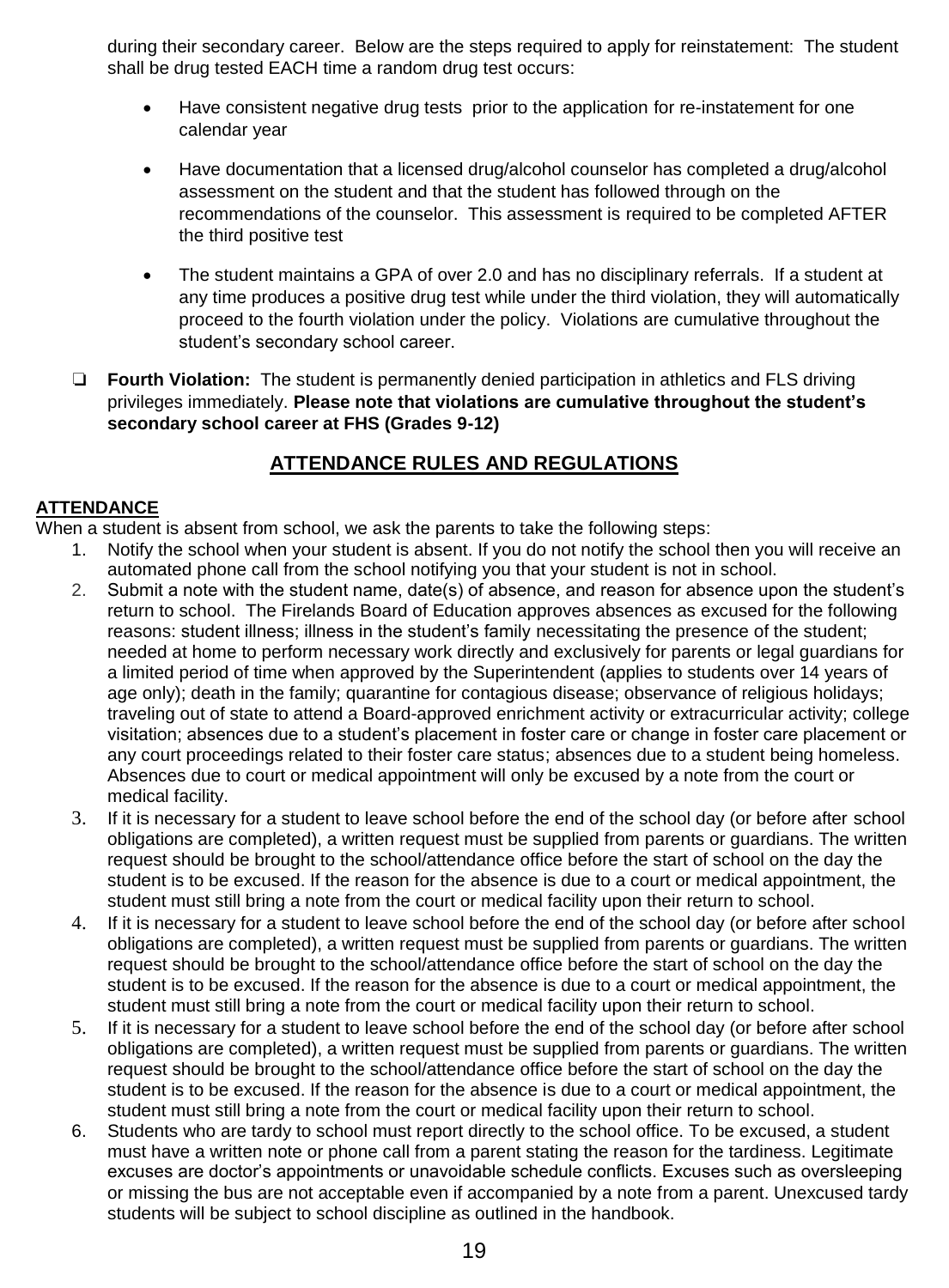### <span id="page-19-0"></span>**HOUSE BILL 410**

House Bill 410 defines "excessive absences" to be 38 or more hours in a school month; or 65 or more hours in a school year. This includes all absences, excused or unexcused, but not absences accompanied by a medical excuse. Students that have "excessive absences" as defined by HB 410 will receive written notification of the absences. Students that meet the definition of "excessive absences" shall be required to provide medical excuses for all future absences.

House Bill 410 defines "habitual truancy" to be absences without legitimate excuse that consist of 30 or more consecutive hours of absence; or 42 or more hours in a month; or 72 hours or more in a school year. For students that meet the criteria defined as "habitual truant," an intervention plan will be developed by a team consisting of, at minimum, two school employees, the parent(s)/guardian, and the student. The administration will file a complaint with the juvenile court on or before the  $61<sup>st</sup>$  day of implementation of the plan if the student does not show improvement in school attendance while under the intervention plan.

## <span id="page-19-1"></span>**EARLY DISMISSALS**

On any given school day a student asking permission for an Early Dismissal must present to the main office a parent/guardian handwritten note upon arrival to school. Any Early Dismissal note which is written by a person(s) other than a parent/guardian may result in disciplinary action.

**MAKE-UP WORK DURING AN EXCUSED ABSENCE:** Students are responsible for all work missed during an absence. It is the student's responsibility to work with his/her teacher to make up all work. Students have one day plus the number of days absent to complete the work they missed during an absence. Long-term assignments and/or unit tests with clearly communicated deadlines may be given lower grades if not completed in accordance with the deadline.

**MAKE-UP WORK DURING AN UNEXCUSED ABSENCE:** Students receiving unexcused absences must make up their work. All missed tests or quizzes will be given the next day following return and will be scheduled by the teacher. Each case will be considered on its merits by the principal and the respective teacher(s).

**ABSENCES AND AFTER SCHOOL ACTIVITIES/EXTRA-CURRICULAR:** Students who are absent from school (other than school-approved absences) are not allowed to attend after-school activities that day. This includes extracurricular activities, athletic practices/events, and after-school programs. Students who leave school early may not permitted to participate in after school activities without administrative approval.

## <span id="page-19-2"></span>**REQUESTING SCHOOL WORK FOR ABSENT STUDENT**

Students who will be absent from school for an extended period of time can have school work picked up for them. Parents/guardians should contact the office prior to make arrangements for schoolwork 24 hours in advance of picking the work up. **Parents and students are encouraged to check their PowerSchool account, Google classroom, or email individual teachers for assignments**. Please note, unless there are extenuating circumstances, all pre-arranged school work must be turned in the day the student returns to school.

#### <span id="page-19-3"></span>**VACATION PROCEDURE**

Parents wishing to take their student on vacation must submit a written note prior to the vacation. The board does not believe that students should be excused from school for vacations or other nonemergency trips out of the school district. The responsibility for such absences resides with the parent(s) and they must not expect any work missed by their student to be retaught by the teacher. Parents may request work for the student prior to the first day of absence. This request will be honored to the best of the teacher's ability taking into consideration the amount of notice and length of absence. Students will have the same number of days absent to make up missed work.

#### <span id="page-19-4"></span>**PROCEDURES FOR EARLY DISMISSAL**

Students are not permitted to leave the school building and/or grounds at any time during the school day without permission from the main office. Failure to follow this procedure may result in disciplinary action.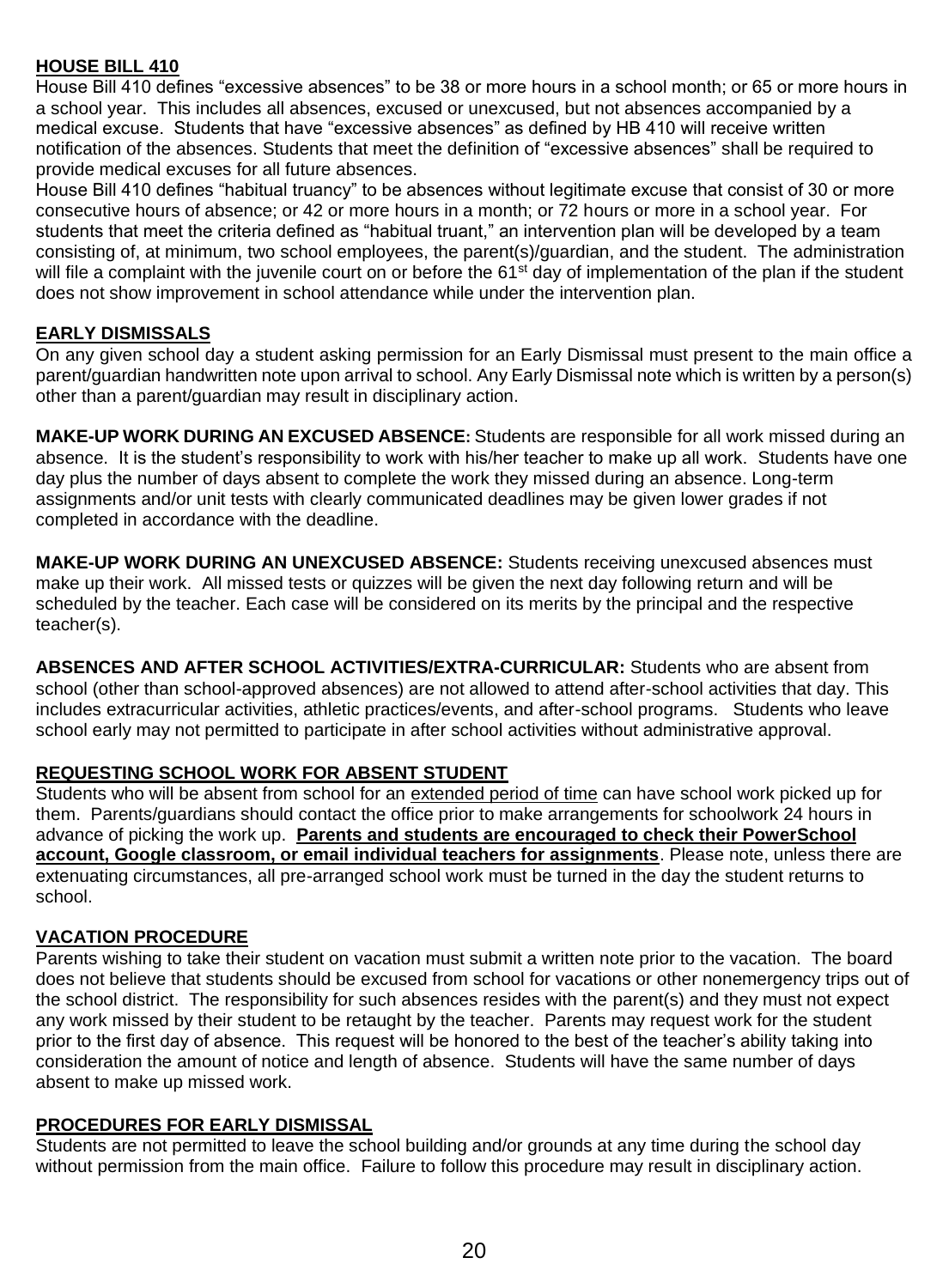# **LEGAL NOTIFICATIONS**

## <span id="page-20-1"></span><span id="page-20-0"></span>**HOMELESS ASSISTANCE**

McKinney-Vento Homeless Assistance Act McKinney-Vento is the federal legislation dealing with the education of children and youth experiencing homelessness in U.S. public schools. It was reauthorized as Title X, Part C, of the No Child Left Behind Act. The McKinney-Vento program is designed to address the problems that homeless children and youth have faced in enrolling, attending, and succeeding in school. Under this program, state educational agencies (SEAs) must ensure that each homeless child and youth has equal access to the same free, appropriate public education, including a public preschool education, as other children and youth. Homeless children and youth should have access to the educational and other services that they need to enable them to meet the same challenging state student academic achievement standards to which all students are held. In addition, homeless students may not be separated from the mainstream school environment. States and districts are required to review and undertake steps to revise laws, regulations, practices, or policies that may act as a barrier to the enrollment, attendance, or success in school of homeless children and youth. Under the McKinney-Vento Act, children in homeless situations have the right to:

- Attend school, no matter where they live or how long they have lived there.
- Enroll either the local school or the school of origin (the school of origin is the school the child attended when he/she was permanently housed or the school in which the child was last enrolled), if this is in their best interest.
- Enroll, attend classes and participate fully in all school activities while the school arranges for the transfer of records.
- Have the same rights and access to programs/ services that are available to all other students including supplemental services.

## <span id="page-20-2"></span>**MEDICAID PROGRAM**

We are pleased to inform you that the Medicaid Program now allows Ohio School Districts, including the Firelands Local School District, to receive Medicaid funding for eligible services provided to students with disabilities. The eligible services covered in school districts include: occupational and physical therapy, speech/language therapy, audiology, nursing, school psychology, and counselor and social work services. This program is known as the Ohio Medicaid School Program (OMSP) and the Firelands Local School District is a designated healthcare provider under this program.

If your child is covered by Medicaid health insurance through Ohio Healthy Start, the Medicaid Assistance Program, Healthy Families, or the WIC Program, this letter applies to your family. However, no action is required on your part, and your Medicaid insurance benefits are NOT reduced or affected by this program (per Ohio Administrative Code 5101:3-34-01.2).

Under Federal Education law, we must inform you of two things:

- 1. In order to be paid for the services we provide to your child, we must send the Ohio Medicaid Agency the following information:
	- a. Your child's name, Medicaid number, and Birth date
	- b. Service code (numerical code that identifies the service(s) provided)
	- c. Service time spent with your child (number of minutes)
- 2. We need your permission to send this information to the Ohio Medicaid agency. However, no action is needed by you now because when you signed your Medicaid application, you gave permission to any Medicaid Healthcare provider to send information to the Medicaid Agency regarding services your child received. Since this school district is now considered a Medicaid Healthcare provider, we want you to know that we plan to use your Medicaid application signature as your approval to send the necessary information.

Please be assured that your child's Medicaid benefits and limits are NOT reduced or affected in any way by the Ohio School Medicaid Program. Your consent for the Firelands Local School District to obtain payment for the Medicaid services provided to your child is voluntary and can be discontinued at any time. If you do withdraw consent, the district is still obligated to provide your child with the services authorized by his/her Individualized Education Program (IEP).

If you do not want the district to bill the Medicaid program for your child's services, or if you have any questions about the information in this letter, please contact your school district. They will be pleased to assist you in any way. We very much appreciate your support as we continue to provide your child with the services he/she needs.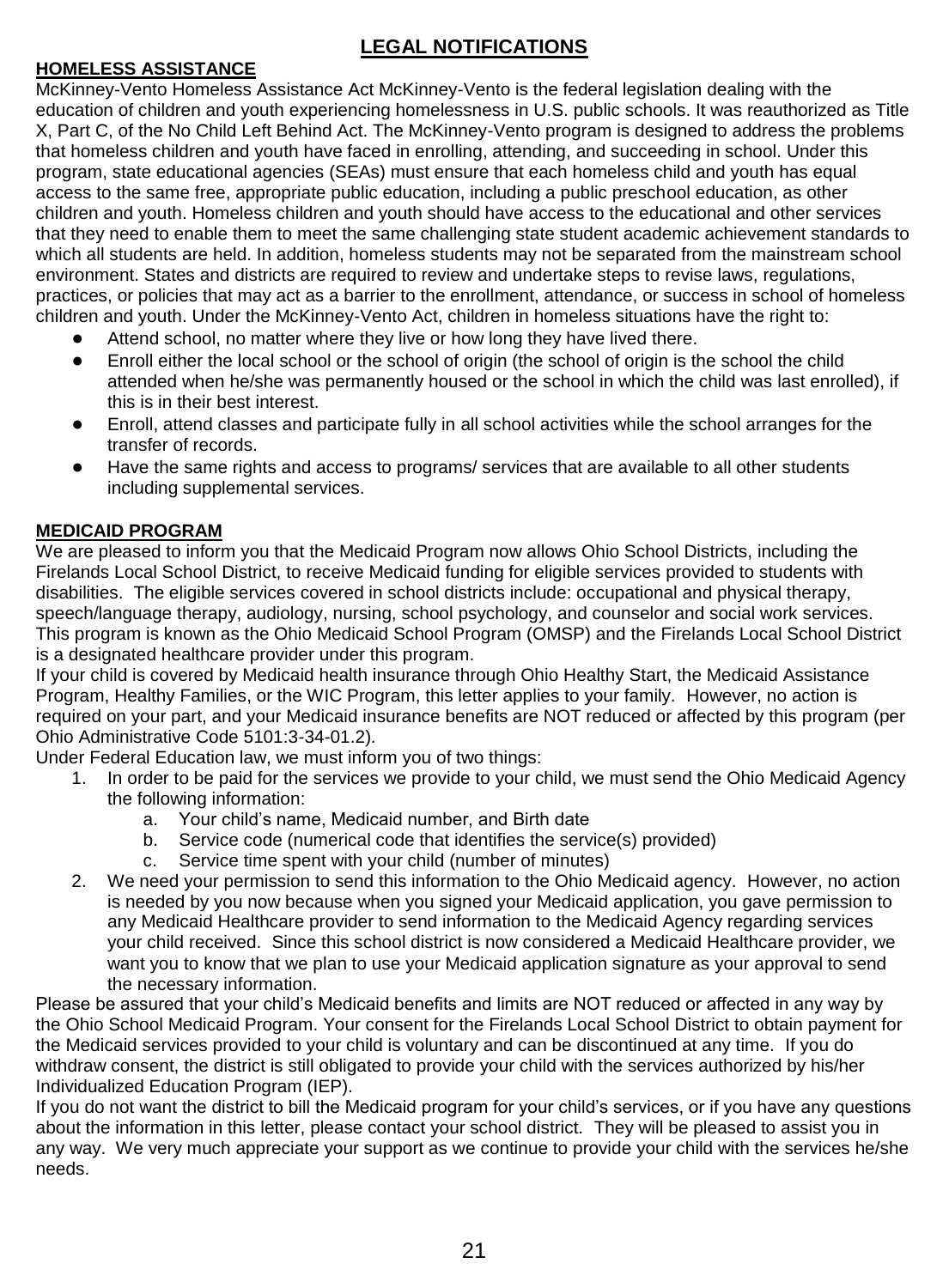## <span id="page-21-0"></span>**NOTICE OF NON-DISCRIMINATION**

Firelands Local School District does not discriminate on the basis of race, color, national origin, ancestry, religion, gender, sexual orientation, disability, age, or veteran status in its programs and activities. The following person has been designated to handle inquiries regarding the nondiscrimination policies: Keri Angney, Title IX Coordinator, 112 N. Lake Street, S. Amherst, OH 44001, 440-965-5821

## <span id="page-21-1"></span>**STUDENT RECORDS**

The student's permanent record contains the birth certificate, registration form, medical form, attendance record, standardized testing data, copies of the reporting forms and certain other information pertinent to the child's education (e.g., data from transferring school).

The Federal Family Educational Rights and Privacy Act (FERPA) affords parents and students over 18 years of age ("eligible students") certain rights with respect to the student's education records. These rights are:

- The right to inspect and review the student's education records within 45 days of the day the school receives a request for access. Parents or eligible students should submit to the school principal a written request that identifies the record(s) they wish to inspect. The school official will make arrangements for access and notify the parent or eligible student of the time and place where the records may be inspected.
- The right to request the amendment of the student's education records that the parent or eligible student believes are inaccurate or misleading. Parents or eligible students may ask the school to amend a record that they believe is inaccurate or misleading. They should write the school principal, clearly identify the part of the record they want changed, and specify why it is inaccurate or misleading. If the school decides not to amend the record as requested by the parent or eligible student, the school will notify the parent or eligible student of the decision and advise them of their right to a hearing regarding the request for amendment. Additional information regarding the hearing procedures will be provided to the parent or eligible student when notified of the right to a hearing.
- The right to consent to disclosures of personally identifiable information contained in the student's education records, except to the extent that FERPA authorizes disclosure without consent. One exception, which permits disclosure without consent, is disclosure to school officials with legitimate educational interests. A school official is a person employed by the School District as an administrator, supervisor, instructor, or support staff member (including health or medical staff and law enforcement unit personnel); a person serving on the Board of Education; a person or company with whom the School District has contracted to perform a special task (such as an attorney, auditor, medical consultant, or therapist); or a parent or student serving on an official committee, such as a disciplinary or grievance committee, or assisting another school official in performing his or her tasks. A school official has a legitimate educational interest if the official needs to review an education record in order to fulfill his or her professional responsibility. Upon request, the School District discloses education records without consent to officials of another school in which a student seeks or intends to enroll.
- The right to file a complaint with the U.S. Department of Education concerning alleged failures by the School District to comply with the requirements of FERPA.

## <span id="page-21-2"></span>**RELEASE OF STUDENT INFORMATION, PHOTOS, & VIDEOS**

Reporters, photographers, and videographers occasionally visit the schools to report on news and events, either for the District's own publications and website, or for newspapers, magazines, or television. All media visits to classrooms must be approved by the school principal. A School District staff member is always present. Children with special needs are never identified without express permission from the parent or guardian.

Release of Student Information to Military Recruiters: Under federal law, the District is required to provide military recruiters with contact information for secondary school students, unless the parent or student (if 18 or older) denies permission.

If you do not want your student to appear in photos or videos, or if you do not want his/her information released to military recruiters, please contact the school principal.

## <span id="page-21-3"></span>**TITLE I**

Part of the Elementary and Secondary Act, currently known as ESSA, Title I is a federal entitlement program that provides the district and schools serving low-income families with funds to improve student achievement.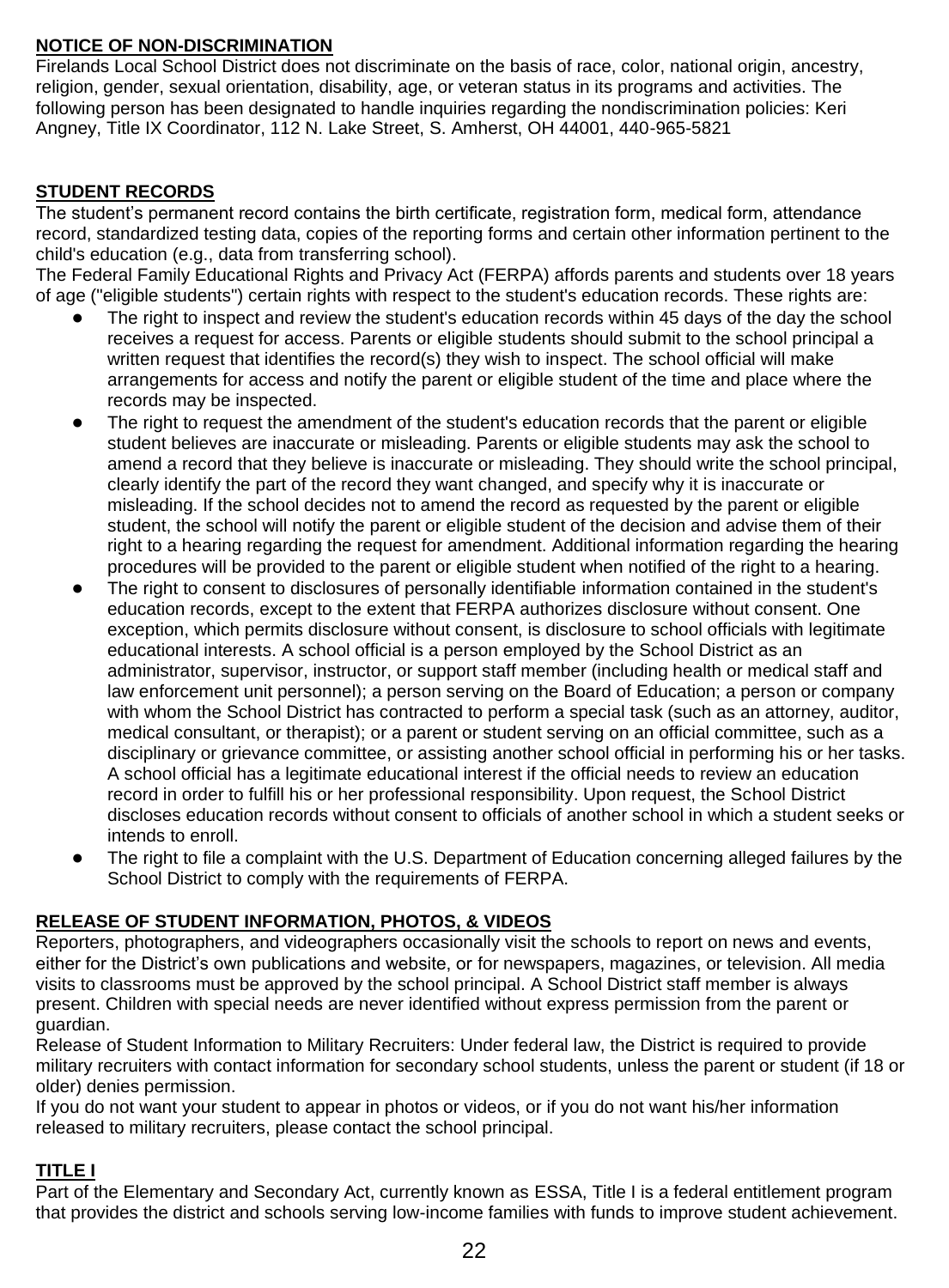District and school allocations are based on the number and percentage of students who are eligible for free or reduced-price lunches. The numbers vary each year. There are four guiding principles in ESSA:

- 1. Schools are expected to teach students using standards-based curriculum and scientifically based methods proven to be successful.
- 2. Schools and districts are accountable for demonstrating that all students are meeting academic goals each year. Schools not making adequate progress for two or more consecutive years in reading or math are in "school improvement" status.
- 3. Teachers and instructional paraprofessionals must be highly qualified. School districts must develop plans to ensure highly qualified teachers and instructional paraprofessionals in Title I funded programs.
- 4. Parents must be given information, rights and choices concerning their child's education. ESSA states parents have a right:
	- to have access to their child's individual performance levels on the statewide assessments;
	- to know if their child's school is making adequate yearly progress (links to Ohio Department of Education Local Report Cards) ilrc.ode.state.oh.us;
	- to know the qualifications of their child's teachers:
	- to be informed if their child is being taught by a substitute or a non-highly qualified teacher for longer than four consecutive weeks; and
	- to know about school choice and supplemental educational services.

# **STUDENT CODE OF CONDUCT**

<span id="page-22-0"></span>H.B. 421 requires each Board of Education to adopt a set of rules and regulations designed to maintain order and discipline necessary for effective learning. The Board of Education's primary concern is that students who wish to learn can do so in an environment conducive to learning and that every available disciplinary and prescriptive mean are employed on behalf of those who would deny such an environment. The sole objective of this Code is to insure fair and equitable handling of disciplinary problems.

A student's main goal in school is to get an education. It is the responsibility of the school to provide that education and to prevent anyone from interfering with the achievement of that goal. Most discipline problems in school center around students disrupting others. Teachers will handle disciplinary offenses through a variety of methods. These include conferences with students, contacting parents, assigning detentions, referral to the office, or any other suitable method they deem appropriate to the situation. Any student who is intentionally unwilling to respond to reasonable control and authority may be suspended from school or expelled. The disciplinary measure to be used will be left to the discretion of the school administration. See Suspension/Expulsion Board Policy.

This code of conduct is in effect while students are under the authority of school personnel or involved in any school activity. This includes but is not limited to school buses and property under the control of school authorities, and while at interscholastic competitions, extracurricular events, or other school activities or programs as well as to and from school. In addition, the Code of Conduct includes:

- 1. misconduct by a student that occurs off school district property but is connected to activities or incidents that have occurred on school district property; and
- 2. misconduct by a student that, regardless of where it occurs, is directed at a district official or employee or the property of an official or employee.

Violation of the Code of Conduct may result in verbal or written warning or reprimand, referral to guidance counselor, parental contact or conference, detention, in-school suspension (if available), Wednesday Disciplinary Assignment (WDA), community service, emergency removal, referral to law enforcement agencies, suspension or expulsion.

The Joint Vocational School (JVS) is an extension of our school program; therefore, students who elect to attend the career center are subject to disciplinary action based upon the Student Code of Conduct of either Firelands High School and/or the JVS. Consequently, conduct and/or involvement in any activity that may or does result in disciplinary action by one school may be grounds for similar disciplinary action by the other school.

Whenever self-discipline fails, it is necessary for adult staff members to enforce good order and discipline. Therefore, the Firelands Local Board of Education shall:

- 1. Recognize the teacher as the person in authority to maintain the decorum of the classroom and building.<br>2. Delegate to the school official and teachers the authority to enforce regulations regarding conduct of stud
- 2. Delegate to the school official and teachers the authority to enforce regulations regarding conduct of students.
- 3. Not participate in any disciplinary problems until they have been fully investigated by the school administration.
- Support teachers and administrators to the fullest in their efforts to maintain proper decorum among students.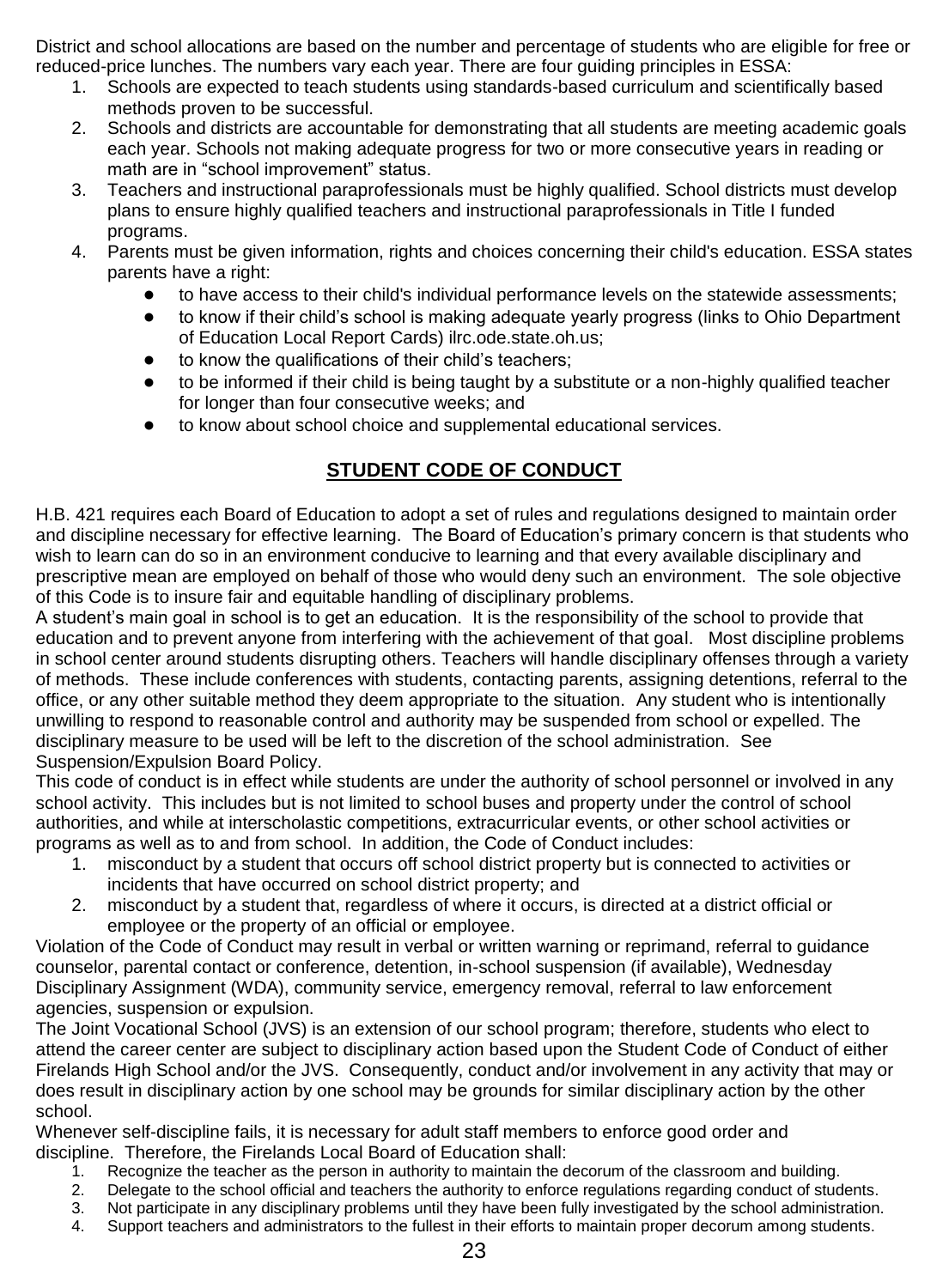5. Authorize principals to use such discipline or punitive measures within the limits of the law necessary to ensure a properly functioning school organization.

## <span id="page-23-0"></span>**SEARCH AND SEIZURE**

School authorities are charged with the responsibility of safeguarding the safety and well-being of the students in their care. In the discharge of that responsibility, school authorities may search the person or property, including vehicles, of a student, with or without the student's consent, whenever they reasonably suspect that the search is required to discover evidence of a violation of a law or school rule. School authorities may also conduct random searches of lockers and student vehicles at any time and without notice. Anything that is found in the course of a search that may be evidence of a violation of school rules or the law may be taken and held or turned over to the police. The school reserves the right not to return items which have been confiscated.

#### <span id="page-23-1"></span>**DETENTION**

Detention is a consequence that requires a student to report to a designated area of the school during a specified time on a school day (typically either recess or after school) and remain there for a specified period of time, but also may require a pupil to report to that part of school at a certain time outside of regular school hours, e.g. "Weekday Disciplinary Assignment." All consequences are at the discretion of the school administrator.

## <span id="page-23-2"></span>**LOSS OF BUS RIDING PRIVILEGES**

Loss of bus riding privileges is the temporary removal of a student from school transportation. This consequence and its duration is imposed by the principal or his/her designee. If loss of bus riding privileges is imposed, students may not use school transportation for the purposes of getting to or from school for the time period it is assigned. Students may still have permission to participate in field trips or extra-curricular events that require the use of school transportation if special permission is obtained from the principal.

## <span id="page-23-3"></span>**SUSPENSION**

A suspension is the temporary removal of a child from school for a violation of school policies or rules. Suspensions are generally imposed by the principal of the school or his/her designee and can last up to 10 school days.

In order to maintain effective learning conditions, it may be necessary to deny certain students participation in the educational program for varying periods of time. A student may be suspended from school:

- 1. By any district administrator
- 2. For a period of time not to exceed ten school days.
- 3. For violations of the Code of Student Conduct.

Students suspended from school:

- 1. May not attend any school or school function during the suspension period.
- 2. May not be on school grounds or at any event off school grounds where FLSD is a participant during the suspension period.
- 3. Shall remain under supervision during school hours during the suspension period.
- 4. May receive assignments for work missed.

## Make-up Work during Suspension:

It is the responsibility of the student to obtain work from teachers upon notice of suspension. All work must be completed and returned the first day the student returns to school after the suspension. Any missed tests or quizzes must be made up the first day the student returns to school or at the earliest convenience of the teacher.

#### Whenever an incident occurs that may lead to a suspension:

- 1. The student may be removed from the premises, curricular or extracurricular activity.
- 2. The Superintendent, principal, or designee shall give to the student written notice of the intention to suspend which shall include the reasons for which the student may be suspended. Parents will be contacted after discipline has been issued.
- 3. The student shall have an opportunity to appear at an informal hearing before the Superintendent, principal, or designee and shall have the right to challenge the reasons for the intended suspension or otherwise explain his actions. The hearing may take place immediately. Such hearing, which is informal and is not a judicial proceeding, shall:
	- a. Provide statements in support of the charge(s) against the student upon which the hearing is conducted.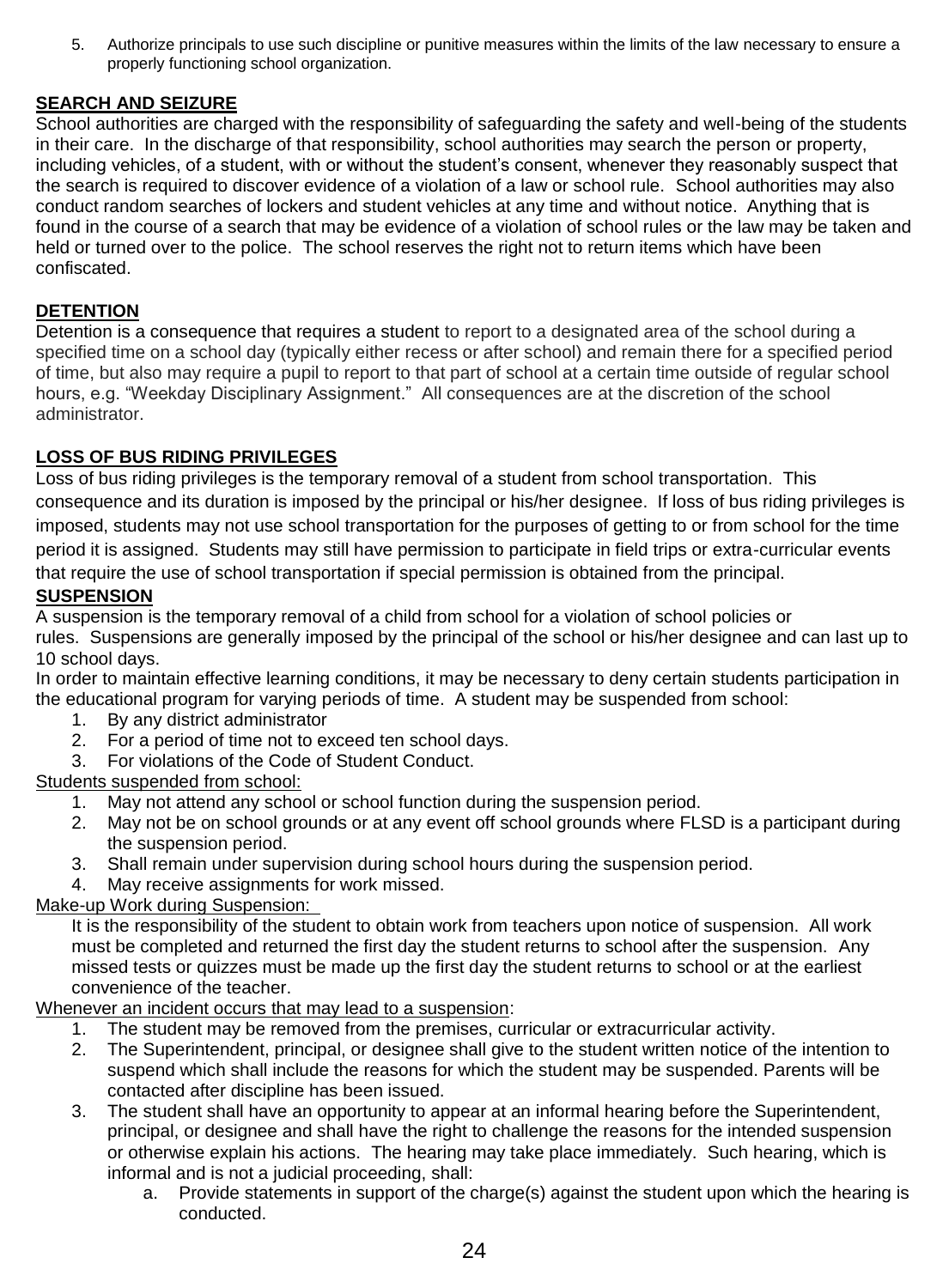- b. Provide statements by the student and others in defense of the charge(s) or explanations of the student's conduct.
- c. Make no provision for the presence of legal counsel or any prescribed judicial rules in the form of the hearing.
- d. Serve as the basis for any recommendation for expulsion.

Within twenty-four hours of the decision to suspend, notification of such suspension shall be sent in writing to the parent, guardian, or custodian of the student, the Superintendent, and the treasurer of the Board of Education.

This notice of suspension shall include:

- 1. The reasons for the suspension.
- 2. Notification as to the right to appeal the decision to the Superintendent and the right to be represented at the appeal.
- 3. The date and time the suspension is to begin, its duration, and the date and time the student is to return to school.
- 4. The conditions, if any, of the suspension.

An appeal:

- 1. Shall be requested within fourteen (14) days of the notice of the suspension in written form stating the grounds for such appeal.
- 2. Hearing shall be held by the Superintendent within fifteen (15) school days of receipt of a request for an appeal. The appeal hearing shall be closed to the public except the student has the right of representation and, if so represented; the Superintendent shall have the opportunity to also seek representation.

The decision of the Superintendent:

- 1. To affirm, vacate, or modify the disciplinary action shall be sent in writing within five school days to the student, the parent, the guardian or custodian of the student, the Treasurer of the Board of Education, and the principal.
- 2. May be appealed to the Court of Common Pleas.

# <span id="page-24-0"></span>**EXPULSION**

An expulsion is a more permanent removal of a child from school for a violation of more serious school policies or rules. Expulsions are recommended by the principal of the school and generally follow a 10 day suspension. Under Ohio law, expulsions can last up to 80 school days and may carry over to the next school year. Some expulsions can last longer than a year as per Board Policy.

In order to maintain effective learning conditions, it may be necessary to deny certain students participation in the educational program for extended periods of time. A student may be expelled from school:

- 1. By the Superintendent upon the recommendation of the principal.
- 2. For a period of time not to extend beyond the current law.
- 3. For violations of the Code of Student Conduct.

4. For multiple suspensions resulting from student code of conduct offenses.

Students expelled from school:

- 1. May not attend any school function during the period of expulsion.
- 2. May not be on school grounds or at any event off school grounds where FLSD is a participant during the period of expulsion. Students wishing to attend a school program as part of the audience must obtain explicit permission from the administration of that school to attend.
- 3. Will not receive assignments and will receive no credit for any assignments or tests given during the period of expulsion.

4. Shall remain under parental supervision during school hours for the period of expulsion.

Whenever an incident occurs that may lead to an expulsion:

- 1. The principal shall proceed with a suspension and recommend to the Superintendent that the student be expelled citing reasons for such expulsion.
- 2. The Superintendent shall give the student written notice of the intent to expel.

The notice of the Intent to Expel shall:

- 1. State the reasons for which the student may be expelled.
- 2. Set the date, location, and time of an expulsion hearing.
- 3. Inform the student of his right to be represented at the hearing.
- 4. State that the student may challenge the reasons for the expulsion at the expulsion hearing.
- 5. Be given to the student in written form and copies sent to the parent, guardian, or custodian of the student and the treasurer of the Board of Education within twenty-four hours.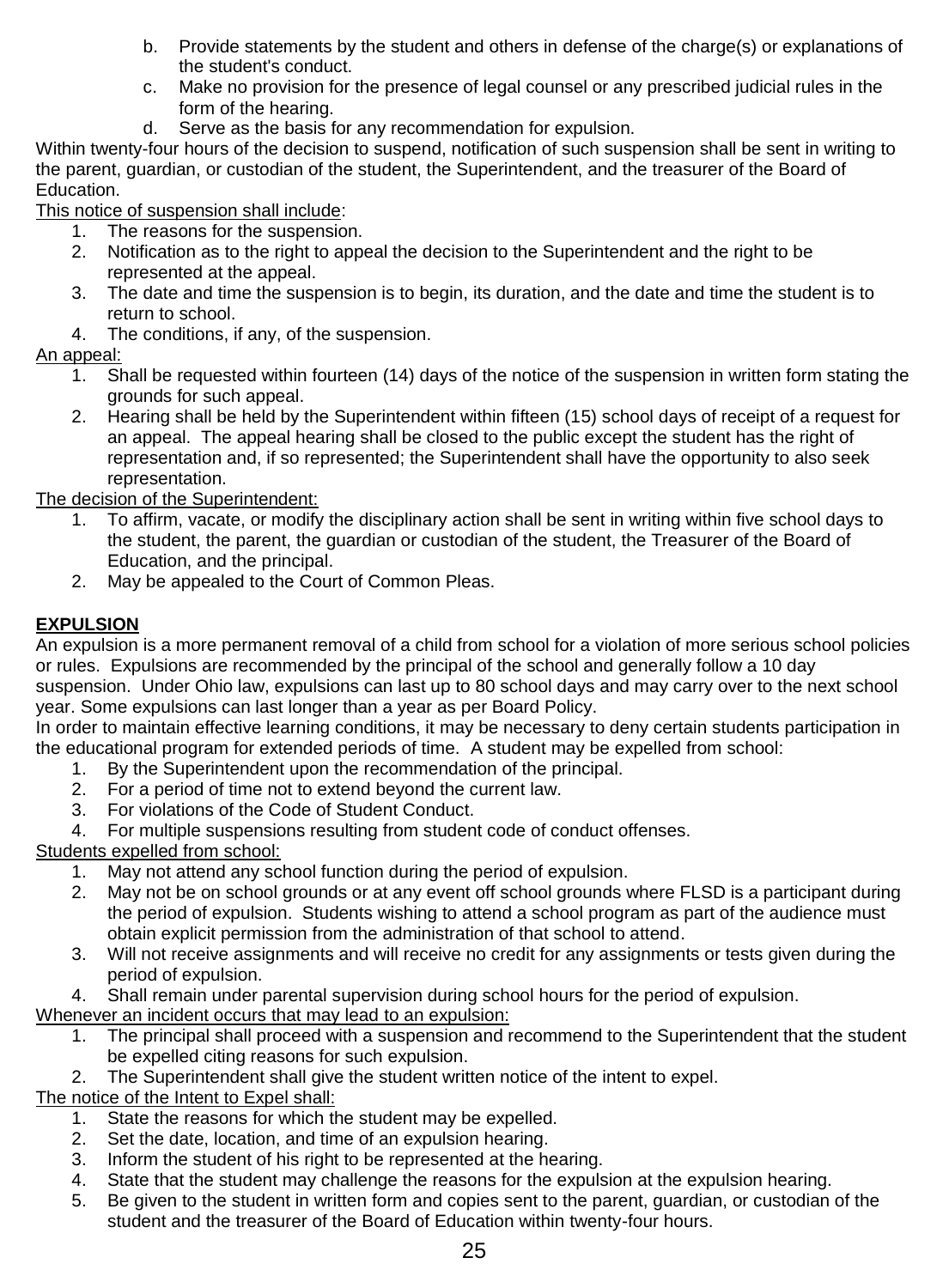The Expulsion hearing:

- 1. Shall be held no less than three school days nor more than five school days after the student is given notice of the intent to expel.
- 2. Shall provide the student, parent, guardian, custodian, or representative the right to challenge the reasons for the expulsion or explain the student's actions.
- 3. May be rescheduled to grant an extension of time if requested by the student, parent, guardian, custodian, or representative. If granted, the Superintendent must notify all parties of the new time and place.

A notice of Expulsion:

- 1. Shall be sent to the student with copies to the parent, guardian, or custodian of the student, treasurer of the Board of Education, and principal.
- 2. Shall be sent within twenty-four hours of the expulsion hearing.
- 3. Shall inform the student, parent, guardian, or custodian of the student's right to appeal the decision to the Board of Education.
- 4. Shall state the conditions of the expulsion.

An Appeal hearing:

- 1. Shall be requested in writing within fourteen (14) school days of receipt of a notice of expulsion stating the grounds for the appeal.
- 2. Shall be set by the treasurer of the Board of Education within twenty school days of the request of an appeal by the student, parent, guardian, or custodian of the student.
- 3. Shall provide all information regarding the incident and subsequent hearings be presented to the Board of Education or designee including the right of the student to explain his actions or challenge the reasons for the expulsion.

The decision of the Board of Education:

- 1. Shall be made in an open session of the Board of Education.
- 2. May be appealed to the Court of Common Pleas.

## **NOTE: Board adopted policies serve as the district's governing document.**

## <span id="page-25-0"></span>**EMERGENCY REMOVAL**

If a student's presence poses a continuing danger to persons or property, or an ongoing threat of disrupting the academic process taking place either in a classroom or elsewhere on school premises, then the Superintendent, principal or assistant principal may remove the student from curricular activities or from the school premises. A teacher may remove the student from curricular activities under the teacher's supervision, but not from the premises. If a teacher makes an emergency removal, the teacher will notify a building administrator of the circumstances surrounding the removal in writing, as soon as practicable. No prior notice or hearing is required for any removal under this policy. In all cases of normal disciplinary procedures where a student is removed from a curricular activity for less than one (1) school day and is not subject to further suspension or expulsion, the following due process requirements do not apply. If the emergency removal exceeds one (1) school day, then a due process hearing will be held within three (3) school days after the removal is ordered. If the Superintendent or principal reinstate a pupil prior to the hearing for removal, the teacher shall, upon request, receive in writing the reasons for the reinstatement. The teacher cannot refuse to reinstate such pupil even though reasons for such refusal are given. Students may be removed from the premises, a curricular setting, or extra-curricular activity for violations of the Code of Student Conduct.

## <span id="page-25-1"></span>**MISCONDUCT FOR WHICH DETENTION, SUSPENSION, EXPULSION, REMOVAL, AND/OR LOSS OF BUS RIDING PRIVILEGES MAY BE IMPOSED**

- **1. Truancy.** Truancy is unexcused absence from school. No student shall be absent from the school day without a legitimate excuse and timely notification of the school by the parent or legal guardian. The State of Ohio specifies the following reasons for which an absence may be excused: personal illness, illness in the family, quarantine of the home, death of a relative, medical or dental appointment, observance of religious holidays, college visitation, family emergency, which in the judgment of the building principal, constitutes good and sufficient cause for absence.
- **2.** Reserved for state code purposes.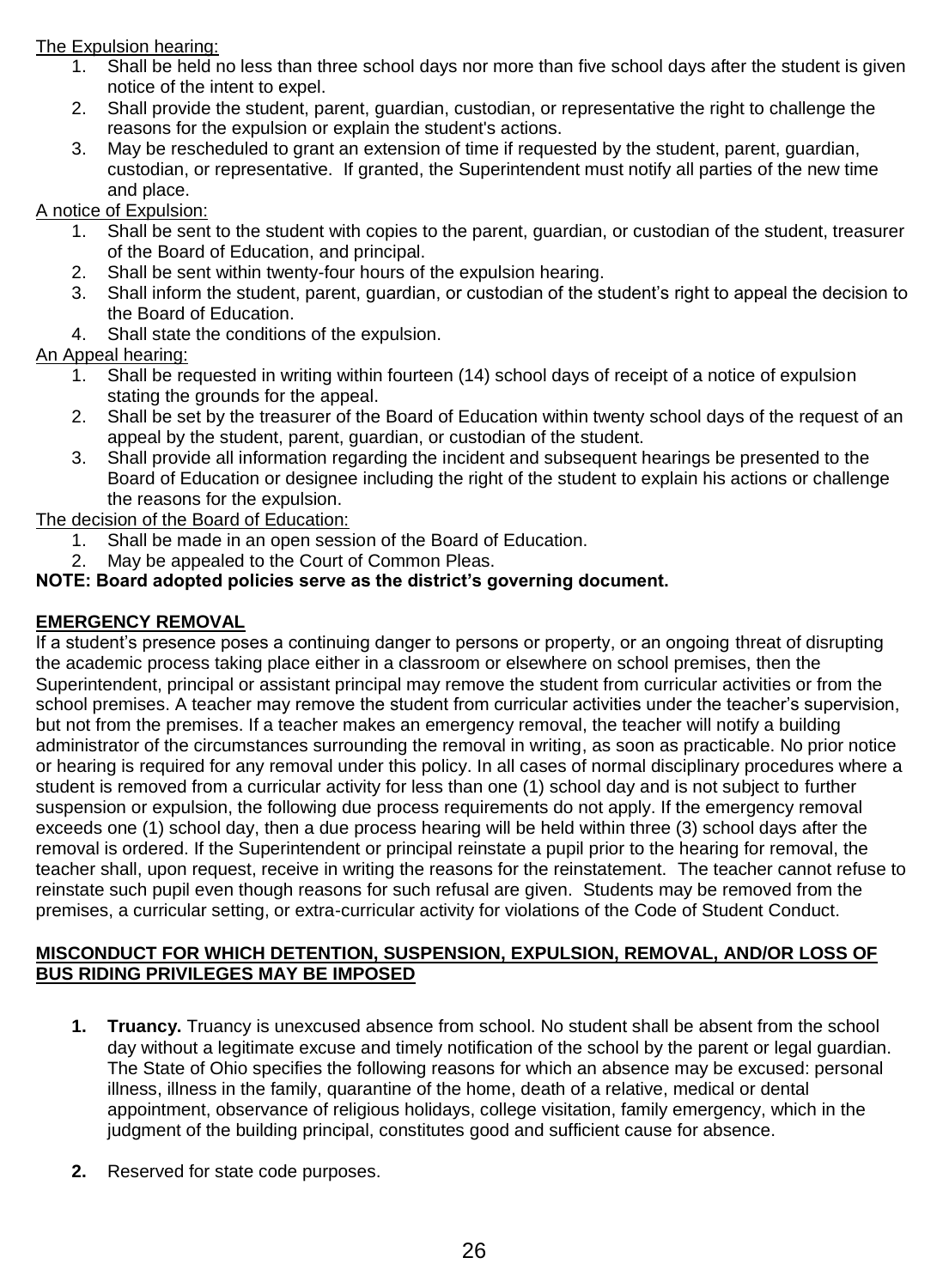- **3. Fighting and Violence**. A student shall not engage in improper physical contact, fight, instigate a fight, or behave in such a way as to threaten or cause physical harm to a school employee, school visitor, or another student:
	- **a.** on school grounds, during and immediately before or immediately after school hours;
	- **b.** on school grounds at any other time when the school is being used by a group;
	- **c.** off school grounds at a school-sponsored or related activity function, or event;
	- **d.** on a school bus; or
	- **e.** at any other time the student is subject to the authority of the school.
- **4. Vandalism / Damage or Destruction of School or Personal Property.** Vandalism is the willful destruction or defacement of school or personal property. A student shall not cause or attempt to cause damage to school property or cause or attempt to cause damage to private property of students, teachers, school personnel or other persons.
- **5. Theft or Unauthorized Removal of School or Personal Property**. Theft is the unlawful taking of property belonging to another person. A student shall not steal or attempt to steal school or private property, attempt to participate in the unauthorized removal of such property, or possess such property without authorization.
- **6. Use, Possession, Sale or Distribution of a Firearm.** A firearm is any weapon which will, is designed to, or may readily be converted to expel a projectile by the action of an explosive; the frame or receiver of any such weapon; any firearm muffler or firearm silencer; or any machine gun. This includes zip guns, starter guns, and flare guns. Students are prohibited from using, handling, possessing, selling, distributing or bringing a firearm as defined above on school property, in a school vehicle or to any school-sponsored activity. If a student brings a firearm on school property, in a school vehicle or to any school-sponsored activity, the Superintendent shall expel this student for a period of one calendar year. Any such expulsion shall extend, as necessary, into the school year following the school year in which the incident occurred. The Superintendent may reduce this requirement on a case-by-case basis in accordance with State law.
- **7. Use, Possession, Sale or Distribution of a Dangerous Weapon other than a Firearm or Explosive, Incendiary or Poison Gas** Under this provision, a weapon is defined as a device, instrument, material, or substance, animate or inanimate, that is used for, or is readily capable of causing death or serious bodily injury. Such weapons may include, but are not limited to, knives, razors, clubs, chains, pepper spray, electroshock weapon or any instrument or item used to inflict harm on a person or to intimidate a person. The definition of a knife includes, but is not limited to, a cutting instrument consisting of a sharp blade fastened to a handle. Students are prohibited from using, handling, possessing, selling, distributing or bringing weapons as defined above on school property, in a school vehicle or to any school-sponsored activity. If a student brings a weapon on school property, in a school vehicle or to any school-sponsored activity, the Superintendent shall expel this student for a period of one calendar year. Any such expulsion shall extend, as necessary, into the school year following the school year in which the incident occurred. The Superintendent may reduce this requirement on a case-by-case basis in accordance with State law.
- **8. Use, Possession, Sale or Distribution of any Explosive, Incendiary or Poison Gas** A student shall not use, possess, sell, distribute or conceal any object that can be classified as explosives, fireworks, munitions, incendiaries, accelerants, lighters, matches, or poison gas while on school grounds, at school-sponsored or related activities, functions or events off school grounds, or a school bus or conveyance, or at any other time that the student is subject to the authority of the school. The definition of a destructive device includes, but is not limited to, a bomb, a grenade, a rocket having a propellant charge of more than four ounces, a missile having an explosive or incendiary charge of more than one-quarter ounce and a mine or similar device. This definition would also include any weapon that will, or that may be readily converted to, expel a projectile by the action of an explosive or other propellant, and that has any barrel with a bore of more than one-half inch in diameter.
- **9. Use, Possession, Sale or Distribution of Tobacco Products** A student shall not use, possess, sell, distribute or conceal tobacco or tobacco products, and tobacco-like products including but not limited to cigarettes, cigars, chewing tobacco, e-cigarettes, vape pens, and snuff: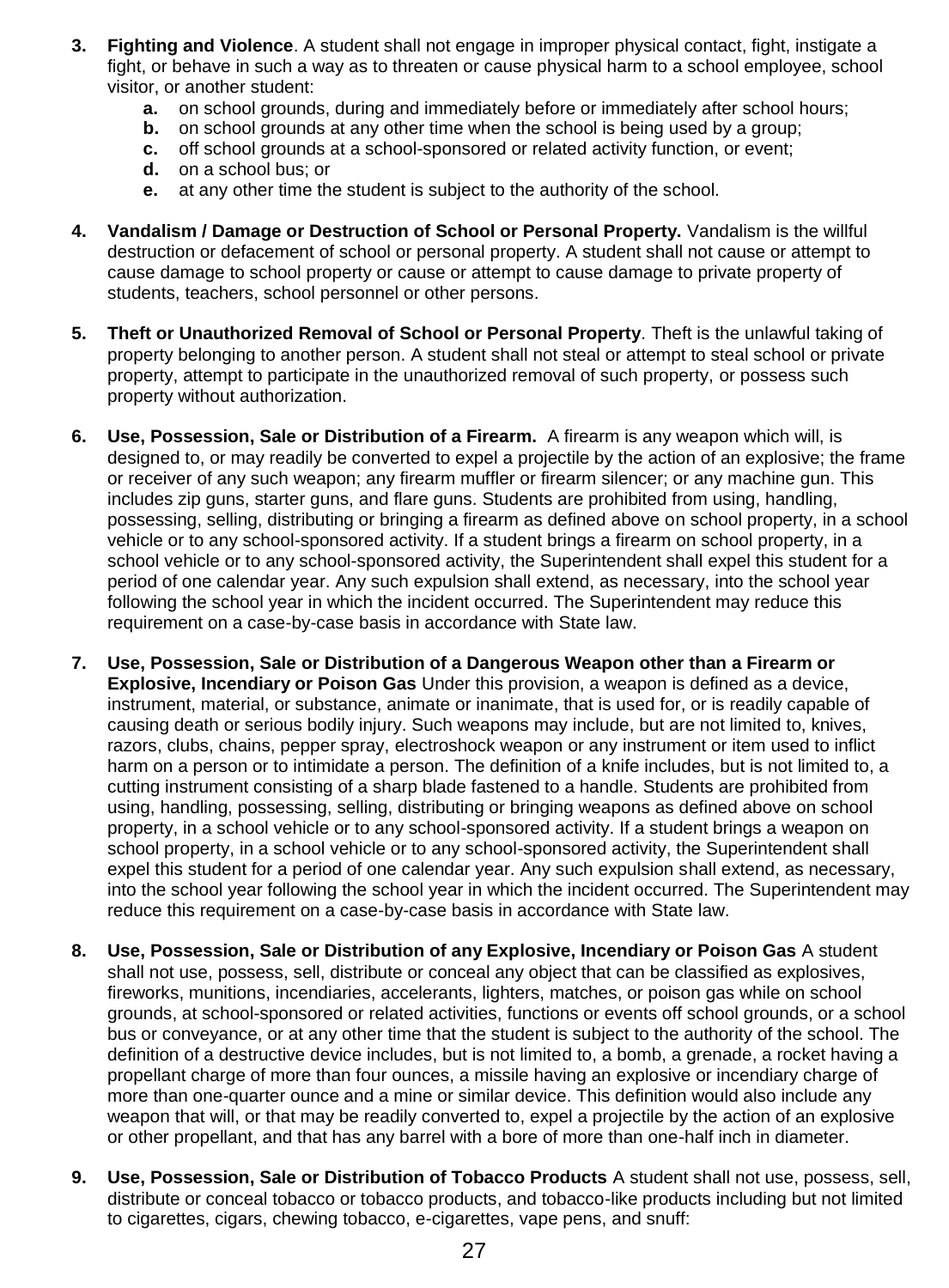- **a.** on school grounds, during and immediately before or immediately after school hours;
- **b.** on school grounds at any other time when the school is being used by a group;
- **c.** off school grounds at a school-sponsored or related activity function, or event;
- **d.** on a school bus;
- **e.** in any area within the immediate view of school grounds; or
- **f.** at any other time the student is subject to the authority of the school.
- **g.** Violations of this rule by athletes and student drivers in grades 9-12 will also be considered as a First Violation of the FLSD Drug Testing Policy.
- **10. Use, Possession, Sale or Distribution of Alcoholic Beverages** A student shall not use, possess, sell, distribute, conceal or consume any intoxicating alcoholic beverage on school grounds, at schoolsponsored or related functions or activities off school grounds, on a school bus or conveyance, or any other time the student is subject to the authority of the school. Likewise, a student shall not consume any alcoholic beverage at a time before the commencement of school or at a school-sponsored or related event or activity where such consumption might affect or impair the student's behavior, while traveling to or from school, to or from any school building or facility, to or from any school activity, function or event, during and immediately before or after school, or during or immediately before or after any school activity, function or event, or in any area within the immediate view of school grounds.

Violations of this rule by athletes and student drivers in grades 9-12 will also be considered as a First Violation of the FLSD Drug Testing Policy.

## **11. Use, Possession, Sale or Distribution of Drugs other than Tobacco or Alcohol**

- **a.** A student shall not use, possess, sell, distribute, conceal or consume any controlled drug, or counterfeit drugs commonly called "look-alikes," on school grounds, at school-sponsored or related functions or activities off school grounds, on a school bus or conveyance, or any other time the student is subject to the authority of the school. Likewise, a student shall not consume any of the drugs of abuse or counterfeit drugs commonly called "look-alikes" at a time before the commencement of school or at a school-sponsored or related event or activity where such consumption might affect or impair the student's behavior, while traveling to or from school, to or from any school building or facility, to or from any school activity, function or event, during and immediately before or after school, or during or immediately before or after any school activity, function or event, or in any area within the immediate view of school grounds. Examples of drugs of abuse include, but are not limited to, narcotic drugs, hallucinogenic drugs, amphetamines, barbiturates, marijuana, glue, cocaine, or other substances that could modify behavior. A counterfeit controlled substance includes, but is not limited to, any substance which is possessed, used, transmitted, sold, concealed or consumed that is represented to be a controlled substance or drug of abuse. The use of counterfeit drugs is illegal (H.B. 535) and subject to penalty. Use of medications as prescribed by a licensed physician and administered in accordance with District procedures shall not be considered violation of this rule.
- **b.** A student shall not handle, possess, use, distribute or conceal any drug of abuse or counterfeit drug instrument or paraphernalia (for example, a hypodermic needle, a syringe, a water pipe, a roach clip, etc.) on school grounds, at a school-sponsored or related function or activity off school grounds, on a school bus or conveyance or at any other time the student is subject to the authority of the school.
- **c.** Violations of this rule by athletes and student drivers in grades 9-12 will also be considered as a First Violation of the FLSD Drug Testing Policy.
- **12.** Reserved for state code purposes.
- **13.** Reserved for state code purposes.
- **14. False Alarm/Bomb Threat** A student shall not sound a fire alarm in the absence of an actual fire or other emergency. A student shall not make any threat (verbal, written or electronic) to bomb or use other substances or devices for the purpose of exploding, burning, causing damage to a school building or school property, or to harm students, staff or visitors.
- **15.** Reserved for state code purposes.
- **16.** Reserved for state code purposes.
- **17.** Reserved for state code purposes.
- **18. Disruptive Behavior / Failure to Comply with Directives.**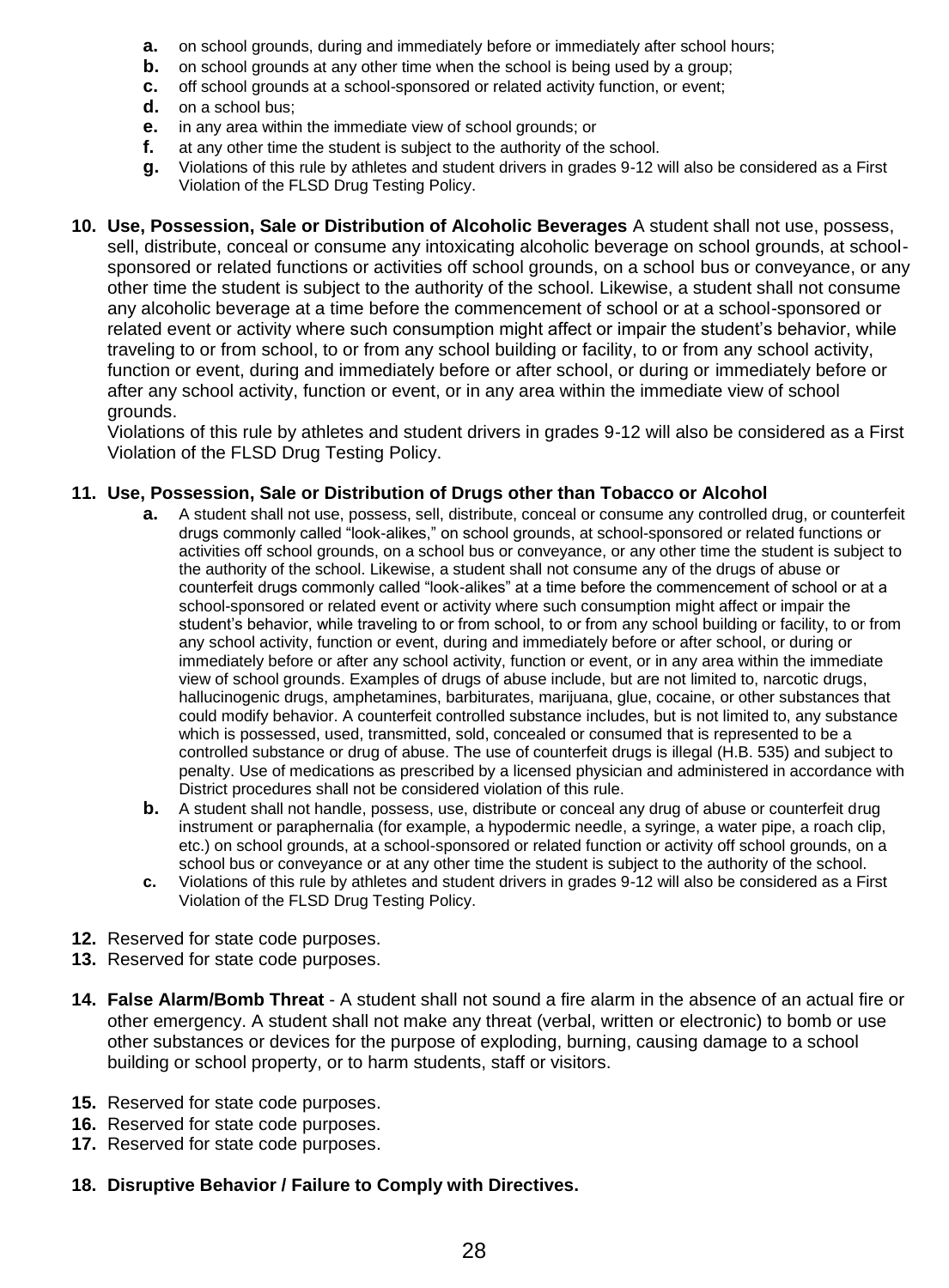- **a.** Students will comply with directives and orders of teachers, student teachers, educational aides, substitute teachers, principals, or other authorized school personnel during any period of time when they are properly subject to the authority of the school.
- **b.** A student shall not give false identification or refuse to provide accurate identification to school personnel.
- **c.** Students shall comply with all school rules and regulations. Such rules and regulations will be provided to the student. Students are responsible for becoming familiar with those items.
- **d.** No student shall refuse to accept discipline or punishment from teachers, school officials, teacher's aides, or other authorized school personnel.
- **e.** Students may be disciplined for any other misconduct which is deemed by school authorities to be disruptive or to interfere with the educational process.
- **f.** Students shall not knowingly withhold information or mislead school officials when questioned.
- **19. Harassment, Intimidation, Hazing and Bullying**. No student will harass, intimidate, haze, or bully another student. Please see the section in this handbook on bullying and harassment procedures for definitions and procedures.
- **20. Firearm Look-Alikes**. A student shall not use, possess, sell, distribute or conceal any item that resembles a firearm but does not have the explosive characteristics of a firearm. This includes, but is not limited to, look-alikes that use a spring-loaded device or air pressure to propel an object or substance, such as cap guns, BB guns, pellet guns or toy guns.
- **21. Unwelcome Sexual Conduct**. A student shall not make unwelcome sexual advances, requests for sexual favors, other physical or verbal conduct or communication of a sexual nature, toward another student, a staff member, or a visitor. This definition includes gender-based harassment that creates an intimidating, hostile or offensive educational or work environment. Prohibited behaviors include, but are not limited to, pinching, grabbing, suggestive comments, gestures or jokes, or pressure to engage in sexual activity.
- **22. Serious Bodily Injury**. A student shall not instigate or participate in an incident that results in serious bodily injury to oneself or to others. Serious bodily injury is defined as "a bodily injury that involves substantial risk of death; protracted and obvious disfigurement; or protracted loss or impairment of the function of a bodily member, organ or faculty." (18 USC § 1365(3)(h))
- **23. Likely Injury -- Removal by Hearing Officer (Special Education Provision**). A student with a disability may be removed from school for up to 45 days by the hearing officer if the student is charged with a weapons or drug violation and the hearing officer believes there is a possibility that the student may injure himself/herself or others. Such a removal must take place in accordance with the provisions of the Individuals With Disabilities Education Act.
- **24.** Reserved for state code purposes.
- **25. Appearance and Dress**. Students shall not violate school rules pertaining to appearance and dress. Students shall attend school and school-related activities dressed in a manner which is clean, not hazardous to their safety or the safety of others, and which does not detract from the educational environment.
- **26. Tardiness and Class-Cutting**. No student shall be absent from any portion of the school day, class, or other mandatory activity without a legitimate excuse and timely notification of the school by the parent or legal guardian. Attendance procedures will be established to ensure a uniform system throughout the school district.
- **27. Vulgar, Improper or Threatening Language, Improper Gestures or Sexual Misconduct** No student shall speak or write vulgar, racially derogatory, threatening, or other improper language in any area of school buildings during school hours or at school-sponsored or related activities or events on or off school property; nor shall a student use vulgar, racially derogatory, threatening, or other improper language in any area of school buildings during school hours or at school-sponsored or related activities or events on or off school property; nor shall a student engage in sexual misconduct.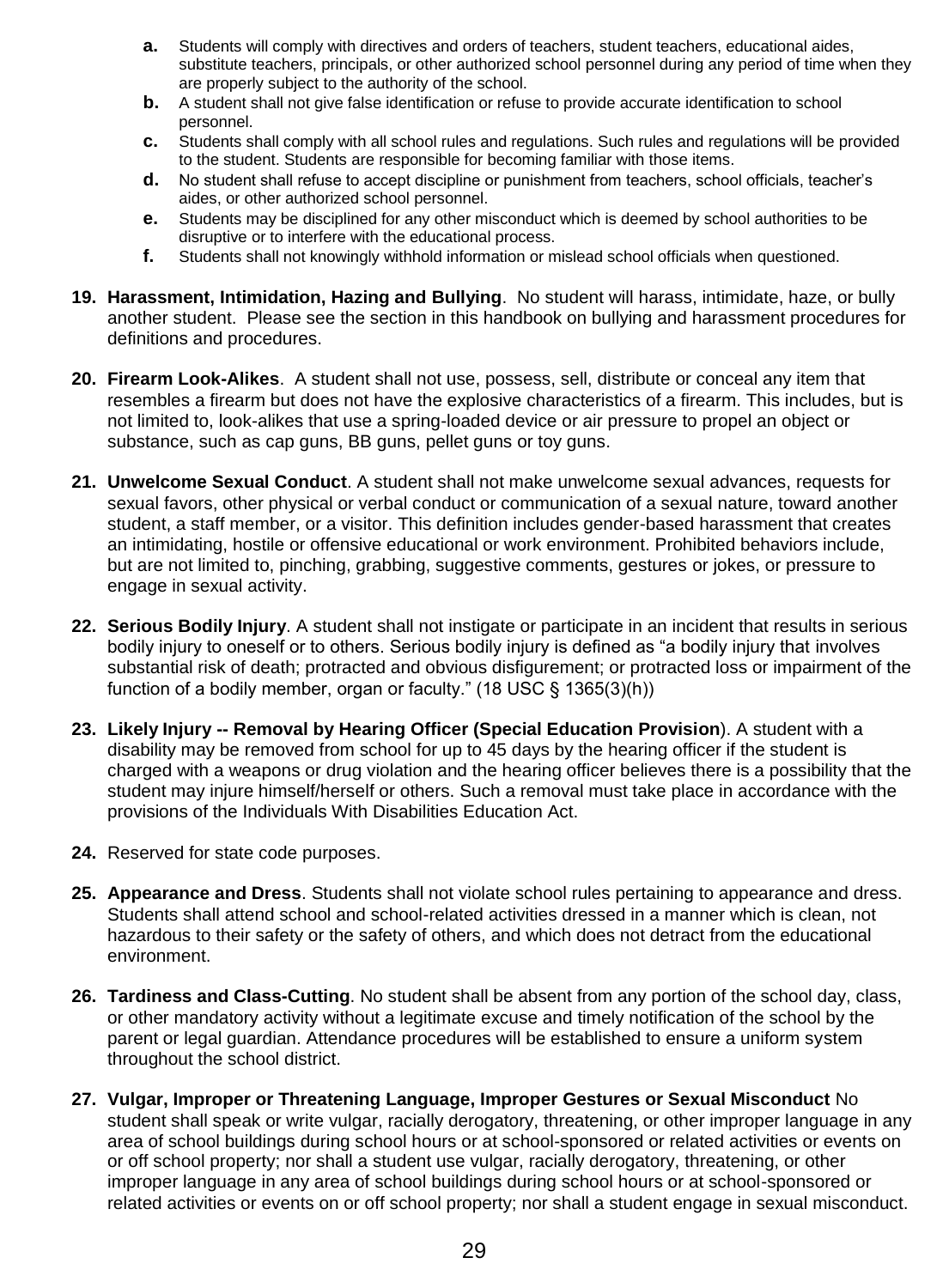- **28. Misconduct on Bus/Driving or Parking Lot Violation**. No student shall threaten, act, participate in any act or acts, or attempt to threaten, act or participate in any act or acts which pose or attempt to pose a danger to the safe operation of a school bus, including, but not limited to, failing to remain seated, throwing objects at the passengers or the driver, extending arms or objects out of the windows, and shouting and other disorderly conduct which could cause physical harm, emotional stress, or diversion of the driver's attention. Such misconduct may result in the loss of bus riding privileges and/or other disciplinary action. Students may not violate any rules or regulations of Student Driving policy (please see rules and regulations for driving). Students shall not be in the parking lot at any time other than ingress and egress (see rules & regulations of the Parking Lot).
- **29. Misconduct During Co-Curricular and Extracurricular Activities**. A student who has been accepted or qualifies for membership in a co-curricular or school-sponsored or related extracurricular activity shall not behave in any way which disrupts or tends to interfere with the conduct of that activity and shall not violate the rules, regulations, or policies which govern participation in a cocurricular or extracurricular activity, whose rules regulations, or policies are provided to participants and made a part of this code. Likewise, students attending any co-curricular or school-sponsored extracurricular or related activity shall not behave in any way which disrupts or tends to interfere with the conduct of that activity.
- **30. Disruption of School** A student shall not, by use of violence, force, noise, coercion, threat, harassment, intimidation, fear, passive resistance, or any other conduct, cause, attempt, or threaten to cause the disruption or obstruction of any lawful mission, process, activity, or function of that school. A student shall not urge other students to engage in such conduct for the purpose of causing, attempting, or threatening to cause the disruption or obstruction of any lawful mission, process, activity, or function of the school. While this list is not intended to be all-inclusive, the following acts illustrate the kinds of misconduct prohibited by this rule:
	- **a.** Occupying any school building, school grounds, or part thereof;
	- **b.** Blocking the entrance or exit of any school building or corridor or room therein;
	- **c.** Setting fire or attempting to set fire to or damaging or attempting to damage any school building or property;
	- **d.** Preventing or attempting to prevent by physical act or verbal utterance, the convening or continued functioning of any school class, or activity or any lawful school meeting or assembly on or off school property;
	- **e.** Preventing or attempting to prevent students from attending a class or any school-sponsored or related activity or event;
	- **f.** Except under the direct instruction of a principal or other authorized school personnel, blocking pedestrian or vehicular traffic on school property or at the site of any school-sponsored or related activity or event;
	- **g.** Continuously and intentionally making noise or acting in a manner so as to interfere with a teacher's ability to conduct a class or extracurricular activity;
	- **h.** Making, by telephone call, letter, or other means, a threat to damage or destroy any school property or to disrupt any school-sponsored or related activity, function or event on or off school grounds; and
	- **i.** Participating in gang-related activities such as attire, clothing, colors, initiation, or recruitment.
	- **j.** No student shall sell, distribute, or attempt to distribute any item which has not been authorized for such sale of distribution by the building principal to any person on school property or at any school sponsored activity.
	- **k.** No student shall cause disruption by making a knowingly false claim.
- **31. Cheating, Plagiarism, and Forgery**. A student shall not plagiarize, cheat, forge, falsify, distort or misrepresent in verbal, written, or electronic form any dates, times, addresses, grades or other data in any communication directed to or from school.
- **32. Gambling or Possession of Gambling Paraphernalia.** A student shall not engage in, possess, or promote games of chance, place a bet, or risk anything of value on school grounds, on schoolprovided transportation, at school-sponsored or related school functions off school grounds, or any other time the student is subject to school authority. Examples: cards, dice, coins, etc.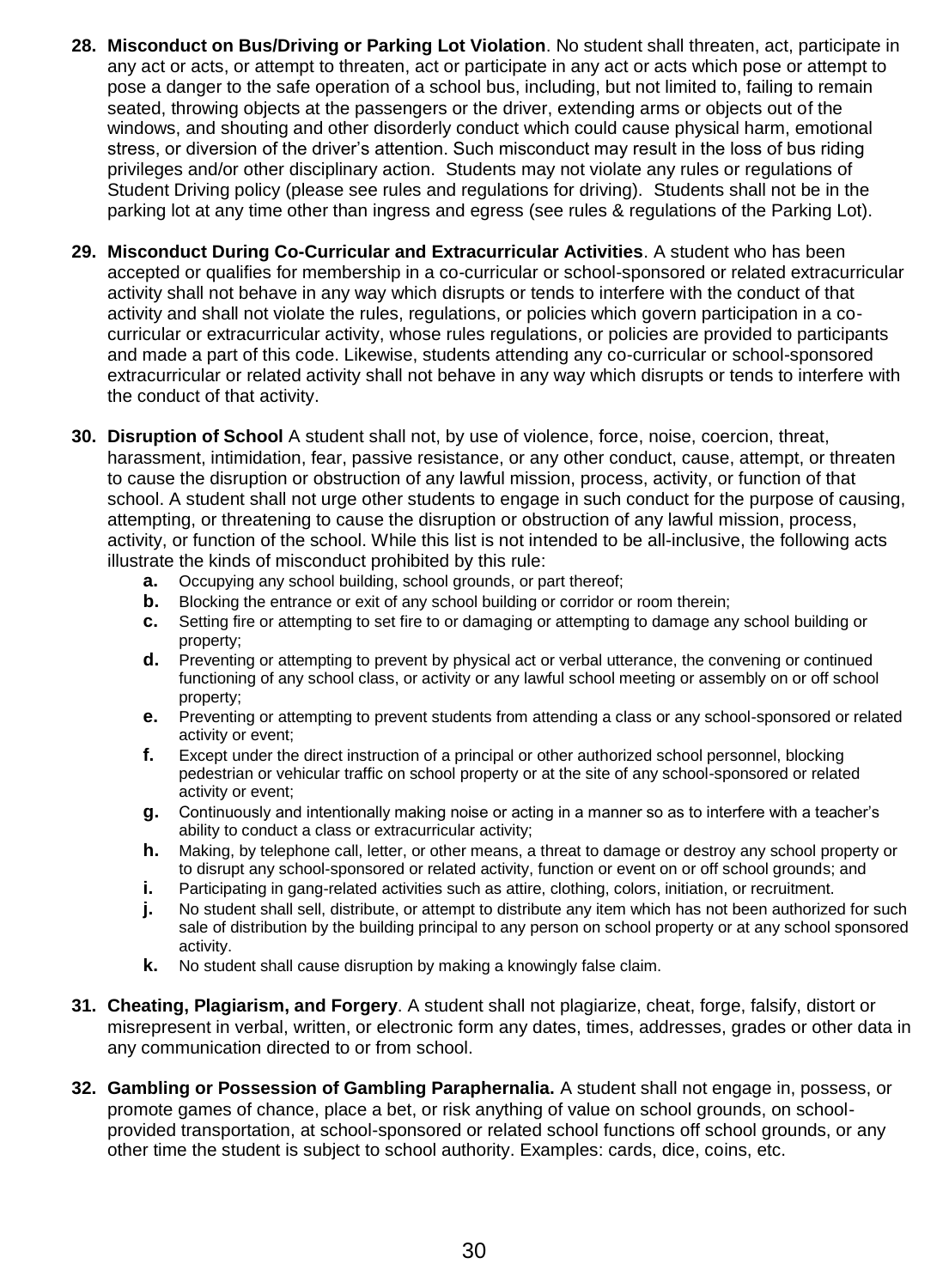**33. Extortion.** No student shall use an expressed or implied threat, violence, harassment, coercion, or intimidation to obtain money or anything of value from another on school grounds, at schoolsponsored or related school functions off school grounds, or any other time the student is subject to school authority.

#### **34. Trespassing/Loitering.**

- **a.** A student shall not enter upon school grounds or premises of a school building to which the student is not assigned during or after school hours except with express permission of the school principal of that building or to attend or participate in a school-sponsored event in which his/her regularly assigned school is involved or where students from his/her regularly assigned school have been invited to attend or participate (e.g., a performance).
- **b.** A student already under suspension, expulsion or removal (emergency or disciplinary) shall not enter upon the grounds or premises of the student's regularly assigned or other school building, or attend any school-sponsored activities, without the express permission of the principal or designee. Violation may result in arrest and prosecution for trespassing as well as further school disciplinary action.
- **c.** Anyone who is not a currently enrolled student or staff member must check in at the office or security desk and receive a visitor's pass upon arrival. Unauthorized visitors may be prosecuted for trespassing. Any student who brings an unauthorized visitor into the school is subject to disciplinary action.
- **35. Inappropriate Use of Electronic Devices**. A student shall not use radios, stereos, televisions, telephones, pagers, cell phones, or other equipment in a manner determined by school authorities to be disruptive to the educational process or the orderly operation of the school. Violation may result in confiscation of the equipment and/or disciplinary action. Please see electronic devices section of this handbook for additional guidelines.
- **36. Inappropriate Use of Technology.** Students shall not violate the Information Technology Acceptable Use policy adopted by the Board of Education. Specific violations include the following: A. Infringing on the rights or liberties of others. B. Illegal or criminal use of any kind. C. Utilization involving communications, materials, information, or images reasonably regarded as obscene, pornographic, threatening, abusive, harassing, discriminatory, or in violation of any other school policy. D. Accessing, viewing, printing, storing, transmitting, disseminating or selling any information in violation of law or subject to privilege or any expectation of privacy. E. Causing or permitting materials protected by copyright, trademark, service mark, trade name, trade secret, confidential or proprietary data, or communications of another to be uploaded or downloaded to a computer or information system, published, broadcast, or in any way disseminated without authorization from the owner. F. Damaging or altering the operation, function, content or design of the school information technology facilities. G. Granting access to the school information technology facilities to individuals not authorized by the school either by intentional conduct such as disclosing passwords, or by unintentional conduct such as failing to log off. H. Commercial, profit-motivated, or partisan political use not directly related to approved school programs.
- **37. Misconduct Away from School** A student who sells or transmits any narcotic drug, hallucinogenic drug, amphetamine, barbiturate, cocaine, marijuana, or any other controlled substance of abuse off school property or at a non-school-sponsored or related activity, function or event may, in accordance with the procedures set forth in Ohio Revised Code Section 3313.66, be subject to suspension or expulsion from school if the superintendent determines that the student's continued presence in the school is reasonably certain to significantly disrupt or interfere with the educational process or significantly endanger the health or safety of the students or others. A student who engages in an assault upon a school employee or another student off school property, at a non-school-sponsored or related activity, function or event may, in accordance with the procedures set forth in Ohio Revised Code Section 3313.66, be subject to suspension or expulsion from school if the superintendent determines that the student's continued presence in the school is reasonably certain to significantly disrupt or interfere with the educational process or significantly endanger the health or safety of the students or others.
- **38. Inappropriate Conduct/Horseplay** At no time shall a student exhibit any behavior deemed inappropriate in a school environment.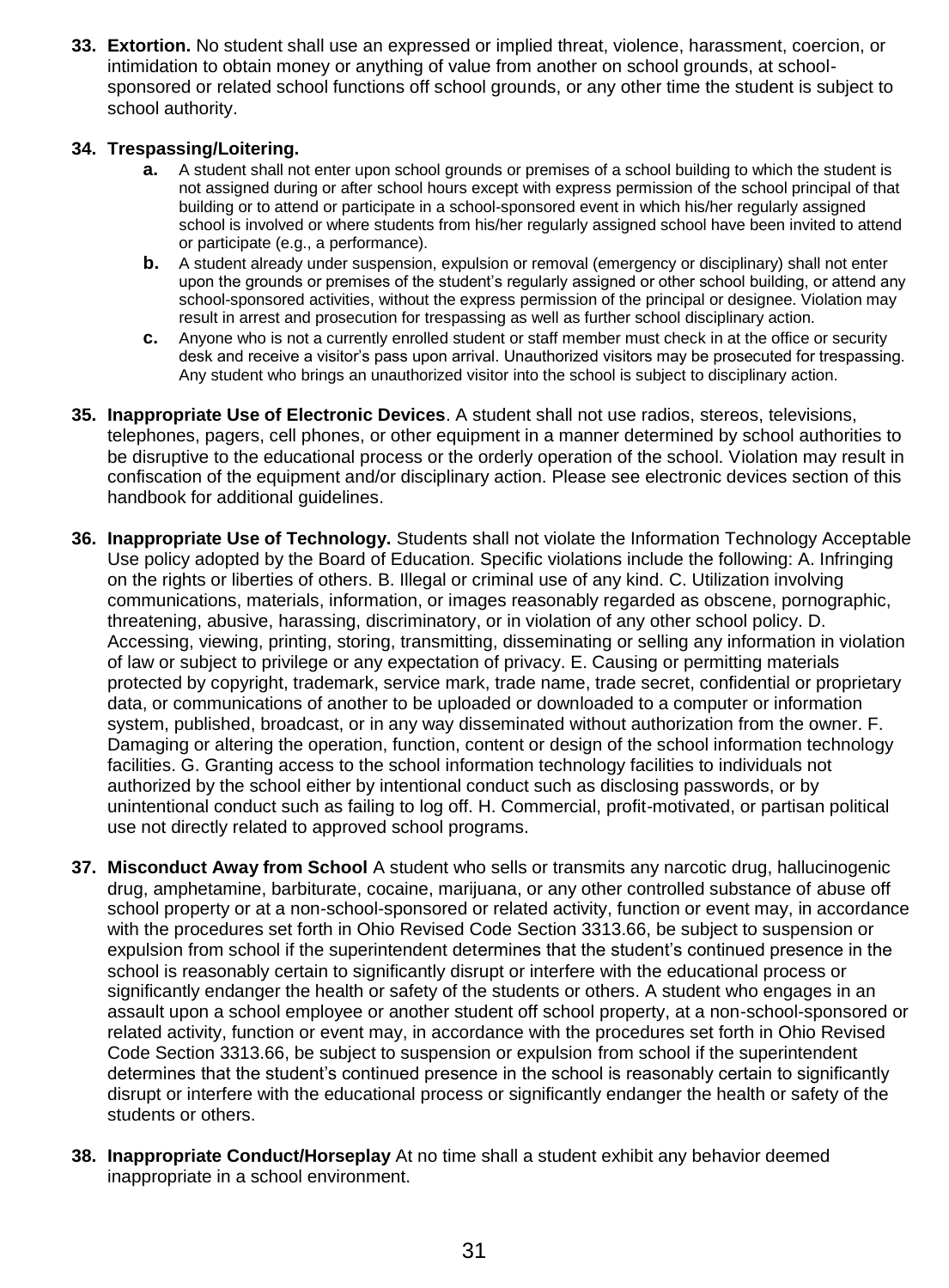**39. Repeated Acts of Misconduct** Repeated acts of misconduct that disrupt an orderly school environment.

## **INTERSCHOLASTIC EXTRACURRICULAR ELIGIBILITY & CONDUCT**

<span id="page-31-0"></span>Students participating in interscholastic extracurricular activities must meet the minimum academic standards established to be eligible. These programs include, but are not limited to**, all athletic teams, academic teams, cheerleaders, speech/debate teams, dance team, clubs, and performing groups**. Performing groups include band, pep band, drama, and other similar groups as determined by the building principal. Students participating in extracurricular programs shall be required to meet the academic standards to be eligible to participate in contests, programs, or performances.

"Scholastic Eligibility Requirements"- Students must have received passing grades in a minimum of five, onecredit courses or the equivalent, which count toward graduation, the preceding grading period to maintain eligibility for the next grading period.

In all cases of eligibility, the Ohio High School Athletic Association standard for eligibility will apply. Participation in extracurricular activities, athletic programs, and clubs at Firelands Local Schools is a distinct privilege and made available to only those students enrolled full-time at Firelands Local Schools. The expectation for all participants is to act in a positive manner and to set a good example for all to follow. In order to earn this privilege and keep it, students must obey basic rules, regulations, and guidelines. Students not willing to abide by these rules, regulations, and guidelines will forfeit their privilege to participate. All students will abide by the rules of Code of Student Conduct.

## <span id="page-31-1"></span>**I. ELIGIBILITY POLICIES**

- 1. Each athlete is expected to abide by the policies and procedures set forth in this handbook as well as those contained within the Firelands Code of Student Conduct. Furthermore, each athlete is expected to abide by any additional training rules established by each coach/advisor. The coaches/advisors are responsible for enforcing these policies and for taking proper action if an infraction occurs.
- 2. By signing the Student Code of Conduct Acceptance Form, the student acknowledges they have been made aware of all of the policies of the Code of Conduct, including the rules pertaining to Extracurricular Activities.

#### **II. DISCIPLINE:** DISCIPLINE PROCEDURE

It should be recognized that coaches shall have the right to establish rules for each individual sport which exceed those established by the school. Each coach/advisor is then expected to make all participants aware of their individual training rules prior to the first practice. Coaches may implement rules during the season, as needed, to meet the goals and expectations of the Firelands Board of Education. The Code of Student Conduct will be followed by all participates in Interscholastic Extracurricular Eligibility.

#### **III. REMOVAL: REMOVAL FROM ACTIVITY OR CONTEST**

Removal from extracurricular activities: The following procedure shall govern the removal of a student from extracurricular activities at Firelands High School. Extracurricular activities shall be considered to be all activities which are in addition to the normal school academic curriculum.

#### **Grounds for removal shall include, but not limited to:**

1. Violation of training rules or rules of conduct expected of students engaged in any extracurricular activity.<br>2. Violation of school rules as published in Student Code of conduct under the Firelands School Board.

2. Violation of school rules as published in Student Code of conduct under the Firelands School Board.

**PROCEDURE** If a pupil's presence poses a continuing danger to persons or property or an ongoing threat of disrupting the academic process or extracurricular activity, the:

- 1. Superintendent, Principal, or Assistant Principal, Athletic Director, may remove the student from the premises during a curricular or extracurricular activity.
- 2. A teacher/coach/advisor may remove the student from curricular or extracurricular activities under his/her supervision, and must contact the parent as soon as possible to inform them as to why their student was removed from the activity. A teacher/coach/advisor making an emergency removal must submit to the Principal in writing the reason for such removal as soon as practical.
- 3. The Athletic Director and Head Coach will meet with the student about their removal from an activity or team. This meeting will be used to determine what school or team rules have been violated, and to administer disciplinary proceedings, if necessary.

Following this hearing, the following will occur:

- 1. Written summary of this meeting including the reason for the removal and any further disciplinary action must be given to the student within 24 hours of the conclusion of the meeting.
- 2. There is no appeals process, as participation in an extracurricular activity is a privilege and not a right.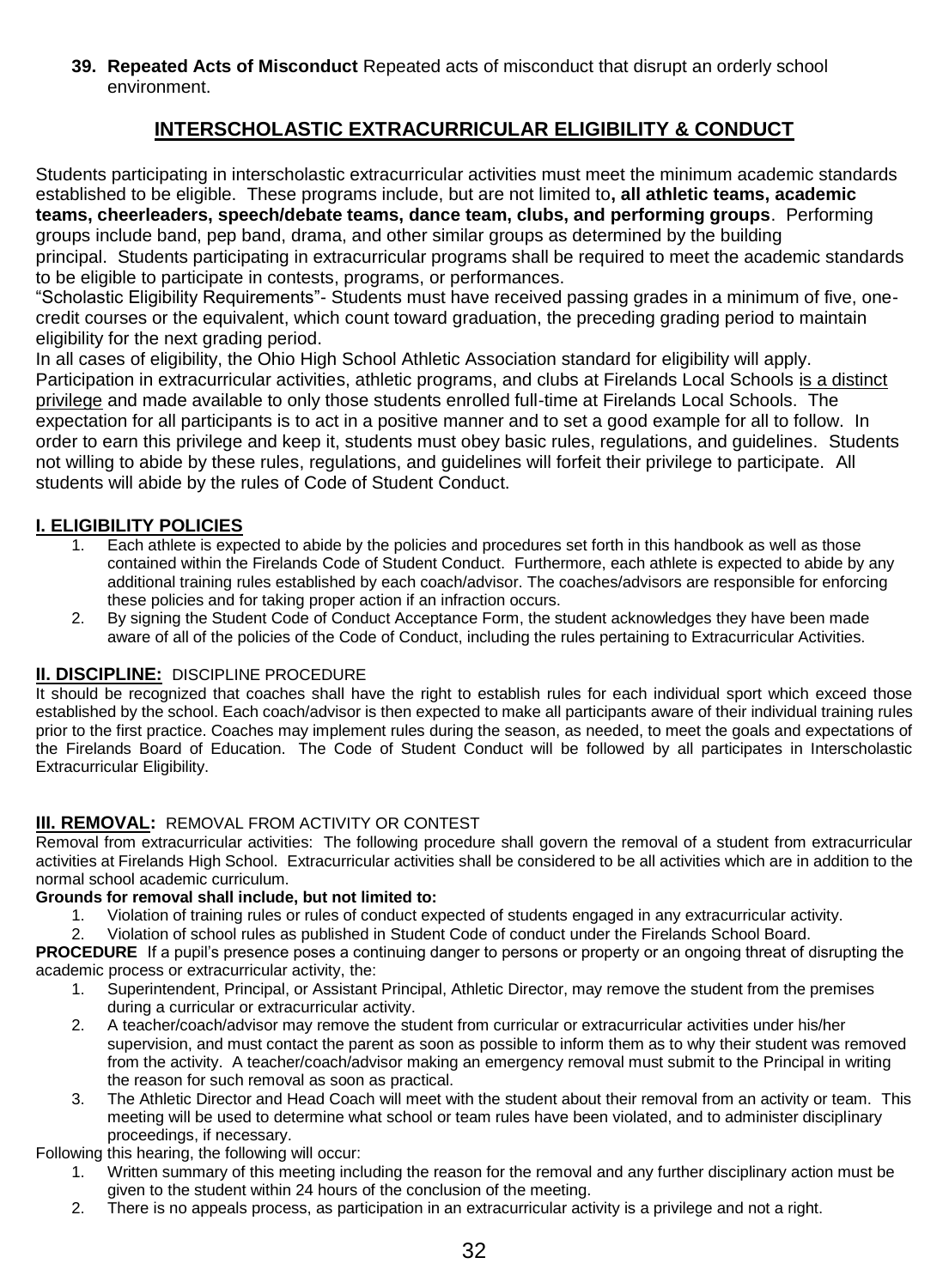Students may be removed from the premises, a curricular or extracurricular activity for violations of the Code of Student Conduct listed in FHS Student Handbook.

## <span id="page-32-0"></span>**IV. ATTENDANCE**

**Contests:** Members of any group/ sport squad are expected to attend all practices and contests. The head coach/advisor in each sport will establish specific sport attendance policies.

#### **School Attendance:**

Practice / Contest days – *without prior administrative approval* all students must be in attendance the day of any sporting contest/event scheduled for their squad. For attendance purposes, a school day will be considered from 7:30 am to 2:30 pm. Students that are absent 120 or more minutes from the school day OR leave early from school are not permitted to participate in after school activities and events without administrative approval.

Students have the responsibility to notify the coach/advisor if they are unable to attend a scheduled activity or practice.

#### <span id="page-32-1"></span>**V. TOBACCO**

- **1. Possession of or use of tobacco** tobacco-like products including but not limited to cigarettes, cigars, chewing tobacco, e-cigarettes, vape pens, and snuff **(rule 9 of Student Code of Conduct)**
	- **a.** Any member of an athletic squad who receives a school suspension for possession of or use of tobacco or tobacco-like products or is found to be in possession of or using tobacco or tobacco-like products off school property by a member of the staff or administration may lose his/her eligibility.

#### **2. Loss of Eligibility Guidelines:**

- **a.** 1<sup>s</sup> Offense------------Removed from 20% of total contests and considered a First Violation of the Drug Testing Policy. If student is already at Level 1 of the Drug Testing Policy, he/she would progress to Level 2. If the student is at Level 2, he/she would progress to Level 3.
- **b.** 2<sup>nd</sup> Offense------------Dismissal from the team

#### <span id="page-32-2"></span>**VI. NARCOTICS, ALCOHOL, DRUGS, AND COUNTERFEIT CONTROLLED SUBSTANCES**

#### **1. Possession of or use of alcohol and/or drugs**

- **a.** Any member of an athletic squad who receives a school suspension for possession of or use of alcohol and/or drugs or is found to be in possession of or using alcohol and/or drugs off school property by a member of the staff or administration may lose his/her eligibility.
- **2. Loss of Eligibility Guidelines:**
	- **a.** 1<sup>s</sup> Offense-----Denial of participation from 50% of total contests. This is reduced to 20% of total contests with participation in an administrative approved alcohol and/or drug evaluation/intervention group and subsequent treatment program if professionally recommended and considered a First Violation of the Drug Testing Policy. If student is already at Level 1 of the Drug Testing Policy, he/she would progress to Level 2. If the student is at Level 2, he/she would progress to Level 3.
	- **b.** 2<sup>*d*</sup> Offense-----Dismissal from the team.

**All drug testing policies will be covered by the Firelands Local Schools Drug Testing Policy. This policy is available on-line, and a hard-copy is posted by the entrance to FHS and is available in the main office. The loss of eligibility guidelines are contained in the Firelands Local Schools Drug Testing Policy. Students that test positive and fail to comply with the requirements of the Firelands Local Schools Drug Testing Policy will revert to the Loss of Eligibility Guidelines in Section VI, number 2 of the Athletic Code of Conduct above.**

#### <span id="page-32-3"></span>**VII. STUDENT BEHAVIOR**

Participants shall not engage in any criminal activity or violation of civil law. Student participants shall behave in a manner which reflects positively on the school and the activity. All participants will discipline themselves and display exemplary behavior to a much greater degree than non-participants and willingly abide by all established rules, regulations, and guidelines. The Code of Student Conduct will be followed in dealing with proper student behavior.

#### <span id="page-32-4"></span>**VIII. STEALING OF EQUIPMENT**

Any individual found in possession of athletic equipment which has not been issued to him/her or that he/she has failed to return may be denied participation from all athletic participation for a period up to sixty school days. School policies concerning theft will be enforced in addition to the possible removal.

#### <span id="page-32-5"></span>**IX. QUITTING SPORT DURING THE SEASON**

Any individual who quits a sport/activity after that sport/activity first official contest will not be permitted to condition or practice with any other squad until the squad he/she quits has completed their sport season. As well as, any individual who quits a team after accepting a slot on the team may not go out for another sport during the same season or lift or condition with another sport until the original team's regular season is complete.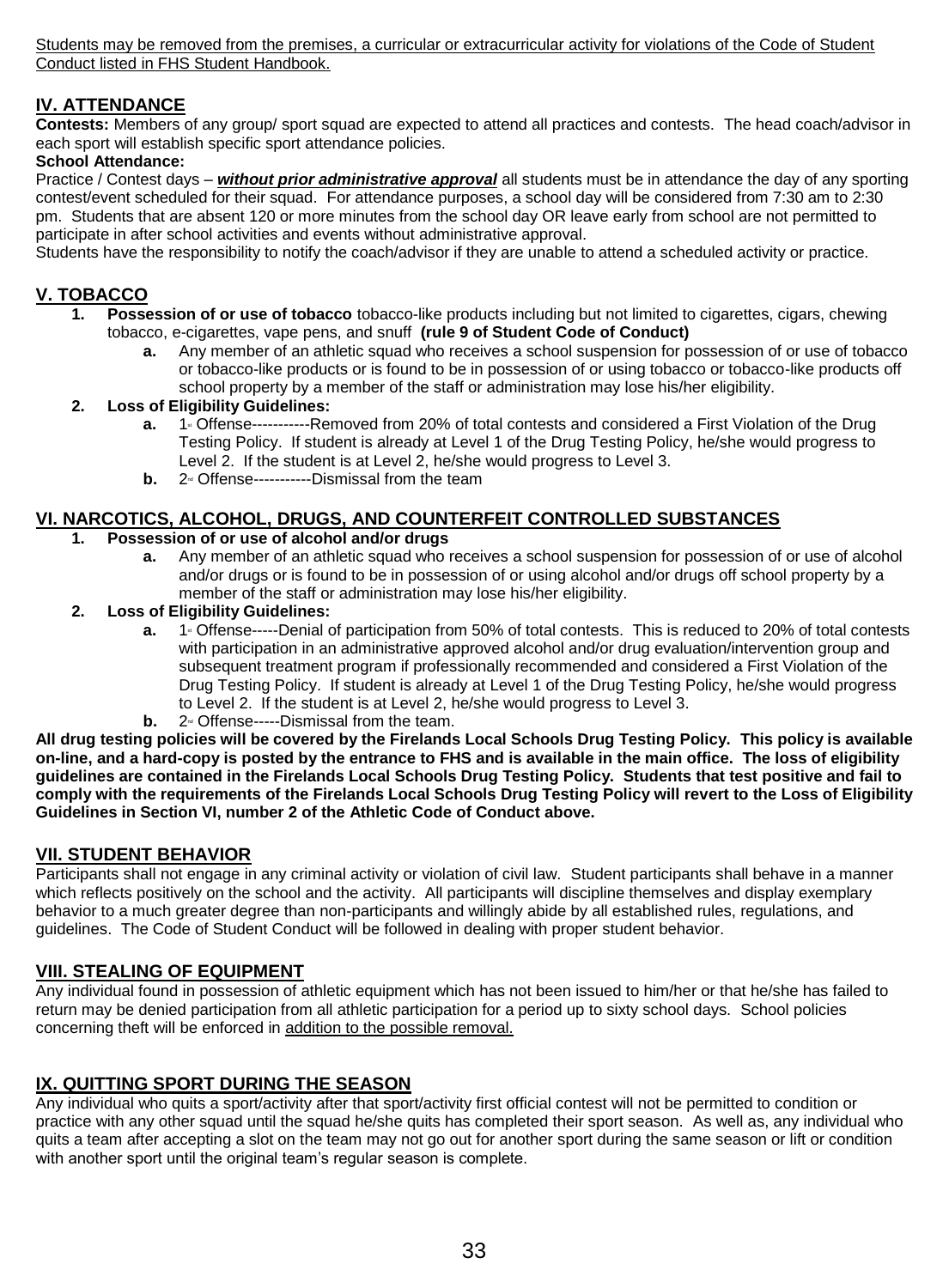## **X. ACADEMIC ELIGIBILITY REQUIREMENTS**

All students must meet the eligibility guidelines as outlined by the Scholarship By-law of the Ohio High School Athletic Association. The following requirements must also be met to remain eligible:

- 1. A 1.50 GPA at the high school would be determined at the end of each grading period for eligibility. Students passing the equivalent of five one-credit courses (the courses may be a combination of high school and college courses) (OHSAA requirement) per grading period but falling below the 1.50 GPA would be placed on academic probation and given until midterm to attain at least a 1.50 GPA. If this did not occur, they would be ineligible for the remainder of the grading period and until the 1.50 GPA is attained. In grades 9, 10, and 11, students must have passed the equivalent of five one-credit courses and attain a 1.50 GPA in the final grading period to be eligible for the first grading period of the next school year. A student who is passing the equivalent of five one-credit classes, but attains less than a 1.50 GPA in the final grading period would be placed on academic probation for the first grading period of the next school year.
- 2. Students who became ineligible at the midterm of the previous grading period, because they did not meet the requirements to be removed from academic probation, will be reinstated to full athletic privilege if they are passing the equivalent of five one-credit courses, and raise their GPA to a 1.50 or above at the end of the grading period. Students who were ruled ineligible at the midterm in the previous grading period as a result of academic probation, will remain ineligible if they cannot meet the requirements of full athletic reinstatement listed above. These students will again have their grades checked at the midterm of the current grading period to determine if they should be reinstated to full athletic privilege, as stated above.
- 3. An incomplete (I) will be treated as a failing grade unless the incomplete was due to calamity day(s), family tragedy, or illness or accident as verified by a physician. Students have five days after grades are posted to complete their work.
- 4. Summer school grades earned may not be used to substitute for failing grades from the last grading period of the regular school year.
- 5. A student cannot receive more than one F at the conclusion of a grading period, regardless of GPA, without being placed on academic probation until midterms to bring the F up to a passing grade. A student who still has two F's after midterms will be ineligible for the remainder of the grading period and until there is only one F.
- 6. Students taking College Credit Plus classes at either FHS, LCCC, or another institution, must provide written documentation of their grade in progress at the conclusion of the 1<sup>st</sup> and 3<sup>rd</sup> grading period. Student grades at the end of each semester will be the determining factor regarding eligibility for the 2<sup>nd</sup> and 4th grading periods. All College Credit Plus students are responsible for their eligibility requirements for courses taken off the FHS campus.
- 7. All  $7<sup>th</sup>$  and  $8<sup>th</sup>$  grade students must have received passing grades in at least five classes during the immediately preceding grading period.
- 8. A student enrolling in the seventh grade for the first time will be eligible for the first grading period regardless of the previous academic achievement. Thereafter, in order to be eligible, the student in grade seven or eight must be currently enrolled in school the immediately preceding grading period, and received passing grades during the grading period in a minimum of five of those subjects in which the student received grades.

## <span id="page-33-0"></span>**XI. SCHOOL DISCIPLINE**

Any student who receives an out-of-school suspension may not practice or compete in any contest during the period of suspension or attend any activities associated with school.

## **XII. SPORTS SEASON**

The sport season shall be defined as the period of time as determined by the **OHSAA** rules.

## <span id="page-33-1"></span>**XIII. OHIO HIGH SCHOOL ATHLETIC ASSOCIATION RULES AND REGULATIONS**

- 1. The high school will be a member of the OHSAA.
- 2. All concerned in the athletic program will strictly adhere to rules and regulations of this association.
- 3. Interpretations which are questioned or perhaps not covered in these rules and regulations may receive clarification by contacting the State Office through the Athletic Director or building Principals.

#### <span id="page-33-2"></span>**XIV. ACADEMIC COUNSELING**

Academic success in the classroom is imperative to the overall success of the student athlete. Without success in the classroom, the student athlete cannot realize his/her ultimate potential and can under the worst scenario lose his/her eligibility.

1. Student athletes desiring additional academic help to aid in improving any academic problems they may be experiencing should contact their head coach/advisor immediately.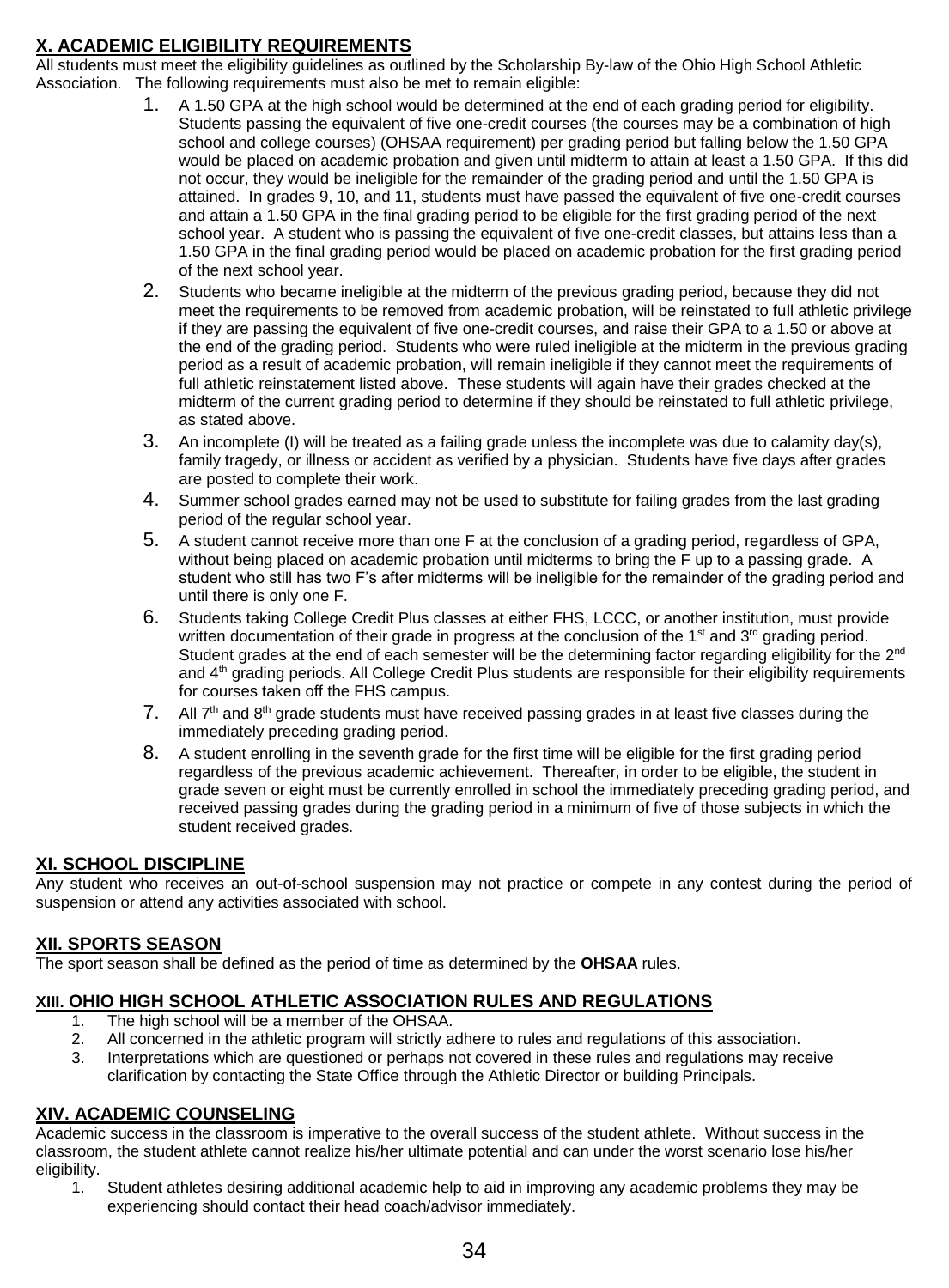2. The coach/advisor will take proper action to obtain the academic help needed. We have available to us a wealth of knowledge from tutors to peer help that may aid you in any academic inadequacies.

#### <span id="page-34-0"></span>**XV. INELIGIBLE PLAYER STATUS**

Students who are ineligible will be required to participate in all practices but not be allowed to participate in performances, programs, or athletic contests.

#### <span id="page-34-1"></span>**XVI. PHYSICAL EXAMINATIONS**

No student will be allowed to practice or participate in games without having a physical examination form on file in the office of the Athletic Director. This policy is in accordance with rules established by the Ohio High School Athletic Association (OHSAA).

#### <span id="page-34-2"></span>**XVII. INSURANCE**

All athletes, cheerleaders, and managers will be covered by OHSAA catastrophe insurance.

- 1. All athletes shall have the **FHS ATHLETIC INSURANCE WAIVER FORM** completed and turned in to the head coach prior to any participation. These forms must be on file with the athletic director prior to the first day a student is scheduled for practice.
- 2. Any athlete not covered by medical insurance will be required to purchase insurance through the company selected annually by the Board of Education. This insurance is offered to students the first day of a new school year. After that time, the proper forms are available in the principal's office. Athletes will not be allowed to participate unless an insurance waiver is on file or school insurance is purchased. 3.
- <span id="page-34-3"></span>**XVIII. PARTICIPATING ON MORE THAN ONE ATHLETIC TEAM PER SEASON**

Students may participate on more than one team during a specified season with specific written permission which is obtained through the high school administration. This policy applies to high school athletes only for dual sport. The specific policy guideline for athletic participation in two sports during one season is available through the athletic department. Dual participation is not guaranteed, and can only be approved with prior agreement of the Head Coaches from all of the programs involved.

#### <span id="page-34-4"></span>**XIX. EQUIPMENT**

Equipment is costly. It is the coach's responsibility to instruct the athletes on how to take care of equipment. Students will be charged the cost of replacement for all equipment lost, stolen, or destroyed. Student athletes are encouraged to purchase locks or get a locker from the head coach. The office is not responsible for stolen equipment. Financial obligations resulting from equipment fees, replacement of lost or stolen equipment, and/or unpaid balances from sale projects must be paid prior to participation in any present or future extracurricular activity, athletic program, or club. The athletic department will keep an account of all equipment dispersed to students.

#### <span id="page-34-5"></span>**XX. TRANSPORTATION /OVERNIGHT TRIPS/ OUT-OF-STATE TRAVEL**

- 1. All Students will be transported to away events in Firelands High School buses.<br>2. Overnight Trips/Out-of-state travel must have prior approval by the administ
- 2. Overnight Trips/Out-of-state travel must have prior approval by the administration. All rules and regulations governed under Student Handbook/Student Code of Conduct will be in effect.
- 3. All team members must ride to athletic events and home in the bus. There will be no student driving to any away athletic events. In extreme cases, the Athletic Director or Principal, with prior parental approval, may grant permission to a student to drive to an away contest in extremely rare circumstances. Only on direct parent request, and permission from the coach and Athletic Director, will a team member be able to ride home with his/her parents/guardians.
- 4. Under no circumstances will anyone not directly involved with the athletic event be allowed to ride in the bus to the opponent's site. No family members should ride the bus, as this is an infringement of liability. All people riding the bus must be on the official roster.
- 5. Coaches/Advisors will encourage proper behavior on the bus and inspect the bus for cleanliness and misuse before the team members are excused.
	- a. No walking around on bus.
	- b. No food on the bus.
	- c. Everyone must be quiet while crossing railroad tracks.<br>d. Bus transportation rules will be followed at all times
	- Bus transportation rules will be followed at all times.
- 1. Coaches/Advisors will instruct students prior to each event of leaving and returning to minimize parent inconvenience.
- 2. Stops at restaurants following an athletic event are discouraged.
- Managers should be competent, trustworthy, and dependable. They will abide by the rules of eligibility.

#### <span id="page-34-6"></span>**XXI. OUT OF SEASON CONDITIONING/LIFTING/OPEN GYMS**

All students are encouraged to participate in non-mandatory out of season conditioning, lifting, and open gyms to improve their skills and abilities. When an athlete is participating on a sports team that is currently in-season they have made a commitment to that team for the entire season. Students who are on a team that is in-season are prohibited from participating in out of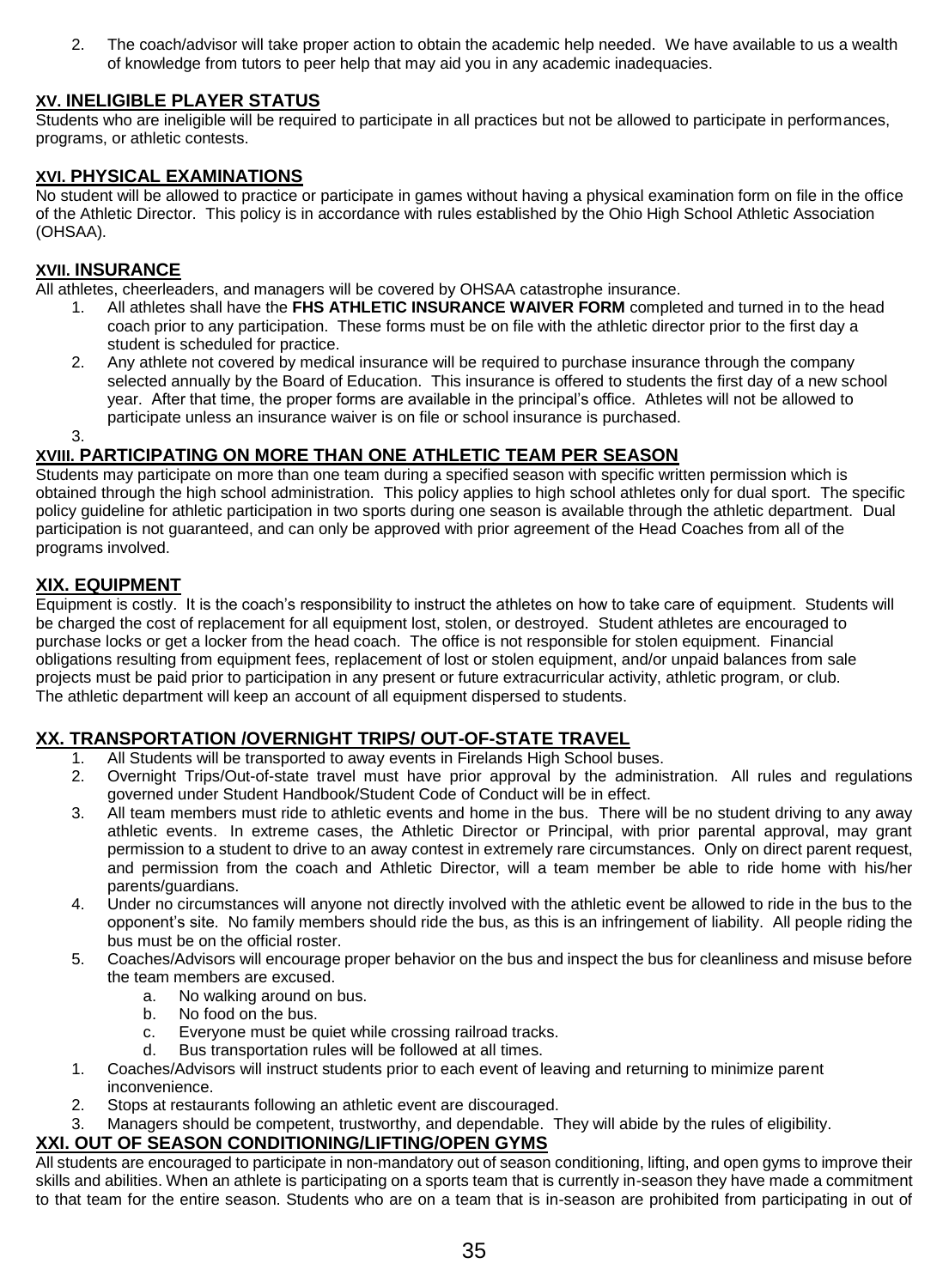season conditioning, lifting, and open gyms for other school sponsored teams. This rule can be waived upon the agreement of the in-season coach.

#### <span id="page-35-0"></span>**XXII. STUDENT'S, SPORTS FAN CONDUCT**

- 1. *At all school athletic contests*: Firelands students are a reflection of the school and community. As such, students are expected to conduct themselves with the ethics of good sportsmanship as a top priority. Students are expected to cheer for Firelands athletes, not against the opposing team or referees.
- 2. Students who wish to attend a home event and are not directly participating in the event as players or designated, supervised helpers are to arrive back on campus no earlier than 15 minutes before the first athletic event of the day; otherwise, students will be considered to be loitering and subject to disciplinary action according to the Code of Conduct.
- 3. *At all home contests:* Students are required to sit/stand in the bleachers designated as the home side.
- 4. *At all away contests:* Students are required to sit/stand in the bleachers that are designated for the visiting school.

## **Conduct at School Events**

The behavior of a spectator/fan should at all times be marked by dignity and self-control. He/she should not, at any time, use provocative language or engage in any improper actions or tactics.

Spectators/fans should refrain from any actions or remarks which would tend to incite the displeasure of spectators/fans or provoke disorderly behavior.

Spectators/fans should refrain from any form of physical or verbal confrontations.

<span id="page-35-1"></span>Should a spectator's/fan's behavior/actions be such that they must be removed from an event by a law enforcement official or an employee of the District, said individual shall not be entitled to attend games/contests/activities until such time the administrator of the building feels the removed spectator/fan can act in an appropriate manner.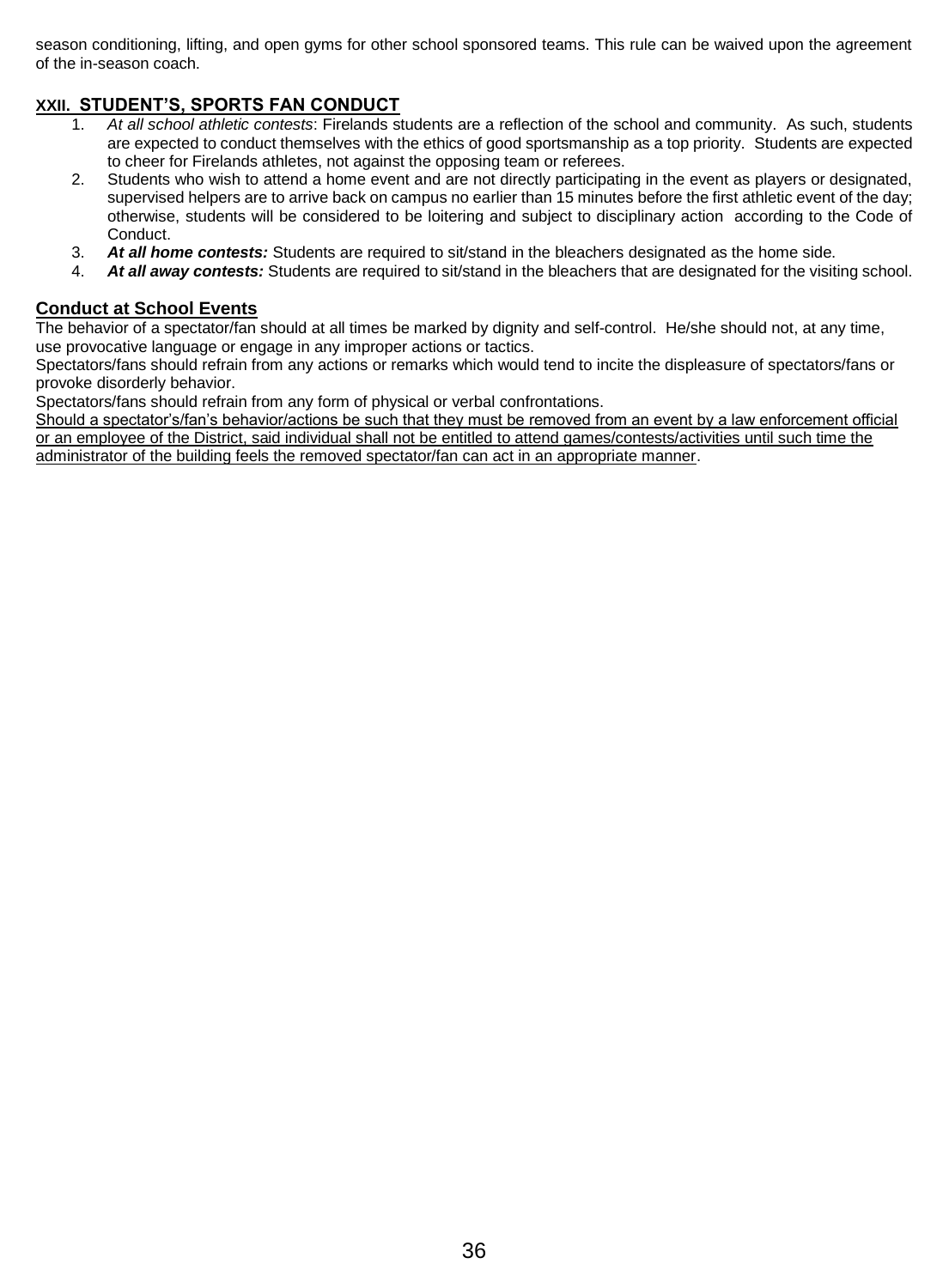#### **FIRELANDS ELEMENTARY SCHOOL SPECIFIC POLICIES**

#### <span id="page-36-0"></span>**WELCOME**

Welcome to Firelands Elementary School. The teachers and staff look forward to working with you this year. The ultimate purpose of education is to help each student become an effective citizen in a democracy. Developing and accepting the responsibilities and obligations of good citizenship will help you participate successfully in the world of tomorrow.

We hope that you will participate in our varied activities and thus find those things within our school which will help you achieve success. Remember, hard work and commitments to one's studies are ingredients of success which breed confidence and self-respect. Self-respect translates into respect and tolerance for all members of the FES community. Firelands Elementary School will be whatever you make it. Let us always have the spirit to do the things which will make FES outstanding.

Firelands Falcons are ready to SOAR!

#### <span id="page-36-1"></span>**INTRODUCTION**

The Firelands Elementary School Handbook has been written to provide you with pertinent information regarding the operating procedure of Firelands Elementary School. The policies and regulations contained in the Firelands Elementary School Handbook were approved and adopted by the Firelands Board of Education and carry legal status as determined by state statute. Compliance with all policies and regulations of the student handbook is mandatory. This information has been carefully prepared and presented so that it will be of value in helping you to be an active member of the Firelands Elementary School community. Please take time to review this guide yourself and with your parents.

<span id="page-36-2"></span> The Firelands Handbook should be with you at all times where you and your parents can refer to it. Should you or your parents have any questions regarding the student handbook or any of the policies or guidelines of Firelands Elementary School, please feel free to contact the school office.

> **ADMINISTRATION / MAIN OFFICE Mrs. Sun Choe, Principal Mrs. Laura Groboske, Assistant Principal Ms. Christian Conner, School Counselor Mrs. Valerie Schuster, School Counselor Mrs. Shelley Hozalski, Office Secretary Mrs. April Bremke, Attendance and Office Secretary Mrs. Kathy Dalton, Office Aide Office Hours 8:00 am – 4:00 pm**

#### <span id="page-36-3"></span>**FIRELANDS ELEMENTARY SCHOOL'S DAILY SCHEDULE**

Students may enter the building at 8:25 a.m. If students arrive after the 8:40 am bell, a parent/guardian must sign them in at the Main Office. Students who are getting picked up for an appointment must be signed out by parents before leaving the building. For safety and security reasons, please be prepared to show photo identification if you are picking a child up from school at any time. Dismissal begins at 3:25 p.m. each day.

#### <span id="page-36-4"></span>**RESPONSIBILITY FOR EACH AND EVERY CHILD**

The school's responsibility for our students begins when they enter either the bus or school grounds and ends when they exit either the bus or the school grounds. It is extremely important that you notify the school in advance of a change in a student's arrival or departure time due to medical or dental appointments. Students will be called to the Main Office to meet their parents when they have an appointment. *Students always need a written note for a change in their typical dismissal routine. If a parent/guardian calls the office, staff will also request an email to verify that the correct person is making the request or staff will call the person back to verify. The email should be sent to [fesattendance@firelandsschools.org](mailto:fesattendance@firelandsschools.org). Also, notes about a change in transportation should be received by 1:00 pm each day to ensure that all information is communicated in a timely manner. Anything received after 1:00 pm cannot be accommodated. Thanks, in advance, for your cooperation.*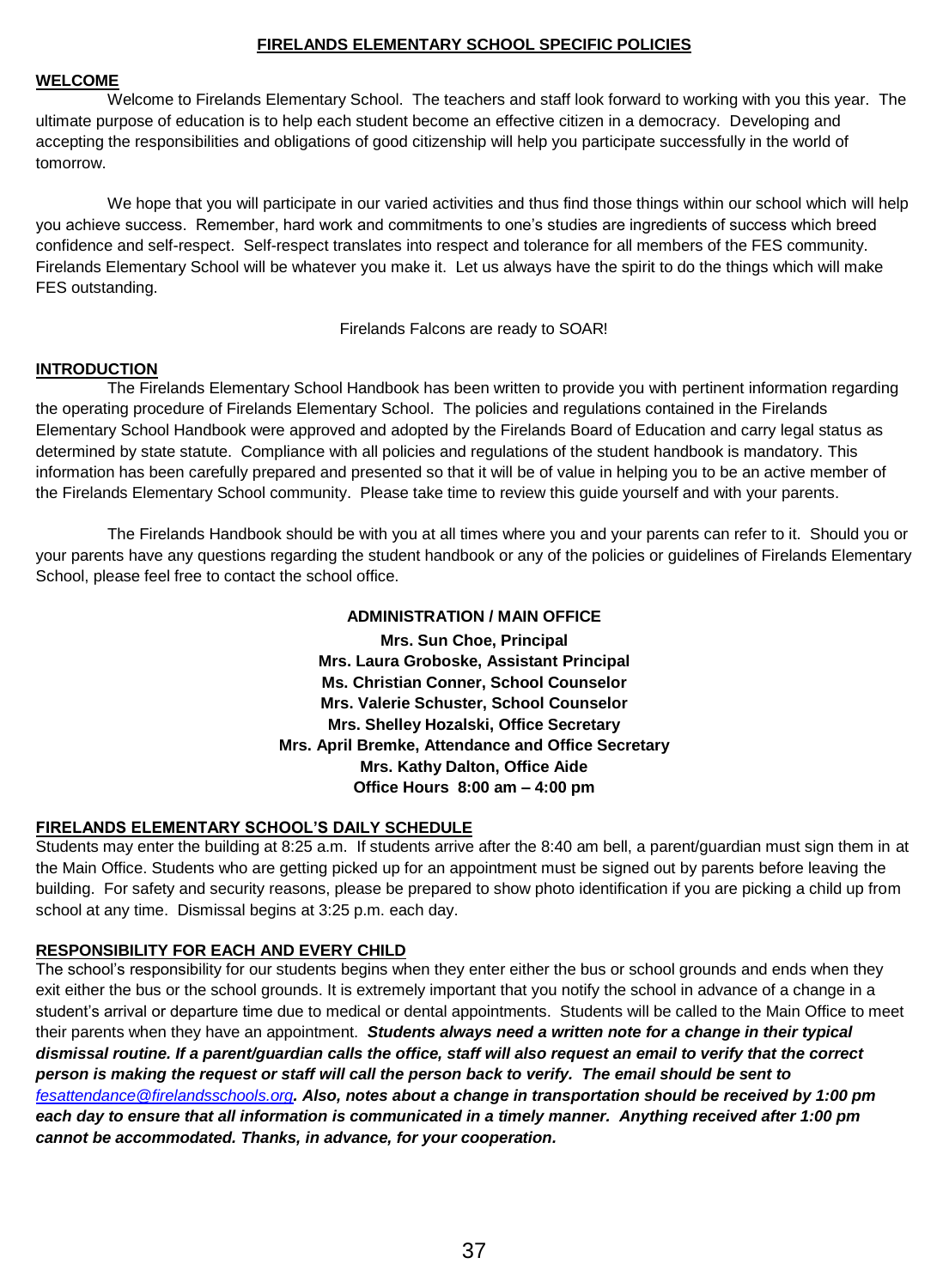#### <span id="page-37-0"></span>**PARENT DROP-OFF AND PICK-UP PROCEDURES**

In order to make the school environment safe and orderly for our students, we will continue to utilize specific procedures for the drop-off and pick-up of students.

**\*\*Please note that updated details will be communicated as procedures are finalized for the 2022-2023 school year. This will include a change in direction for both drop-off and pick-up.**

#### <span id="page-37-1"></span>**DROP-OFF**

Students should be dropped off at the front of the building (Vermilion Road) by the main entrance no later than 8:40 am each morning. Cars will need to enter the marked entrance between the middle school and elementary. Cars will be directed to pull up in front of the building – heading south, towards the library entrance. Students should exit from the school-side of the car *(driver side)* wherever along the sidewalk the car comes to a stop. Please be patient as the students get out of their cars. This is critical for the safety of our students at all times. Thank you for your cooperation!

#### <span id="page-37-2"></span>**PICK-UP**

At 3:25 pm, children will be sent to the Parent Pick-Up location (main gym) if they are getting picked up. Parents/guardians are required to have the school-issued car tag hanging from the rear view mirror with their child(ren's) last name in large, bold letters, followed by first names in a smaller size. Anyone not having this tag will be asked to park the car and enter the front of the school to pick up their child(ren) in the main office. Parents will enter the pick-up line by the middle school and follow the designated path to the elementary school to pick up their child. As parents arrive, they will need to park in the red zone. Please stay in the red zone until directed by staff. Parents/guardians should not be on their cell phones as they approach the elementary school. More details about this pick-up procedure are available in the main office.

#### <span id="page-37-3"></span>**CAFETERIA**

Lunch Money: We do not accept money during breakfast or lunch at the elementary. This helps to alleviate a hold up in the line and allows your child more time to eat. **Money should be sent to school in a sealed envelope, zip lock bag or a non-disposable holder (which will be returned) with your child's first and last name on it.** This is given to the homeroom teacher.

#### <span id="page-37-4"></span>**CLASSROOM TREAT/ SNACK POLICY**

Health and safety go hand in hand. Due to the prevalence of food allergies and other health issues affecting our students we must be proactive when it comes to food, snacks and treats consumed in school. **Any treats/snacks that are delivered to be distributed to students, must be individually pre-packaged**. No homemade or unwrapped snacks will be distributed to students. This will allow staff members the opportunity to review food labels as needed. It also allows for foods to be safely distributed. **FES policy is for treats/snacks to be dropped off in the office or sent in with the child. The teacher will determine the best time for the treat/snack to be shared based on their classroom schedule.** Any gifts (balloons, flowers, etc.) delivered for a student for a special occasion will be given to the student at the end of the day. If the item is not able to go home on a bus, the guardian will be contacted to pick up the item at their convenience.

If parents/guardians would like to send party invitations to school for disbursement, please have one for everyone in the class (or at least all the boys or all the girls) so no one has hurt feelings.

#### <span id="page-37-5"></span>**LUNCH/ RECESS**

Unless it is raining or the temperature or wind chill drops below 24 degrees, students will have outdoor recess. Please be sure to dress for the weather. Students are typically not permitted to return to their classrooms for forgotten materials during the lunch/recess period. Exceptions will be made based on the situation.

Lunch and recess monitors will be present to monitor student behavior and enforce procedures that have been determined appropriate for the environment by the building administration.

#### <span id="page-37-6"></span>**RECESS RULES**

Recess expectations are put into place to ensure that all students are safe while on the playground during outdoor recess as well as when inside for indoor recess. Recess monitors are present as students have time to play. They will monitor student behavior on equipment and while playing with peers. Any behavior that appears to be unsafe for any reason will be addressed. The recess monitors will inform classroom teachers or administration of any issues that arise in order for them to be addressed. Students are expected to listen to the monitors and follow the directions that are given.